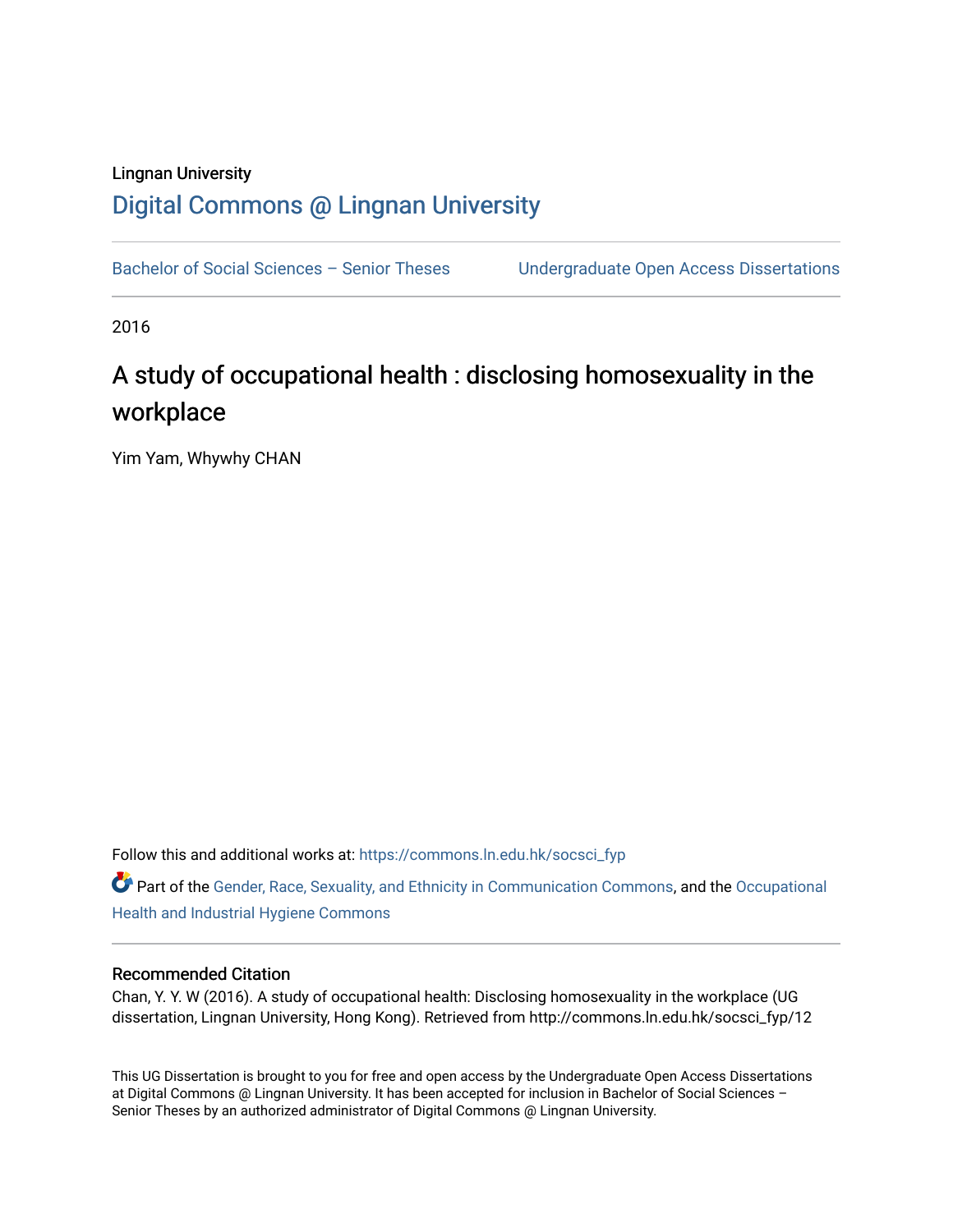# A Study of Occupational Health: Disclosing Homosexuality in the Workplace

Chan Yim Yam, Whywhy (4098081)

Lingnan University

SSC4319 Senior Thesis

Supervisor: Dr. Cheung Yue Lok, Francis

Date of submission:  $27<sup>th</sup>$  April, 2016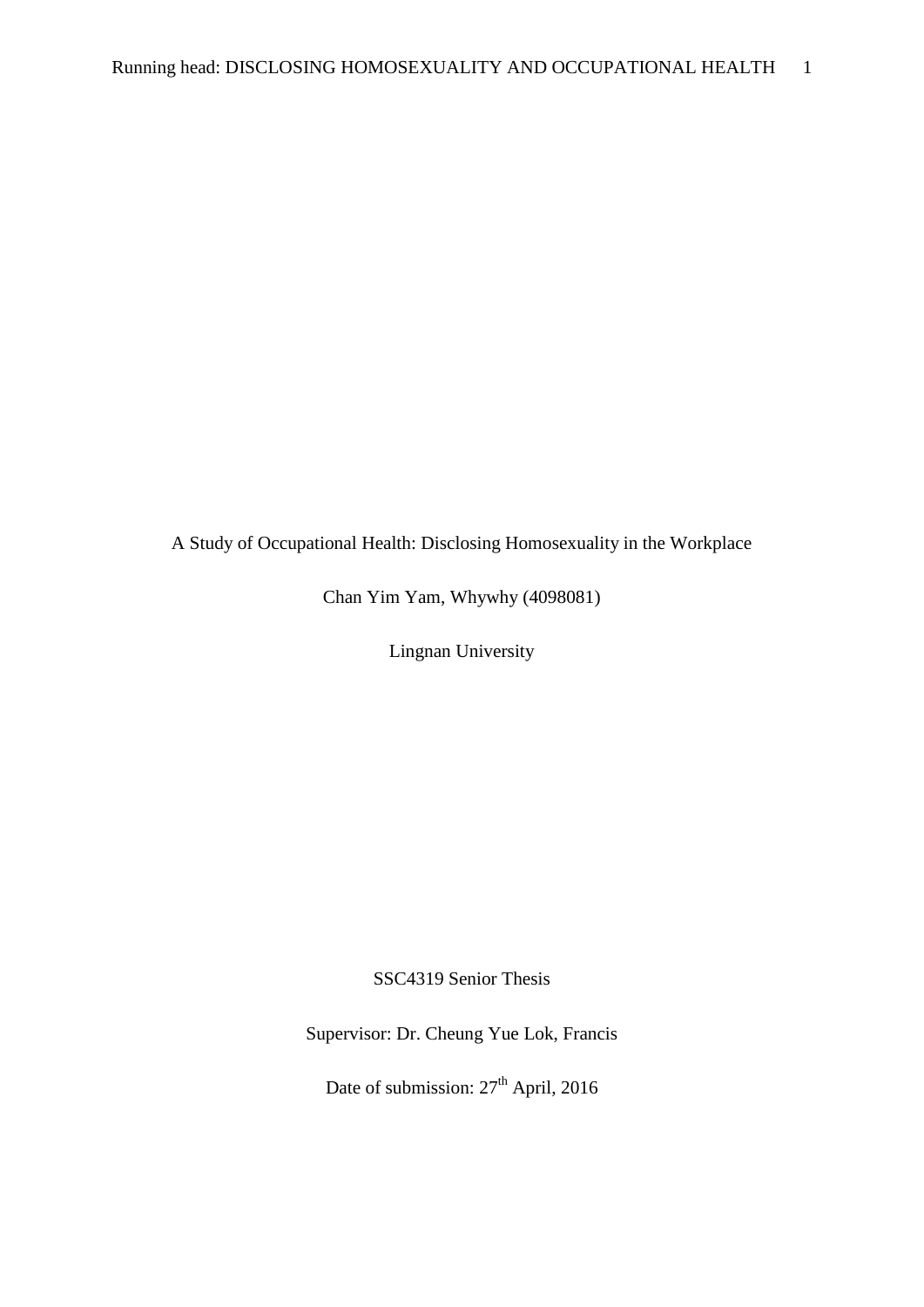#### Abstract

In this study, the associations among disclosing homosexuality, discrimination and occupational health was examined, as well as the associations among disclosing homosexuality, workplace sexual identity management strategies and occupational health. It is aimed to investigating whether discrimination serves as a moderator between disclosing homosexuality and occupational health, plus whether workplace sexual identity management strategies serves as a mediator between disclosing homosexuality and occupational health. In total, 225 gays and lesbians full-time workers in Hong Kong were participated in this study through completing an online questionnaire. Results showed that discrimination serves as a moderator between disclosure and job satisfaction, and workplace sexual identity management strategies serves as a mediator between disclosure and emotional exhaustion as well as depressive symptoms. Implications and limitations of this study were discussed.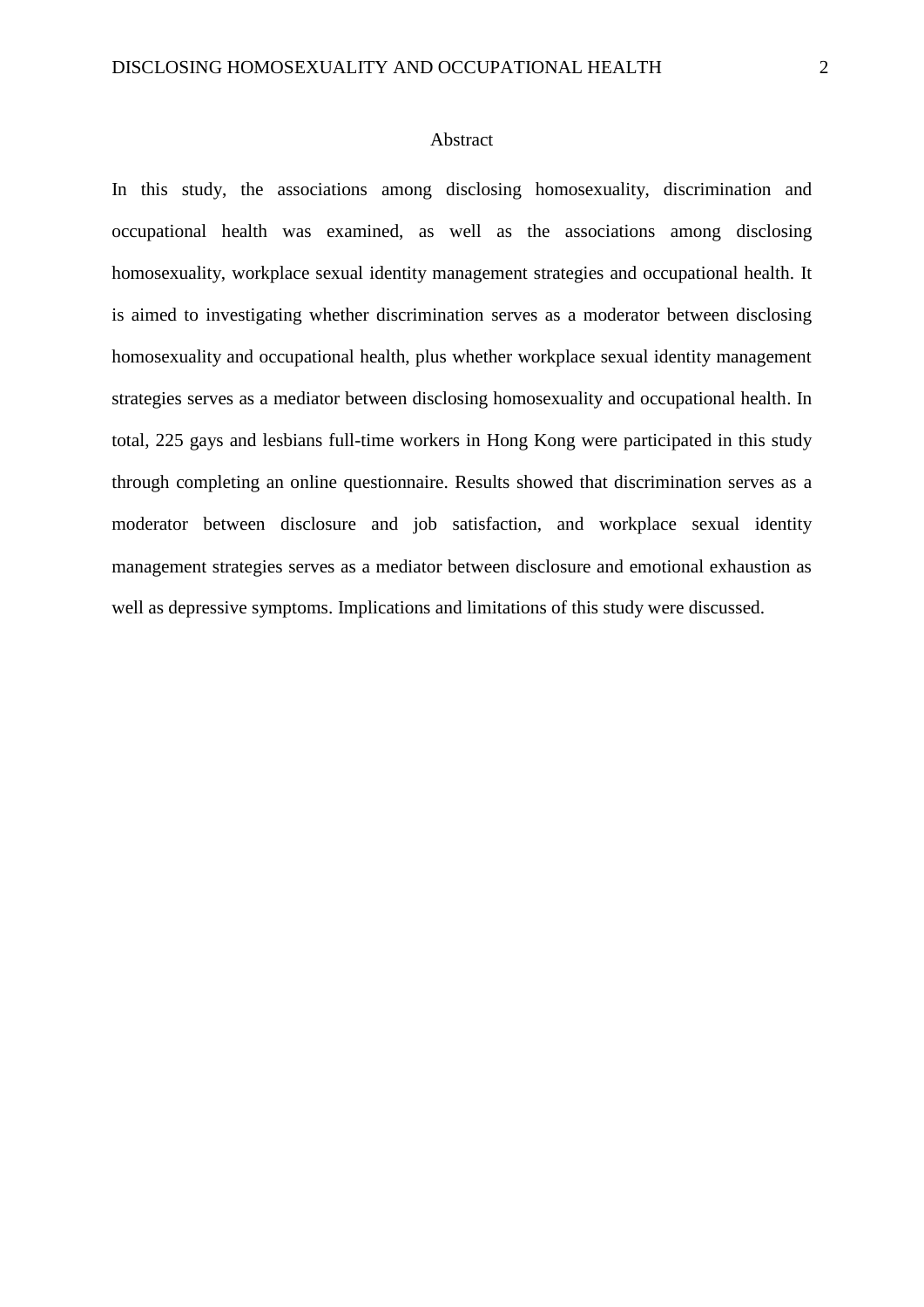#### **Introduction**

To the majority of population, homosexual identity is not a visible and immediately distinguishable status **(**Paul, 1982). Homosexual people consciously engage in daily decision making regarding whether to disclose or conceal their homosexuality (Chrobot-Mason, Button & DiClementi, 2001; Day & Schoenrade, 1997; Driscoll, Kelley & Fassinger, 1996). Current study aims to investigate whether disclosing homosexuality in the workplace would have positive influences on employees' occupational health in response to the inconsistent results generated from previous studies, as some suggested that disclosing should be the best to homosexual employees' health while some suggested having positive health outcomes are not always the result from the decision of disclosing homosexuality. In such case, discrimination is suspected to be an important factor that need further investigation, concerning that homosexual people have long been differentiated and stigmatized in the workplace by numerous barriers and various ways of discrimination (Embrick, Walther & Wickens, 2007). It is worth considering whether discrimination appears as a moderator of the relationship between disclosing homosexual identity and psychological well-being.

In addition, it is also noted that homosexual workers may choose to adopt different strategies to manage information concerning their sexual orientation, which was being conceptualized as workplace sexual identity management strategies. Different strategies were suggested to have different impacts on one's occupational health. It is suspected that whether it serves as a mediator in explaining the relationship between disclosure and occupational health. Therefore, another aim of the present study is to explore the rationale behind that can explain the concerned relationship.

Taken into account that workplace is an important aspect in one's life. The significance of current study is to provide insights in promoting occupational health among homosexual workers.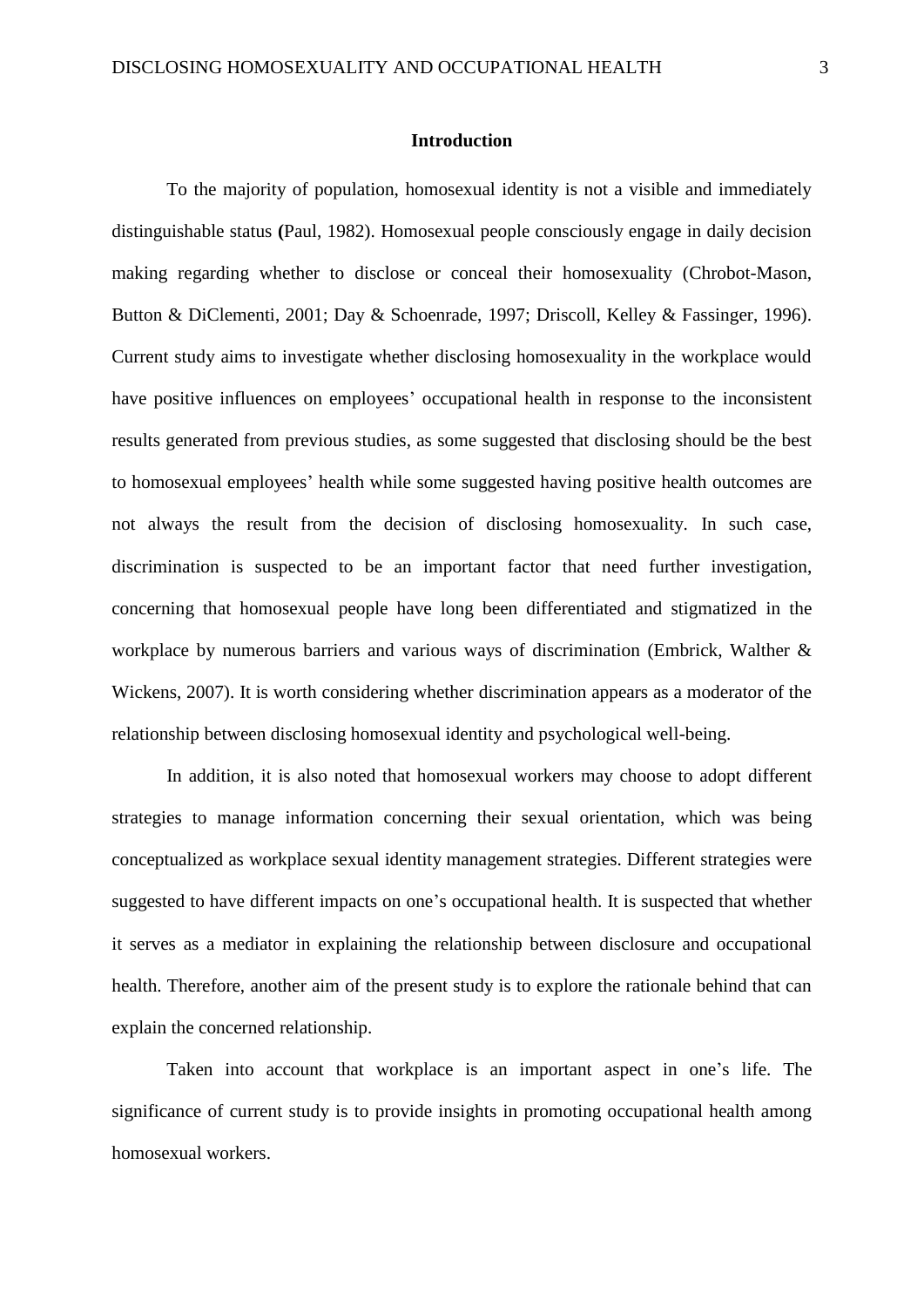#### **Literature Review**

#### **Disclosure and Occupational Health**

Previous researches have provided evidences that concealing homosexuality at work would do harm to one's psychological well-being (e.g., Button, 2001; Fassinger, 1996; Griffith & Hebl, 2002; Lane & Wegner, 1995; Levine & Leonard, 1984; Pachankis, 2007). Fassinger (1996) has integrated lesbians' experience in workplace and noted that maintaining secrecy would cause debilitating strain, which would in turn leave negative impact on job satisfaction and general mental health. This is suggesting that hiding one's homosexuality in the workplace, as a form of maintaining secrecy, would result in lower job satisfaction (e.g., Button, 2001; Griffith & Hebl, 2002). Besides, it can also result in cognitive and emotional depletion (Lane & Wegner, 1995; Madera, 2010). The preoccupation model of secrecy proposed by Lane and Wegner (1995) suggested that secrecy causes suppression and intrusion of secret thoughts, which can use up one's cognitive resources and make oneself emotionally drained. In other words, in the process of concealing one's homosexuality, the attempt to suppress the fact of being a homosexual would instead intensify the secret thought, which subsequently becomes an intrusive thought that requires additional suppression. This cyclic repetition of maintaining secrecy is cognitively and emotionally exhausting. A recent discussion by Madera (2010) has reached an agreement on the same result that hiding one's homosexuality in the workplace would impair employees' cognitive ability. As engaging in self-regulating behaviors that minimize clues related to their sexual orientation requires excessive energy, therefore it would deplete the limited cognitive resources. Such personal demands of self-regulatory tasks could possibly put homosexual employees under continuous stress that can give rise to emotional exhaustion. In addition, it has been found that there is association between maintaining secrecy and depression (Maas et al., 2012), suggesting there is a high possibility that homosexual people who consciously fake a heterosexual identity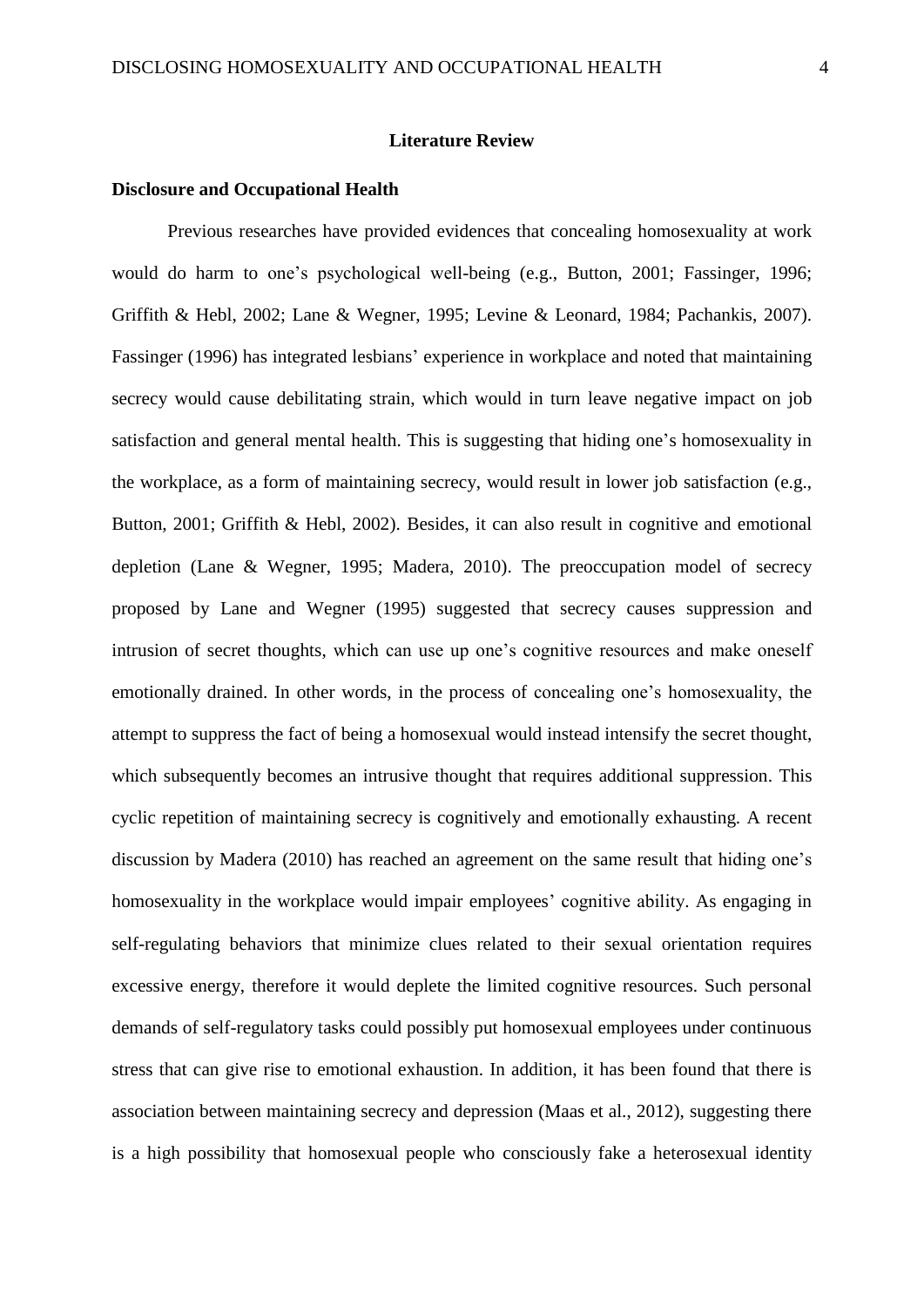would develop depressive symptoms, concerning the failure to present an integrating self could induce a sense of self-betrayal (Levine & Leonard, 1984), as well as constant preoccupation with anxiety about the concealed stigma being discovered (Pachankis, 2007).

Not only did past researches demonstrate that concealing homosexuality in workplace has negative impacts on occupational health, but they also exhibited that disclosing homosexuality in workplace is associated with better psychological well-being (e.g., Cain, 1991; Croteau, Anderson & VanderWal, 2008; Day & Schoenrade, 1997; Griffith & Hebl, 2002; Jordan & Deluty, 1998; Lane & Wegner, 1995; Morris, Waldo & Rothblum, 2001; Wong & Tang, 2004). Previous studies have proven that disclosure in workplace is related to job satisfaction, in specific, more disclosing at work showed higher job satisfaction (Day & Schoenrade, 1997; Griffith & Hebl, 2002). Perhaps it is because more disclosing showed lower role ambiguity, lower role conflict (Day & Schoenrade, 1997) and reduced role stress (Croteau, Anderson & VanderWal, 2008). As mentioned before, homosexual workers who are closeted experience great psychological distress due to the incongruity between the real self and the presented self in the workplace, maintaining a sense of integrity and wholeness might help to increase happiness at work. Being free from secrecy of homosexuality in workplace also enables one to establish closer interpersonal relationships with colleagues (Croteau, Anderson & VanderWal, 2008), which is likely to contribute to higher job satisfaction. Besides, it is suggested that coming out at work allows one to share their emotional burden (Cain, 1991) as well as reduce certain levels of emotional inhibition (Lane & Wegner, 1995). This is very likely to minimize the chance of having emotional exhaustion, as homosexual workers are no longer required to live a dual life. In addition, another study reported that higher levels of disclosure at work was associated with less anxiety, more positive affectivity and greater self-esteem as well as lower levels of depression (Jordan & Deluty, 1998). In other words, less depressive symptoms are expected from disclosed workers, as well as more positive influences on psychological occupational health. Apart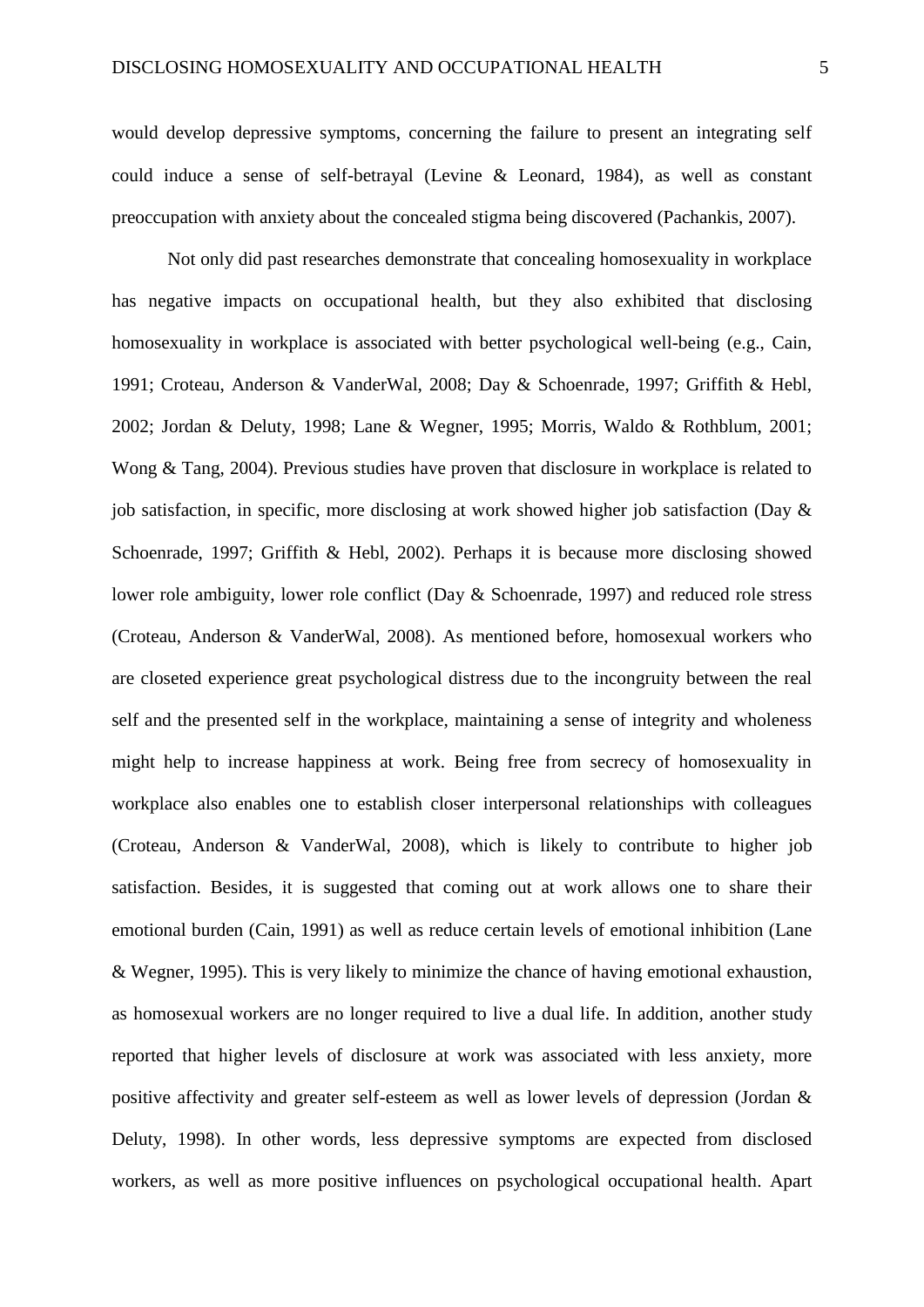from Western studies, Chinese study also showed comparable results. Wong and Tang (2004) reported that linkage between disclosed experiences and a lower level of psychological distress has been found among Chinese gay men in Hong Kong, suggesting that coming out at work can contribute to better psychological well-being.

Combined the effort from previous Western and Chinese studies, which consistently showed that concealing was associated with negative occupational health and disclosing was associated with positive occupational health, it is hypothesized that more disclosing of homosexuality at work is associated with higher job satisfaction, less emotional exhaustion as well as less depressive symptoms, where these three variables are believed to be important components in measuring employees' occupational health.

*Hypothesis 1:* Disclosure is associated positively with job satisfaction but negatively with emotional exhaustion and depressive symptoms.

#### **Disclosure, Discrimination and Occupational Health**

Although a large number of researches have supported that disclosing homosexuality in the workplace would result in better psychological well-being, it is not always the case. It is noted that disclosing at work is basically psychologically beneficial unless there is a need to conceal one's homosexuality in response to adverse stigmatization in workplace (Croteau, Anderson & VanderWal, 2008). This suggests that workplace discrimination towards homosexuals might be an important variable worth investigating in understanding the real picture behind.

Discrimination is believed to be the major issue that homosexual people face in everyday life, especially in workplace settings (e.g., Fassinger, 1996; Levine & Leonard, 1984). It is suggested that disclosing homosexuality in workplace associated with risks such as discrimination, stigmatization (Croteau, Anderson & VanderWal, 2008) as well as victimization (D'Augelli & Grossman, 2001). This notion has been supported by both Western and Chinese studies. A Western study conducted by D'Augelli and Grossman (2001)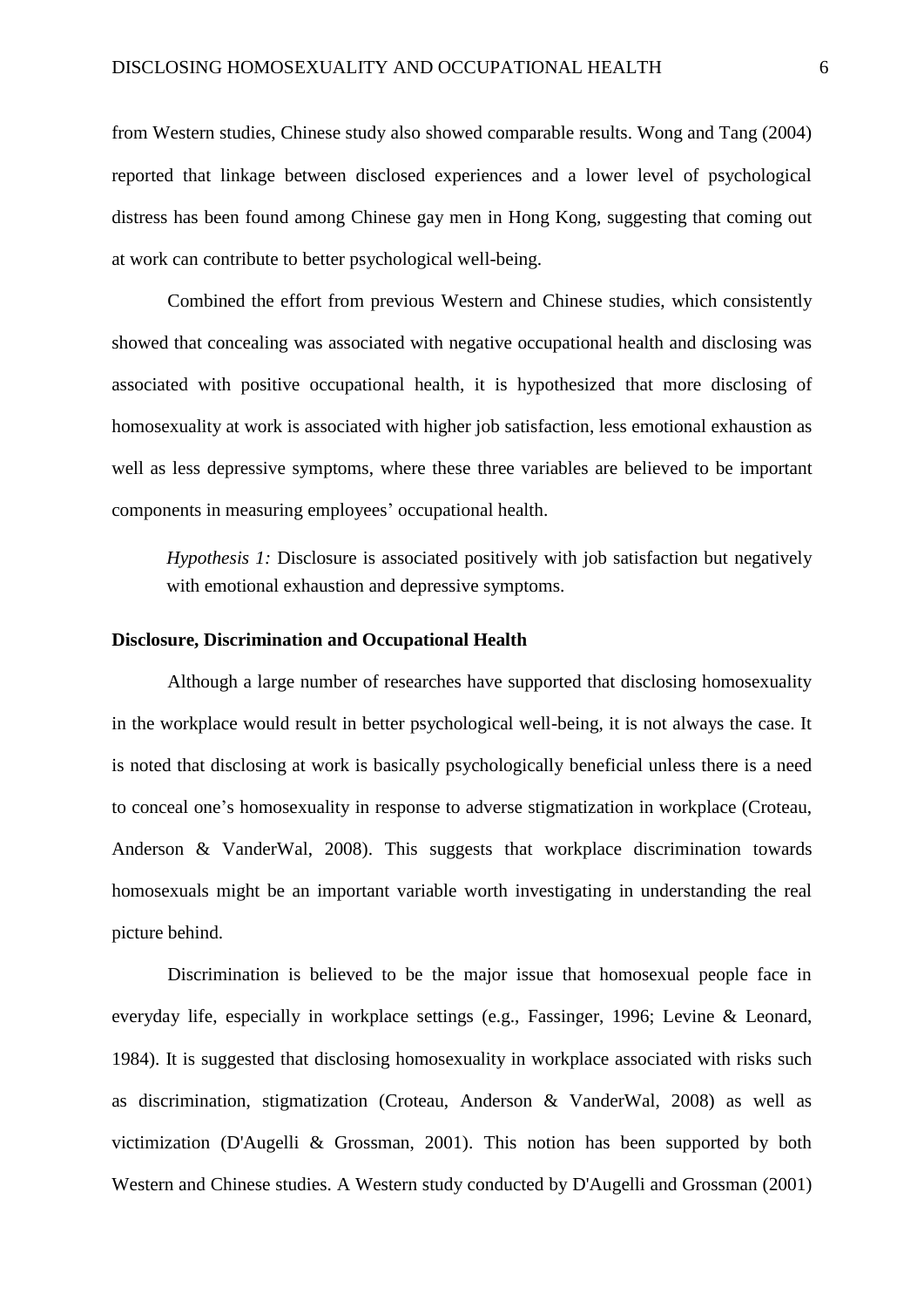showed that 75 percent among 416 homosexual people reported being physically threatened after disclosure. Particularly, the more open were the homosexual people, the more victimization they have experienced, including verbal harassment, physical assault and disemployment. Besides, a Chinese study conducted by Lau and Stotzer (2011) revealed that 34 percent of the disclosed group reported having experience of workplace discrimination in past five years while only 8 percent of the concealed group had experienced workplace discrimination. Altogether, it can be seen that there is association between disclosure at work and discrimination. Hence, it is not surprised that many homosexual workers still prefer to remain silent about their sexual identity due to the fear of workplace discrimination (Madera, 2010).

Moreover, workplace discrimination regarding homosexuality is believed to leave negative impacts on psychological well-being (e.g., Meyer, 1995; Waldo, 1999; Pavalko et al., 2003; Ragins & Cornwell, 2001; Velez, Moradi & Brewster, 2013). According to the theory of minority stress conceptualized by Meyer (1995), people possess a minority status would experience minority stress which discrimination is seen as one kind. It is mentioned that homosexual people are thought as a group of sexual minorities, discrimination appears as a form of minority stress, which was found significantly associated with negative mental health (Meyer, 1995). The result from a more recent study also showed that minority stresses were related to greater stress (Velez, Moradi & Brewster, 2013), which was in line with Meyer's (1995) findings. Regarding occupational health, previous studies have showed that discrimination towards homosexual people was negatively correlated with job satisfaction (Ragins & Cornwell, 2001; Velez, Moradi & Brewster, 2013; Waldo, 1999), suggesting that higher levels of discrimination can result in decreased job satisfaction. Another research has shown that workplace climate had direct effects on work satisfaction (Driscoll, Kelley & Fassinger, 1996). Since discrimination might to a certain extent, affect how an individual perceived the work climate, if discrimination becomes greater, the perceived workplace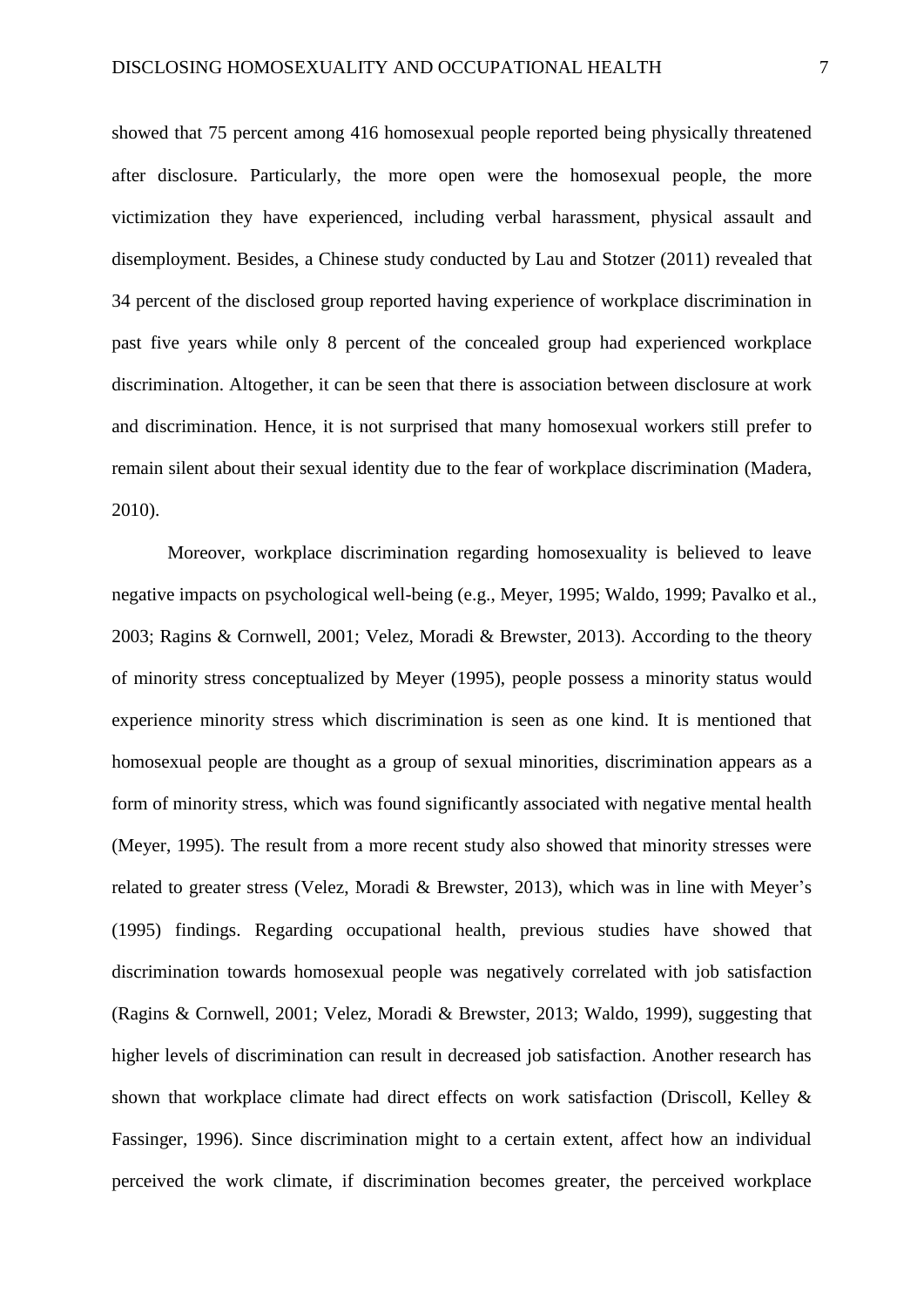climate would be more hostile. When a person perceives threats or encounters adverse situations in the workplace, it may affect his or her feeling towards the workplace, and as a result lower the job satisfaction. Workplace discrimination was also found to pose a threat on emotional health (Pavalko et al., 2003). Meyer's (1995) study showed that for gay men who experienced high levels of minority stress such as discrimination were very likely to suffer from high levels of distress. As excessive amount of distress can result in emotional exhaustion, it is possible that discrimination would relate to emotional exhaustion. Simultaneously, recent study indicated that discrimination among sexual minority was positively associated with depressive symptoms (Gattis, Woodford & Han, 2014). The result was in line with pervious study which revealed that those who experienced hate crime showed higher levels of depression and anxiety than those who experienced non-discriminatory crime (Herek et al., 1997). These studies have provided evidences that homosexual people experiencing discrimination would exhibit higher levels of depressive symptoms.

As previous studies consistently showed that workplace discrimination was associated with negative occupational health, it is hypothesized that higher levels of discrimination is associated with lower job satisfaction, greater emotional exhaustion as well as more depressive symptoms.

*Hypothesis 2:* Discrimination is associated negatively with job satisfaction but positively with emotional exhaustion and depressive symptoms.

#### **Discrimination as Moderator**

Summarizing from the aforementioned discussion, it is expected that disclosing homosexuality in the workplace would have better occupational health in general. However, workplace discrimination towards homosexual people is predicted to have negative impacts on one's occupational health. Taken into account that the negative impacts associate with discrimination may be severe enough to weaken or even cancel out the positive outcomes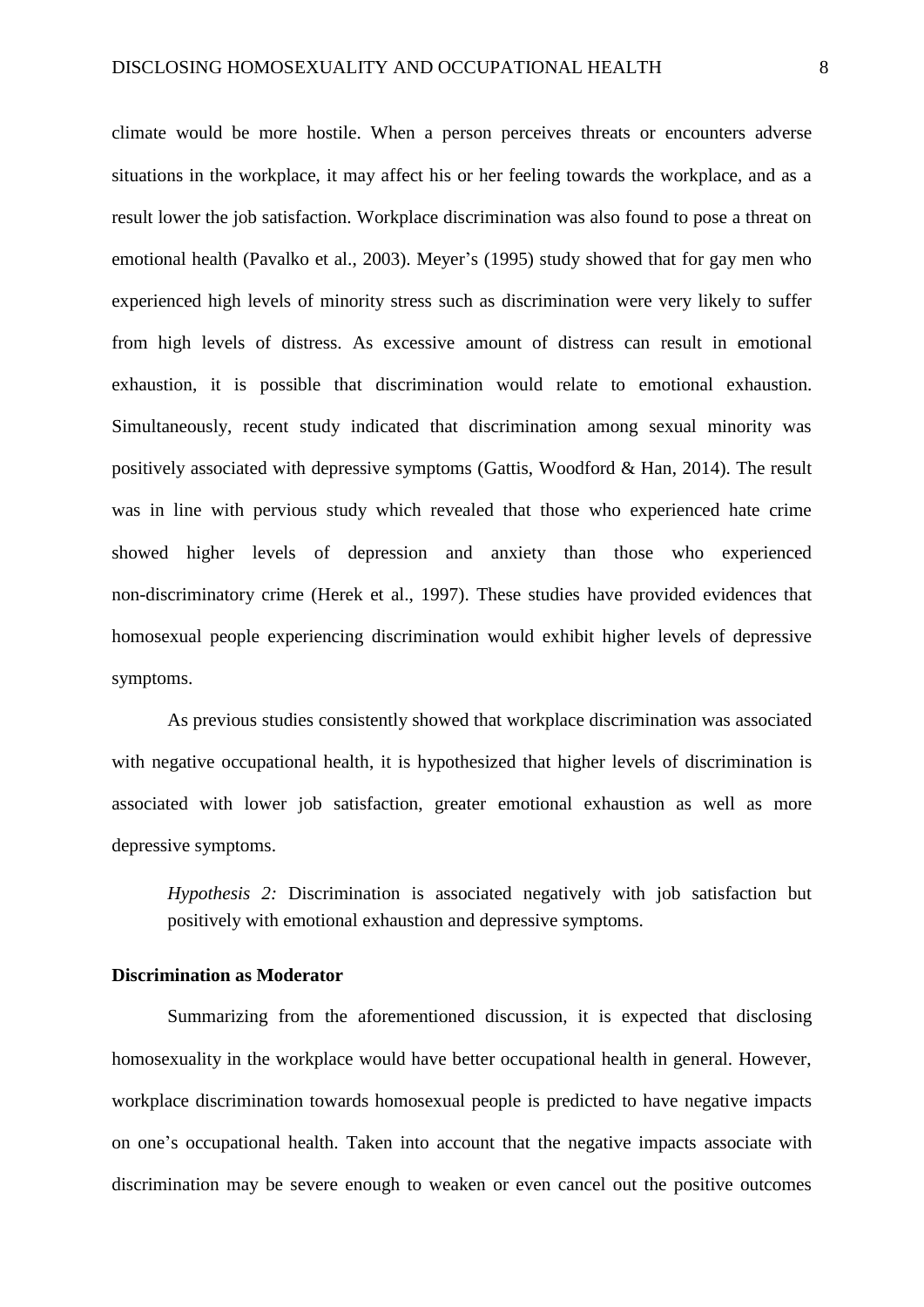brought by disclosing homosexual identity on occupational health, it is suggested that the relationship between disclosing and occupational health would depend on workplace discrimination. Rodriguez and Kelly's (2006) study demonstrated that revealing a secret to an accepting party can lead to positive health outcomes. Applying to current study, it suggests that disclosing homosexuality at work would result in positive health outcomes or not depends on whether the organization is supportive and accepting, in other words, whether the organization is free from discrimination towards homosexuality.

In the present study, it is hypothesized that discrimination serves as a moderator between disclosing homosexuality and one's occupational health, i.e. job satisfaction, emotional exhaustion and depressive symptoms. It is predicted that the positive relationship between disclosing homosexuality and job satisfaction along with the negative relationships between disclosing homosexuality and emotional exhaustion as well as depressive symptoms will be weaker when level of discrimination is high. Thus when homosexual employees experience high workplace discrimination, it will buffer the positive outcomes of disclosure at work.

*Hypothesis 3a:* Discrimination moderates the relationship between disclosure and job satisfaction. In particular, the positive relationship between disclosure and job satisfaction is weaker when discrimination is high.

*Hypothesis 3b:* Discrimination moderates the relationships between disclosure and emotional exhaustion as well as depressive symptoms. In particular, the relationships between disclosure and emotional exhaustion as well as depressive symptoms are less negative when discrimination is high.

#### **Workplace Sexual Identity Management Strategies as Mediator**

Workplace sexual identity management is an ongoing and changeable process that involves decision making on how to express one's stigmatized sexual identity in the workplace (Driscoll, Kelley & Fassinger, 1996). It was conceptualized in different ways in early studies. Woods (1993) suggested that there are three strategies in managing sexual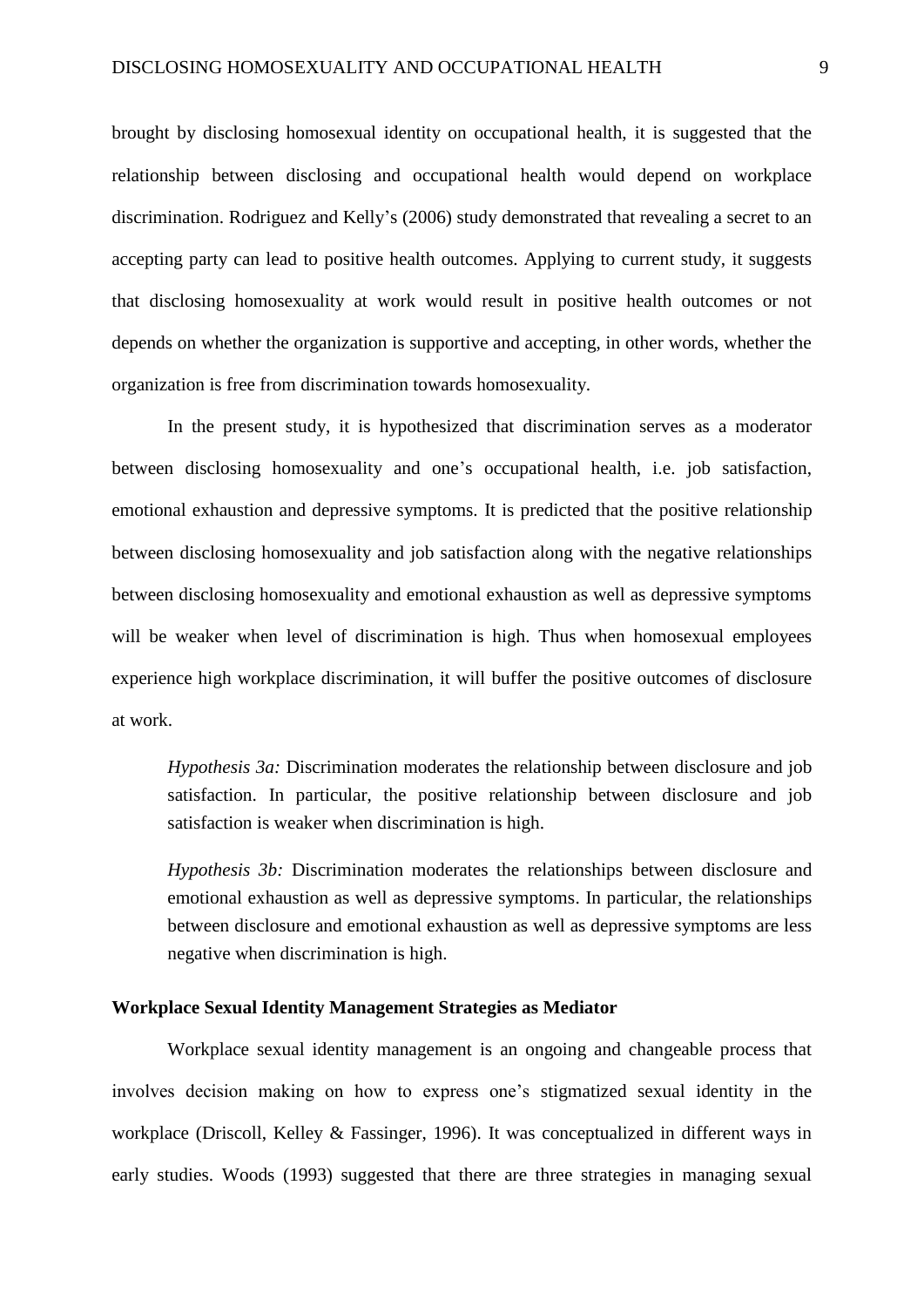identity, including counterfeiting, avoiding or passing and integrating, while Shallenberger (1994) proposed that integrating can be further categorized into two strategies which are acknowledging and advocating, resulting in four strategies in total. Present study would adopt the sexual identity management strategies proposed by Woods (1993) for discussion, as previous research showed that acknowledging and advocating were strongly related (Button, 2004), proving evidence that a single strategy integrating would be enough to portray an open homosexual identity.

According to Woods (1993), counterfeiting is an active strategy that involves intentionally fabricating a false heterosexual identity in the workplace. This may include changing gender specific pronouns when discussing about same-sex partners, lying about relationship details, or carefully avoid acting like a homosexual in front of the supervisors and coworkers. While avoiding, is a more passive strategy that involves revealing nothing about the homosexual identity at work, and allowing others to assume the heterosexual identity. In most cases, an individual may avoid answering personal questions, shifting the focus of the conversations, or avoid social events such as casual lunches and after-work parties. Integrating is a strategy that an individual discloses the true sexual identity to others in the workplace. For example, the individual may intentionally leave clues that can associate with the homosexual identity, say or do some homosexual-related things explicitly to let the supervisors and coworkers know about the gay or lesbian identity, or actively grasp opportunity to correct the heterosexual assumptions.

Button (2004) has confirmed Woods's (1993) three-strategy model in relation to how gay men and lesbian women manage their sexual identity in the workplace. Button's (2004) findings suggested that sexual identity management is more complicated process than just a dichotomous decision choosing between disclosing and concealing. More interestingly, it is revealed that three identity management strategies happened to be used in combination (Button, 2004). Although each strategy might be different to one another, it is suggested that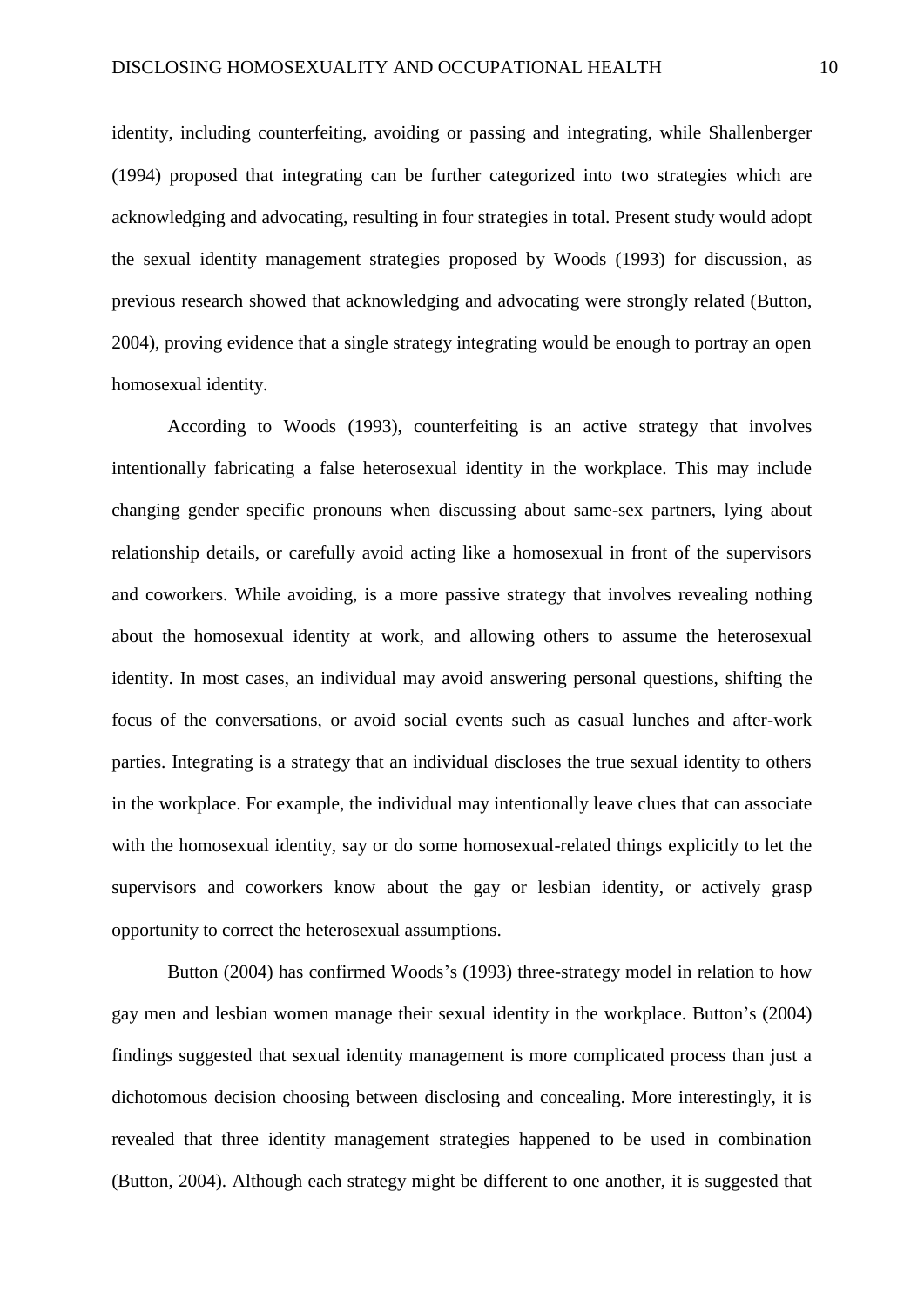the tactics attached with each strategy are commonly used together. For example, a homosexual employee can decide to fake a heterosexual identity in front of some coworkers while at the same time reveal the real sexual identity in the presence of other coworkers. Therefore, despite the fact that integrating was found negatively related to counterfeiting and avoiding, Button (2004) suggested that those strategies are not entirely separated with one another.

In addition, Button's (2004) study also indicated that disclosure was related to three strategies differently. Integrating was positively related to disclosure while both counterfeiting and avoiding were negatively related to disclosure. Additional study on these sexual identity management strategies has provided evidence that there is association between these three strategies and occupational health. Particularly, highly use of counterfeiting and avoiding strategies were associated with greater psychological distress and lower job satisfaction, while highly use of integrating strategy was associated with less psychological distress and higher job satisfaction (Velez, Moradi & Brewster, 2013).

*Hypothesis 4:* Disclosure is associated negatively with counterfeiting and avoiding, and positively associated with integrating.

*Hypothesis 5a:* Counterfeiting and avoiding are associated negatively with job satisfaction, while integrating is associated positively with job satisfaction.

*Hypothesis 5b:* Counterfeiting and avoiding are associated positively with emotional exhaustion and depressive symptoms, while integrating is associated negatively with emotional exhaustion and depressive symptoms.

Since little effort has been made to explore the mediation pattern in explaining the association between levels of disclosure and one's psychological well-beings related to workplace, based on the above discussion concerning the association between disclosure and different identity management strategies as well as the association between different identity management strategies and occupational health, it is hypothesized workplace sexual identity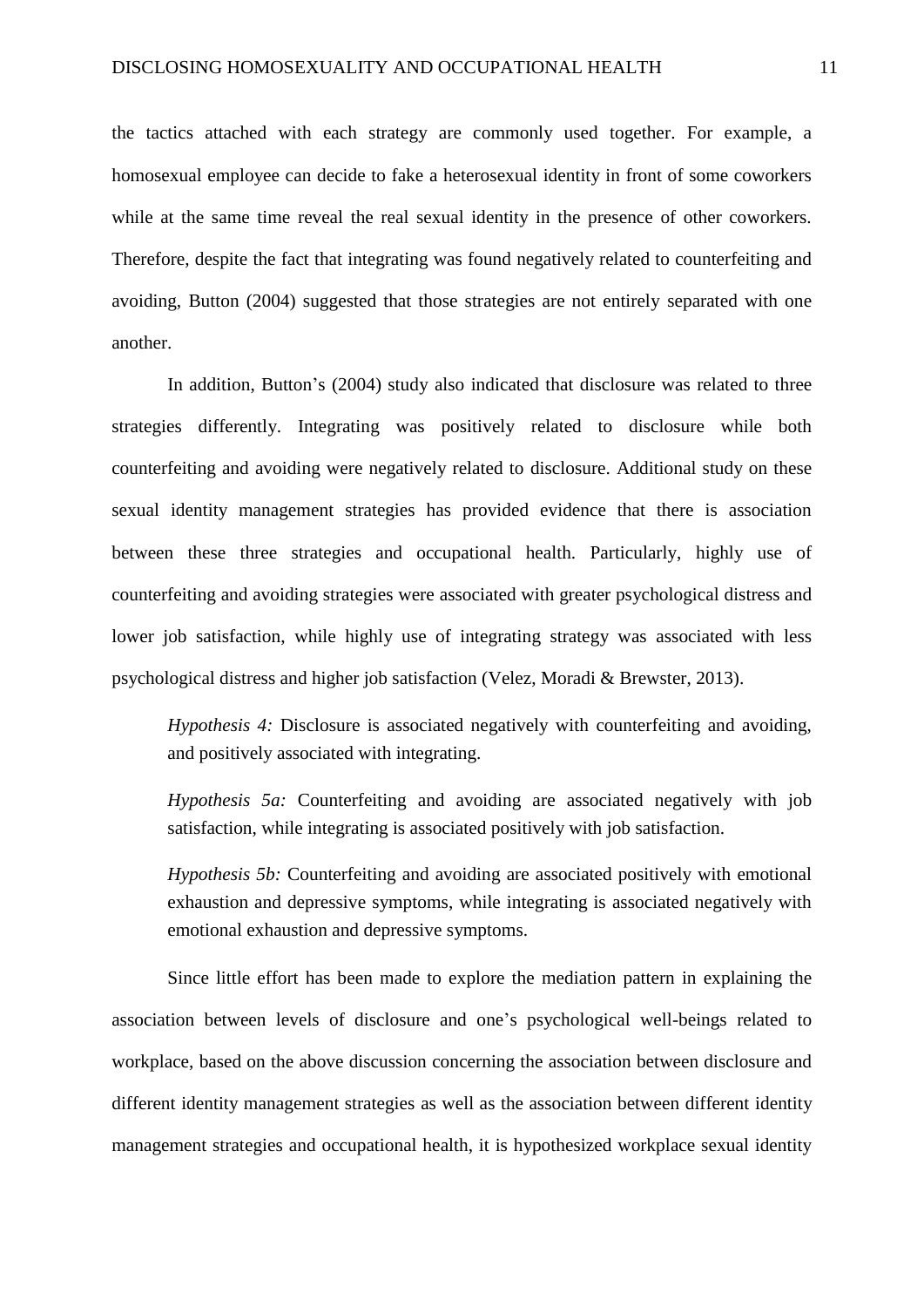management strategies as the mediator between occupational health in terms of job satisfaction, emotional exhaustion and depressive symptoms in the present study. It is expected that higher levels of disclosure would relate to more frequent use of integrating strategy, less frequent use of counterfeiting and avoiding strategies, and therefore result in higher job satisfaction, less emotional exhaustion and depressive symptoms.

*Hypothesis 6:* Workplace sexual identity management strategies mediate the associations between disclosure and job satisfaction, emotional exhaustion as well as depressive symptoms.

#### **Method**

# **Participants**

Target participants of current study are Hong Kong Chinese homosexual workers who are full-time employed regardless of age, gender, occupation and industry. Owing to the difficulty in identifying homosexual people in reality, participants were recruited from several gay and lesbian Hong Kong forums on the internet and mobile app. Some of the participants were reached through investigator's social circle, by asking friends and their friends to invite more homosexual people to participate in this study. As a result, a total of 225 anonymous participants voluntarily took part in this study.

Among the participants, 66 (29.3%) were gays and 159 (70.7%) were lesbians. Their ages were ranging from 17 to 49 years old, with a mean age of 26.6 years (SD = 5.92). Nearly half (46.2%) of the participants had obtained education level of bachelor's degree. The majority of them were working as professionals (32.9%), service and sales workers (22.2%) and clerical support workers (15.1%), with public administration, education, human health and social work activities (35.6%) as the most common industry among all. Table 1 showed in detail the demographic characteristics of participants.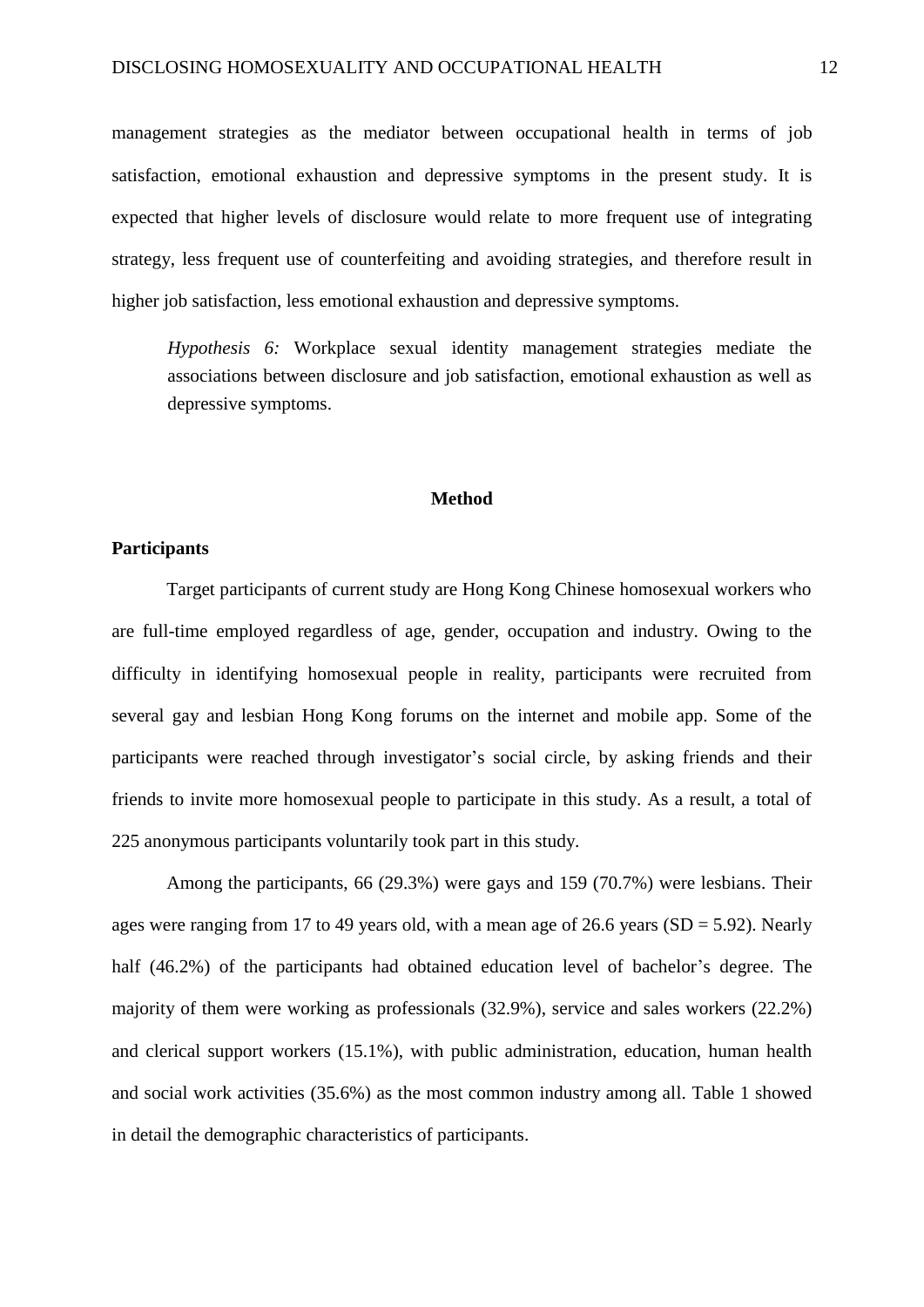|                                                      | Frequency      | Percentage (%) |
|------------------------------------------------------|----------------|----------------|
| <b>Gender</b>                                        |                |                |
| Male                                                 | 66             | 29.3           |
| Female                                               | 159            | 70.7           |
| <b>Education Level</b>                               |                |                |
| Lower secondary or below                             | $\mathbf{1}$   | 0.4            |
| High school diploma                                  | 40             | 17.8           |
| Higher diploma or associate degree                   | 52             | 23.1           |
| Bachelor's degree                                    | 104            | 46.2           |
| Postgraduate diploma or above                        | 28             | 12.4           |
| Occupation                                           |                |                |
| Managers and administrators                          | 20             | 8.9            |
| Professionals                                        | 74             | 32.9           |
| Associate professionals                              | 25             | 11.1           |
| Clerical support workers                             | 34             | 15.1           |
| Service and sales workers                            | 50             | 22.2           |
| Craft and related workers                            | 5              | 2.2            |
| Plant and machine operators and assemblers           | 3              | 1.3            |
| Elementary occupations                               | 3              | 1.3            |
| Skilled agricultural and fishery workers             | $\overline{2}$ | 0.9            |
| Refuse to answer                                     | 9              | 4.0            |
| <b>Industry</b>                                      |                |                |
| Manufacturing                                        | 9              | 4.0            |
| Construction                                         | 6              | 2.7            |
| Import/export, wholesale and retail trades           | 21             | 9.3            |
| Transportation, storage, postal and courier services | 10             | 4.4            |
| Accommodation and food services                      | 16             | 7.1            |
| Information and communications                       | 16             | 7.1            |
| Financing and insurance                              | 20             | 8.9            |
| Real estate, professional and business services      | 19             | 8.4            |
| Public administration, education, human health       | 80             | 35.6           |
| and social work activities                           |                |                |
| Miscellaneous social and personal services           | 18             | 8.0            |
| Others                                               | 3              | 1.3            |
| Refuse to answer                                     | 7              | 3.1            |

**Table 1.** Demographic Characteristics of Participants (*n* = 225)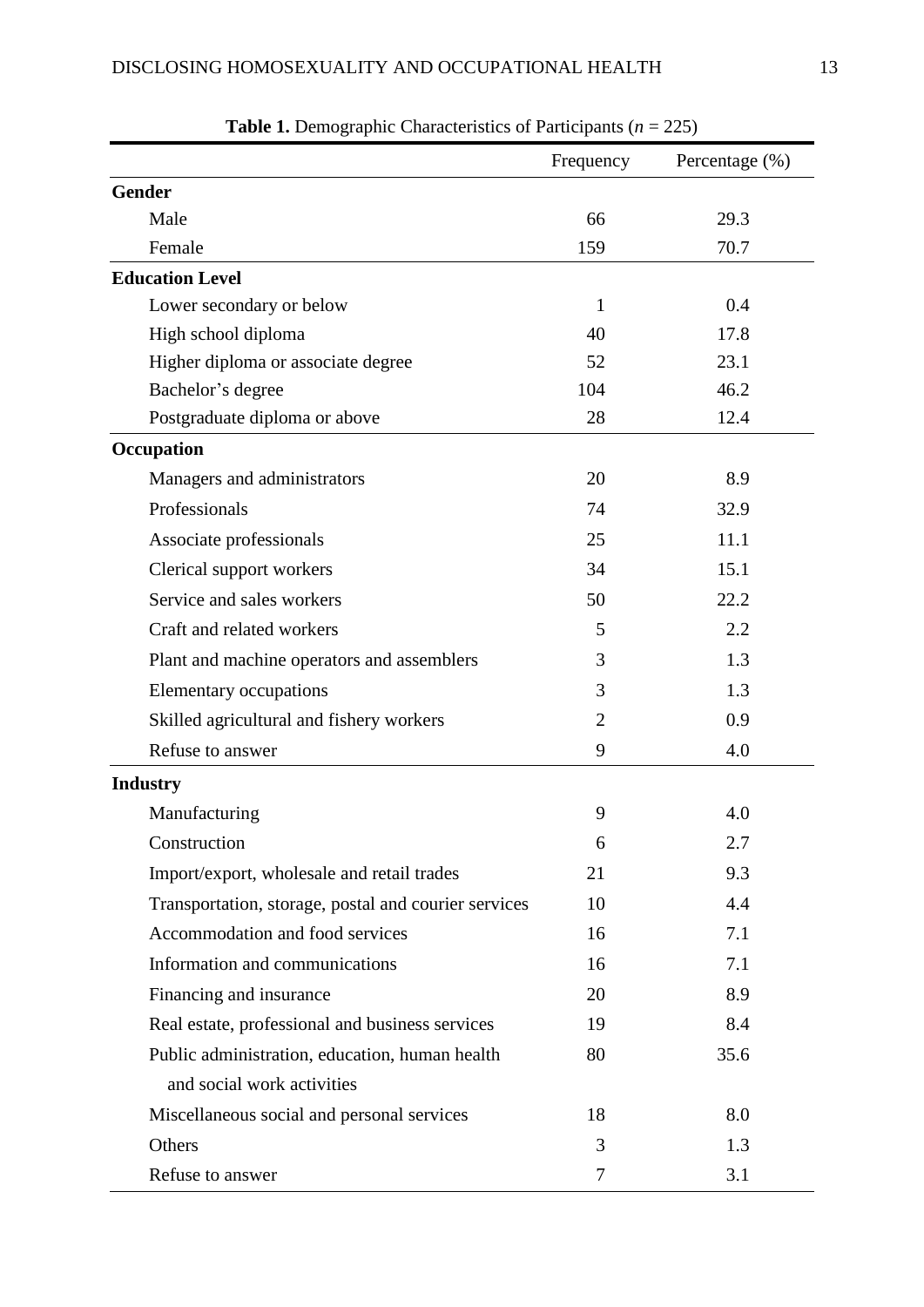|                                      | Frequency | Percentage (%) |
|--------------------------------------|-----------|----------------|
| <b>Monthly Personal Income (HKD)</b> |           |                |
| Equal or less than \$5,000           | 9         | 4.0            |
| $$5,001 - $10,000$                   | 32        | 14.2           |
| $$10,001 - $20,000$                  | 104       | 46.2           |
| $$20,001 - $30,000$                  | 48        | 21.3           |
| $$30,001 - $40,000$                  | 15        | 6.7            |
| $$40,001 - $50,000$                  | 5         | 2.2            |
| Equal or more than \$50,001          | 12        | 5.3            |
| <b>Working Duration</b>              |           |                |
| Equal or less than 6 months          | 53        | 23.6           |
| $6$ months $-1$ year                 | 40        | 17.8           |
| $1 - 2$ years                        | 48        | 21.3           |
| $2 - 3$ years                        | 22        | 9.8            |
| $3 - 5$ years                        | 25        | 11.1           |
| $5 - 7$ years                        | 13        | 5.8            |
| $7 - 10$ years                       | 15        | 6.7            |
| $10 - 15$ years                      | 6         | 2.6            |
| $15 - 21$ years                      | 3         | 1.3            |
| <b>Religion</b>                      |           |                |
| No religion                          | 161       | 71.6           |
| Christianity                         | 29        | 12.9           |
| Catholicism                          | 10        | 4.4            |
| <b>Buddhism</b>                      | 20        | 8.9            |
| Taoism                               | 5         | 2.2            |

# **Procedure**

Data collection was conducted from January 22 to March 10 in 2016 through an online questionnaire. Taken into account that revealing homosexual identity might appear sensitive or personal to some participants, a web-based survey was adopted as it allows participants to remain anonymous, and hence, might increase their inclinations to take part in this study. Convenience sampling and snowball sampling were carried out to recruit participants since it is highly difficult to reach a large number of homosexual people in practice. An online questionnaire was created with study objectives and informed consent by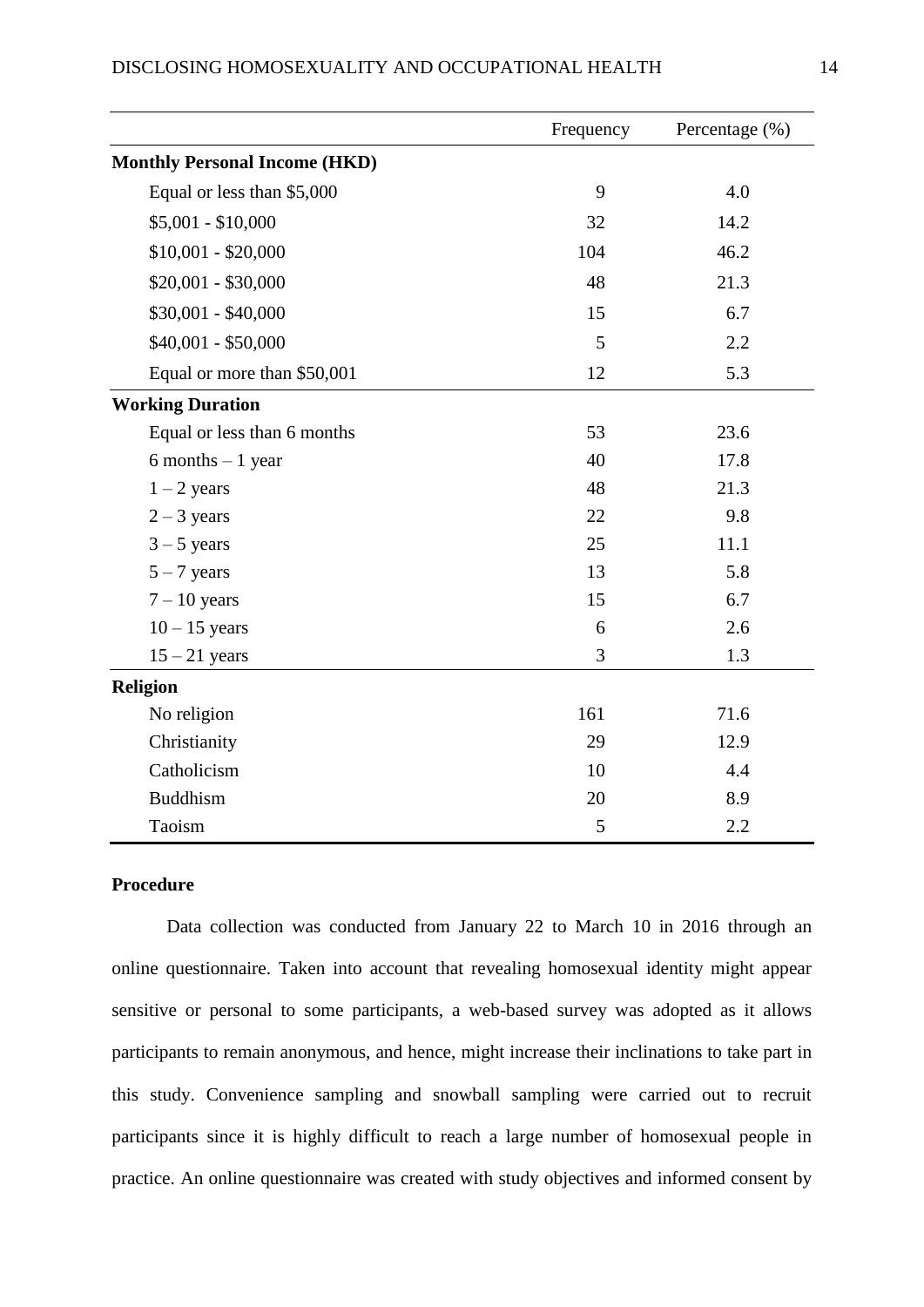using Google Forms, confidentiality was ensured in addition. Its link was then posted to different gay and lesbian Hong Kong online forums as well as mobile app forum. The link was also spread through investigator's social network from friends to friends, in order to reach as many homosexual people as possible. The participation was voluntary.

In total, 238 responses were received and thirteen of them were considered invalid as they either indicated themselves as students or entered zero for working duration, which makes them unqualified for being full-time workers to participate in the current study, and therefore resulted in 225 valid responses.

#### **Measures**

Current study adopted a self-report questionnaire includes questions related to participants' demographic information and level of disclosure in the workplace. It also contains in total five scales measuring workplace sexual identity management, discrimination, job satisfaction, emotional exhaustion and depressive symptoms respectively. All scales were originally created in English. Considering target participants are Hong Kong Chinese, a Chinese version of questionnaire (see Appendix I) was constructed to ensure every item can be well-understood. Existing Chinese version of scales measuring emotional exhaustion and depressive symptoms were found and scales measuring identity management strategies, discrimination and job satisfaction were translated by the investigator. Back translation for three self-translated scales was done by a Lingnan university student who has no prior knowledge of the items. After comparing the back-translated version with the original version, no major differences were found. A pilot test was conducted before actual data collection in an attempt to check whether the questionnaire appears problematic to homosexual people in terms of understanding the items. The Chinese questionnaire was trialled by five students with homosexual orientation in Lingnan University. Amendment was made according to the comments received from the trials.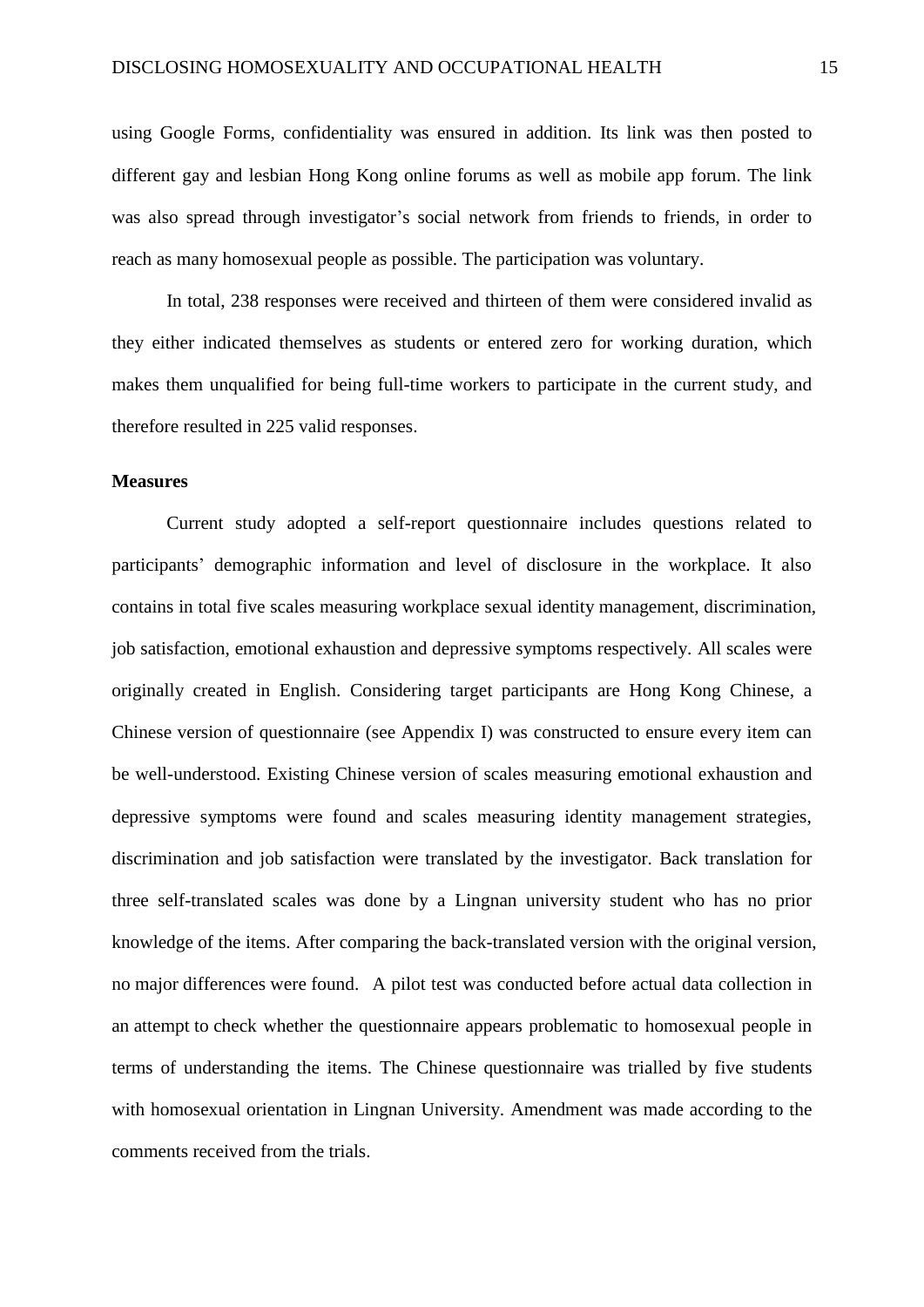**Demographic information.** Regarding participants' background information, their age, gender, education level, occupation, industry, monthly personal income, working duration as well as religion were asked at the beginning of the questionnaire.

**Disclosure.** Participants were required to consider the organization that currently employs them, and then indicate the level of disclosure in the workplace regarding their homosexual orientation. A 4-point scale was given, 1 represents "completely concealed" which none of their coworkers know about their homosexuality; 2 represents "incline to conceal" which only close coworkers know about their homosexuality; 3 represents "incline to disclose" which most of their coworkers know about their homosexuality; and 4 represents "completely disclosed" which all of their coworkers know about their homosexuality.

**Workplace Sexual Identity Management Strategies.** Participants' use of strategies to manage their sexual identity in the workplace were measured by Sexual Identity Management Strategies Scale (Button, 1996) (see Appendix II). It consists of 23 items measuring strategy of counterfeiting avoiding and integrating, which exhibited satisfactory internal consistency ( $\alpha = .77, .86,$  and .90) in the original study. As this scale was originally designed for lesbians, the subject was changed from "lesbian" to "homosexual" so that it can be applied to both sexes of homosexual people. In addition, item 2 (i.e., "I sometimes talk about opposite-sex relationships in my past, while I avoid mentioning more recent same-sex relationships") was modified into two separated items, in response to the feedback received from pilot test that the original item consisted of two statements which can result in disagree responses, resulted in total 24 items in the revised scale. All the items were then randomized in the Chinese version questionnaire to avoid order effect. For each item, participants responded to a 7-point Likert Scale, ranging from 1 (*Strongly Disagree*) to 7 (*Strongly Agree*). Higher scores indicate greater use of the strategies in managing one's sexual identity in the workplace. Seven items were used to measure the counterfeiting strategy (e.g., "I have adjusted my level of participation in sports to appear heterosexual"), seven items were used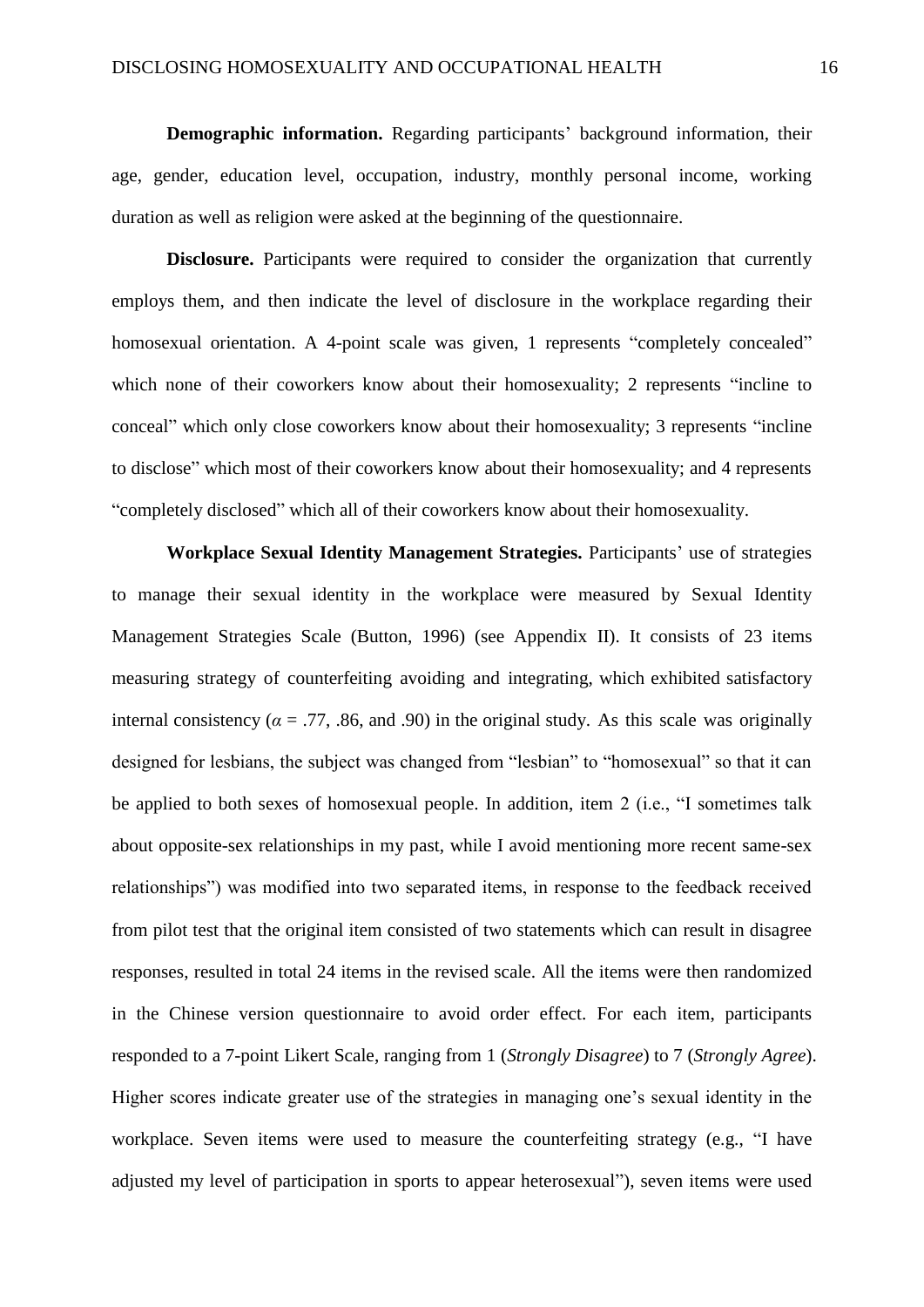to measure the avoiding strategy (e.g., "I avoid co-workers who frequently discuss sexual matters"), and ten items were used to measure the integrating strategy (e.g., "In my daily activities, I am open about my homosexuality whenever it comes up"). The internal consistency for current study was satisfactory, with counterfeiting, avoiding, and integrating subscales displayed Cronbach's α of .81, .84, and .90, respectively.

**Discrimination.** Treatment Discrimination toward Sexual Minorities Scale (Button, 2001) (see Appendix III) was used to measure participants' perceived discrimination in the workplace in relation to employers, coworkers, and policies of the organizations. The scale consists of 9 items with satisfactory internal consistency ( $\alpha$  = .97). Participants responded to a 7-point Likert Scale, ranging from 1 (*Strongly Disagree*) to 7 (*Strongly Agree*), some items were reversed worded. Higher scores indicate that participants perceived higher levels of discrimination in current organizational settings. Sample items include "The policies of this organization are fair and equitable to gays and lesbians" and "This organization does not treat lesbians and gay men fairly". For present study, Cronbach's α of this scale is .90, which exhibited satisfactory levels of internal consistency.

**Job Satisfaction.** The Generic Job Satisfaction Scale developed by Macdonald & Maclntyre (1997) (see Appendix IV) was used to measure participants' job satisfaction, with sample items such as "I feel close to the people at work" and "I believe management is concerned about me". The scale consists of 10 items with acceptable levels of internal consistency ( $\alpha = .77$ ) and has proved related to workplace factor such as job stress and danger of illness or injury (Macdonald & Maclntyre, 1997). Participants responded to a 5-point Likert Scale, ranging from 1 (*Strongly Disagree*) to 5 (*Strongly Agree*). Higher scores indicate higher levels of satisfaction for current job. The Cronbach's α of this scale for present study is .88, which showed a good levels of internal consistency.

**Emotional Exhaustion.** Participants' emotional exhaustion at work were measured by a subscale in the 22-item Maslach Burnout Inventory (Maslach & Jackson, 1986) (see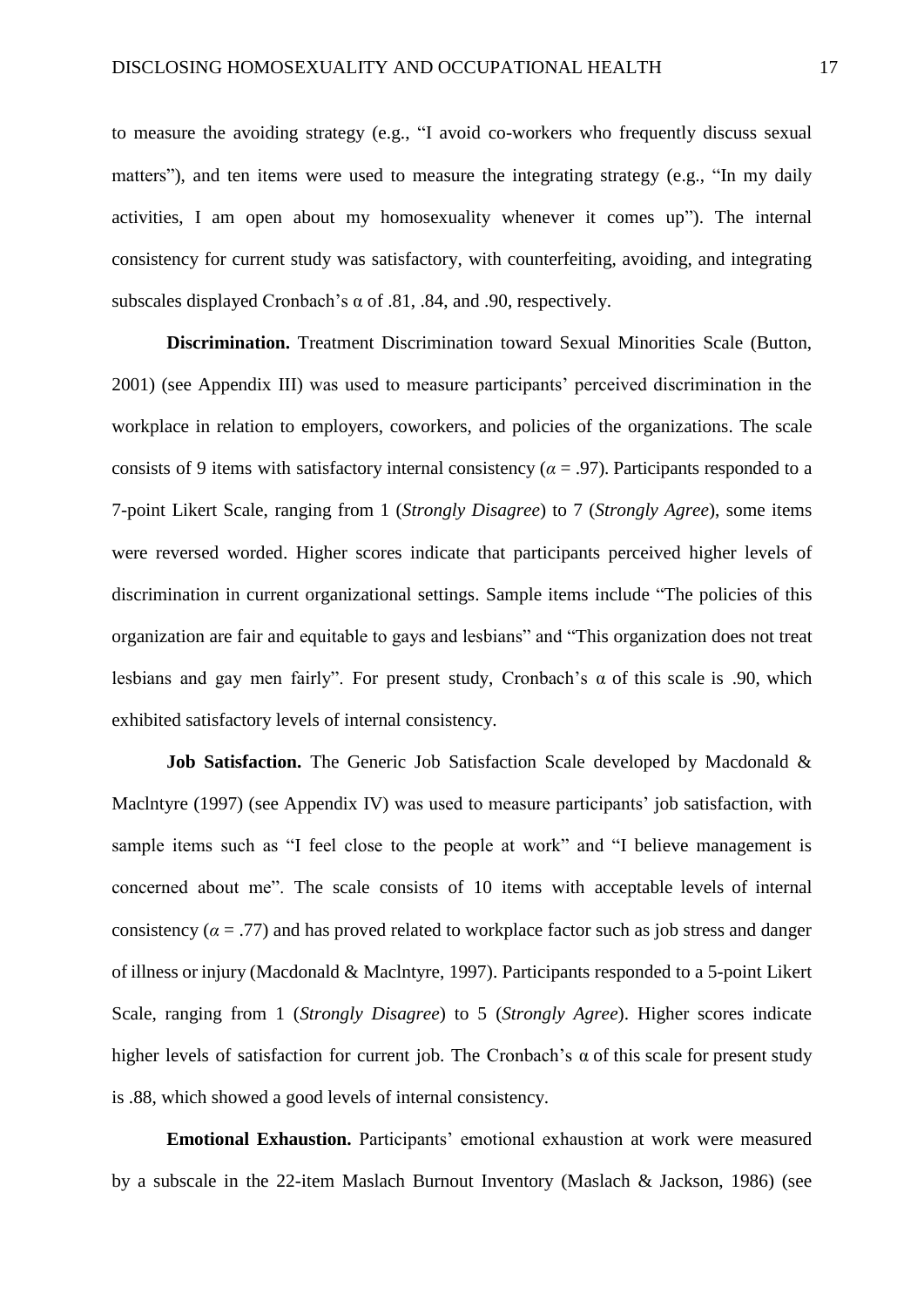Appendix V). A Chinese version of the Maslach Burnout Inventory (Lu, Lee & Shieh, 2005) with acceptable internal consistency ( $\alpha$  values ranged from .68 to .87) was found. The subscale of emotional exhaustion consists of 9 items include sample items such as "I feel emotionally drained from my work" and "Working with people all day is really a strain for me". Participants rated the frequency of experiencing exhausted emotion on a 7-point scale, from 0 (*Never*) to 6 (*Everyday*). Higher scores indicate that participants experienced greater burnout in terms of emotional exhaustion. For current study, this scale exhibited excellent levels of internal consistency with Cronbach's α being .93.

**Depressive Symptoms.** Participants' depressive symptoms were measured by a 10-item Chinese short form version of Center for Epidemiological Studies Depression Scale (CES-D) (Lee et al., 2009), which the original 20-item scale was developed by Radloff in 1977 (see Appendix VI). The translated and shortened version of CES-D exhibited satisfactory levels of internal consistency ( $\alpha$  values ranged from .78 to .87). Sample items include "I did not feel like eating; my appetite was poor" and "I felt depressed". Participants rated the frequency of experiencing depressive symptoms on a 4-point scale, from 0 (*None of the time*) to 3 (*Most or all of the time: more than four days*), some items were in reversed wordings. Higher scores indicate that participants experienced depressive symptoms more frequently. This scale showed satisfactory internal consistency with Cronbach's  $\alpha$  being .87 in the present study.

# **Analytic Procedure**

The descriptive statistics including means, standard deviation of major variables were first computed. Bivariate correlation was conducted in turn to examine the associations among major variables. Then, a set of moderated regression analyses was produced for testing the moderation effect of discrimination on the relationship between disclosure and job satisfaction, emotional exhaustion as well as depressive symptoms. While conducting the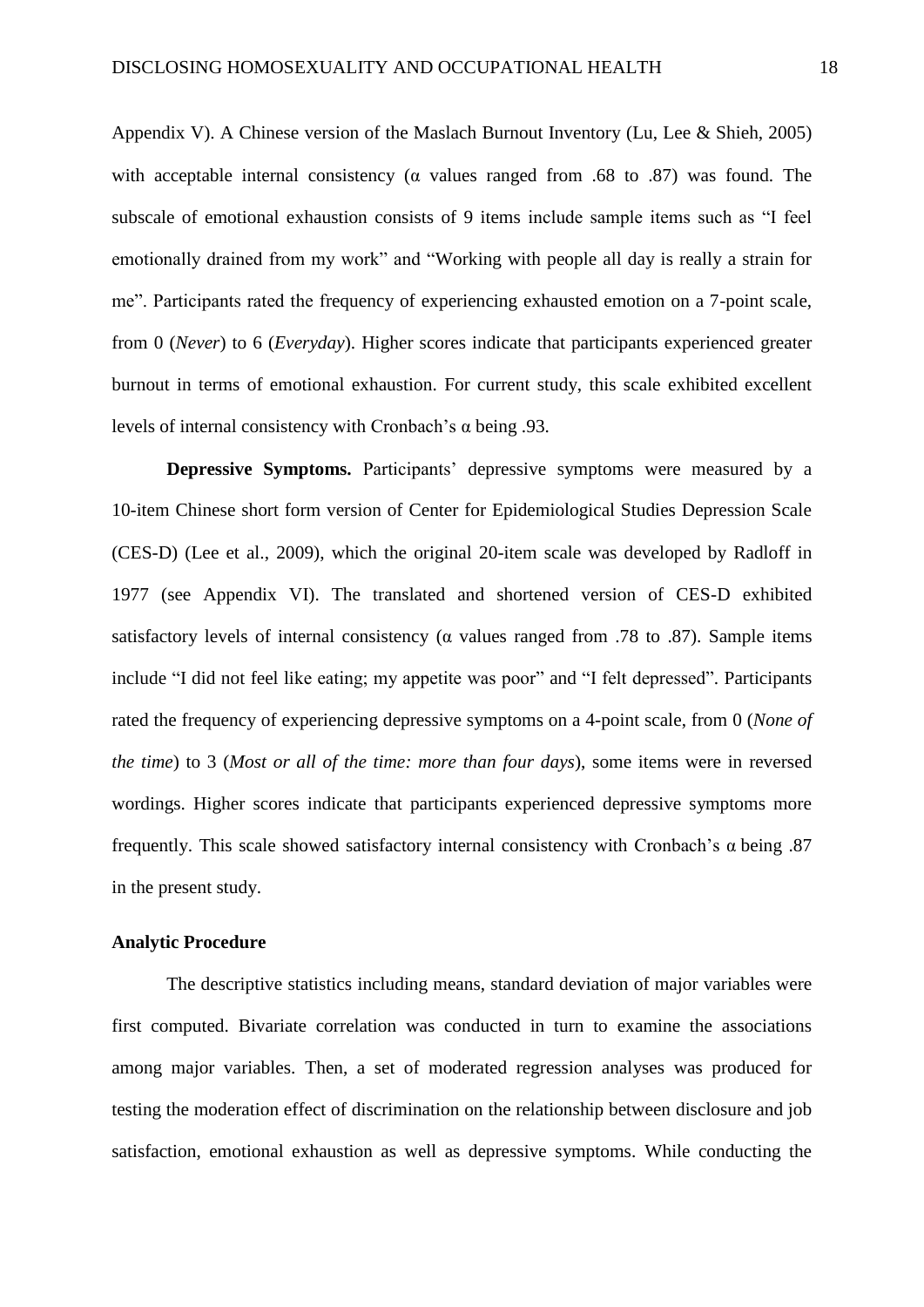moderated regression, the main effect of predictor and the hypothesized moderator was controlled. In specific, the main effect of disclosure and discrimination were entered in the first block, with the interaction term of disclosure and discrimination entering in the second block. In addition, all the predictors and interaction terms were centered before the entering the regression analyses. Lastly, a set of multiple regression analyses was computed for testing the mediation effect of workplace sexual identity management strategies on the relationship between disclosure and job satisfaction, emotional exhaustion as well as depressive symptoms. In the process, three strategies including counterfeiting, avoiding and integrating were treated as multiple mediators and were entered to the block at the same time. Bootstrapping procedures were then conducted to test the indirect effects.

#### **Results**

The descriptive statistics including means and standard deviations, with the results of bivariate correlation among major variables were presented in Table 2. It is found that disclosure was positively related to job satisfaction ( $r = .37$ ,  $p < .01$ ), negatively related to emotional exhaustion ( $r = -.27$ ,  $p < .01$ ) and depressive symptoms ( $r = -.26$ ,  $p < .01$ ). Additionally, discrimination was found negatively related to job satisfaction ( $r = -.37$ ,  $p$ )  $\langle 0.01 \rangle$ , positively related to emotional exhaustion ( $r = .25$ ,  $p < .01$ ) and depressive symptoms  $(r = .21, p < .01)$ . Hence, Hypothesis 1 and Hypothesis 2 were supported.

The correlation results also showed that disclosure was negatively related to counterfeiting  $(r = -.51, p < .01)$  and avoiding  $(r = -.53, p < .01)$ , while positively related to integrating  $(r = .68, p < .01)$ , which supported Hypothesis 4. Regarding the hypothesis of association between workplace identity management strategies and occupational health, it is found that job satisfaction was negatively related to counterfeiting  $(r = -16, p < .05)$  and avoiding  $(r = -.27, p < .01)$ , while positively related to integrating  $(r = .29, p < .01)$ . Emotional exhaustion was found positively related to counterfeiting  $(r = .19, p < .01)$  and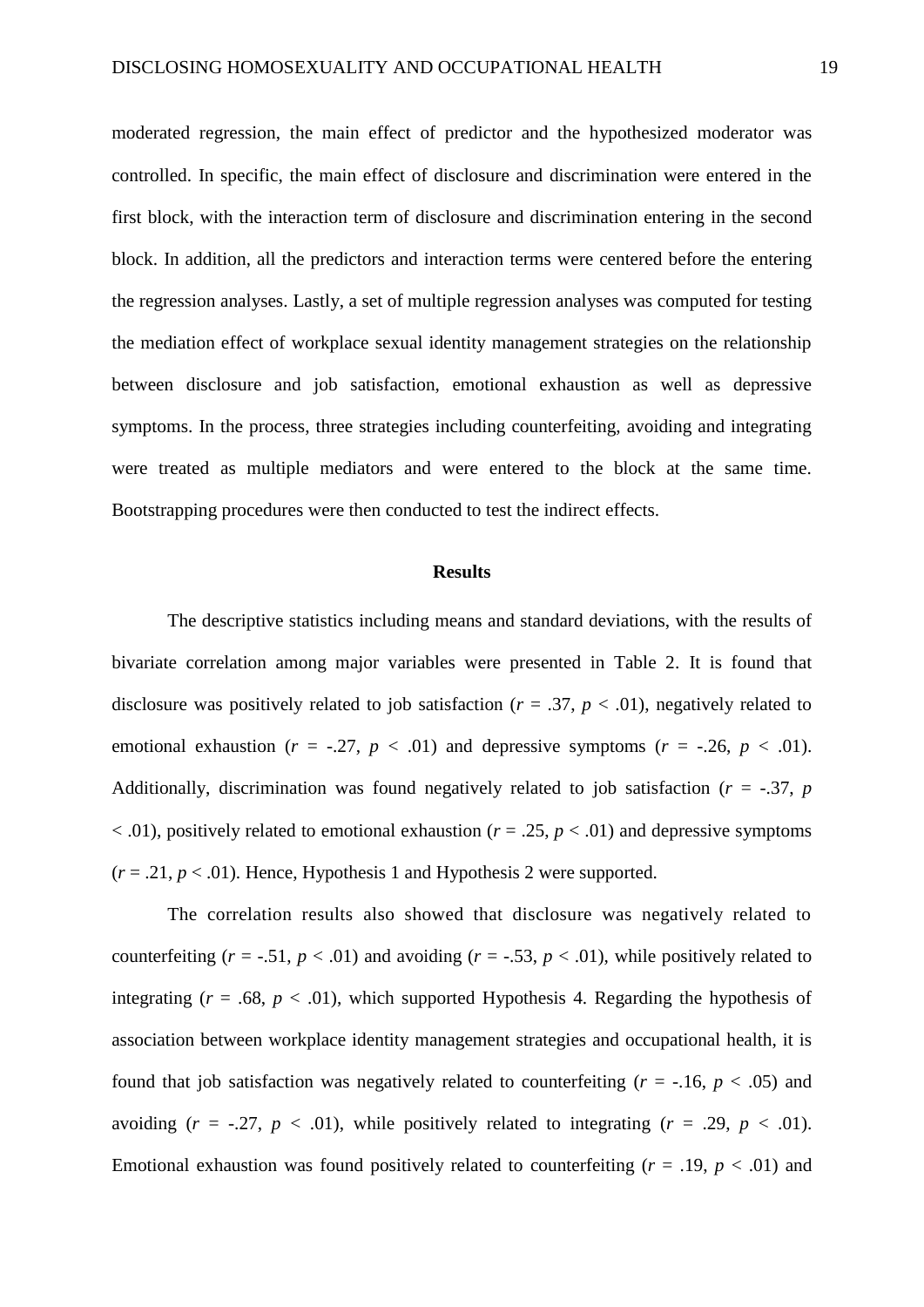|                                   |                     |                 |                          |                          |                          |              | <b>Table 2.</b> Descriptive Statistics and Correlation Results $(n = 225)$ |                          |          |                          |         |                          |
|-----------------------------------|---------------------|-----------------|--------------------------|--------------------------|--------------------------|--------------|----------------------------------------------------------------------------|--------------------------|----------|--------------------------|---------|--------------------------|
|                                   |                     | $\mathbf 2$     | 3                        | 4                        | $\sigma$                 | $\circ$      | $\overline{ }$                                                             | $\infty$                 | $\sigma$ | $\Xi$                    |         | $\overline{2}$           |
| 1. Education Level                |                     |                 |                          |                          |                          |              |                                                                            |                          |          |                          |         |                          |
| Occupation<br>$\dot{\mathcal{C}}$ | $-33**$             |                 |                          |                          |                          |              |                                                                            |                          |          |                          |         |                          |
| Industry<br>$\dot{\mathfrak{c}}$  | $\ddot{\mathrm{S}}$ | io-             | $\overline{\phantom{a}}$ |                          |                          |              |                                                                            |                          |          |                          |         |                          |
| Working Duration<br>न.<br>4       | io-                 | $-17*$          | $15*$                    | $\overline{\phantom{a}}$ |                          |              |                                                                            |                          |          |                          |         |                          |
| Disclosure<br>s.                  | $-25**$             | $\ddot{12}$     | $-14*$                   | $-5$                     |                          |              |                                                                            |                          |          |                          |         |                          |
| Counterfeiting<br>Ġ               | Ξ.                  | $\odot$         | $\Xi$                    | $.17*$                   | $-.51**$                 | $\mathsf{l}$ |                                                                            |                          |          |                          |         |                          |
| Avoiding<br>$\overline{r}$ .      | $\Xi$               | $-0.2$          | $\overline{90}$          | $\overline{12}$          | $-.53**$                 | $.48**$      | $\overline{\phantom{a}}$                                                   |                          |          |                          |         |                          |
| Integrating<br>$\infty$           | $-22**$             | $\overline{0}$  | $-0$ .                   | $-0.03$                  | $*88.$                   | $-48**$      | $-41**$                                                                    | $\overline{\phantom{a}}$ |          |                          |         |                          |
| Discrimination<br>o.              | $\frac{4}{14}$      | $-0.3$          | $\ddot{\mathrm{S}}$      | $.13*$                   | $-.60**$                 | $.35**$      | $40*$                                                                      | $-54**$                  |          |                          |         |                          |
| 10. Job Satisfaction              | $01$ .              | $-15*$          | $\widetilde{6}$          | $-0.2$                   | $.37**$                  | $-16*$       | $-.27**$                                                                   | $.29**$                  | $-.37**$ | $\overline{\phantom{a}}$ |         |                          |
| 11. Emotional Exhaustion          | $\ddot{\mathrm{S}}$ | $-5$            | <b>PO-</b>               | $\overline{0}$           | $-27**$                  | $.19**$      | $.35**$                                                                    | $-25**$                  | $.25**$  | $-42**$                  |         |                          |
| 12. Depressive Symptoms           | $-0.02$             | $\overline{08}$ | $-0$ .                   | $\widetilde{90}$         | $-26**$                  | $.21**$      | $.27**$                                                                    | $-.25**$                 | $.21**$  | $-48**$                  | $.62**$ | $\overline{\phantom{a}}$ |
| Mean                              |                     |                 |                          |                          | $\overline{\phantom{a}}$ | 20.38        | 23.65                                                                      | 36.64                    | 32.96    | 37.43                    | 20.88   | 11.75                    |
| $\overline{\text{S}}$             |                     |                 |                          |                          |                          | 8.54         | 9.08                                                                       | 13.58                    | 10.06    | 6.63                     | 12.51   | 6.18                     |
|                                   |                     |                 |                          |                          |                          |              |                                                                            |                          |          |                          |         |                          |

\*  $p < 0.05$ . \*\*  $p < .01$ .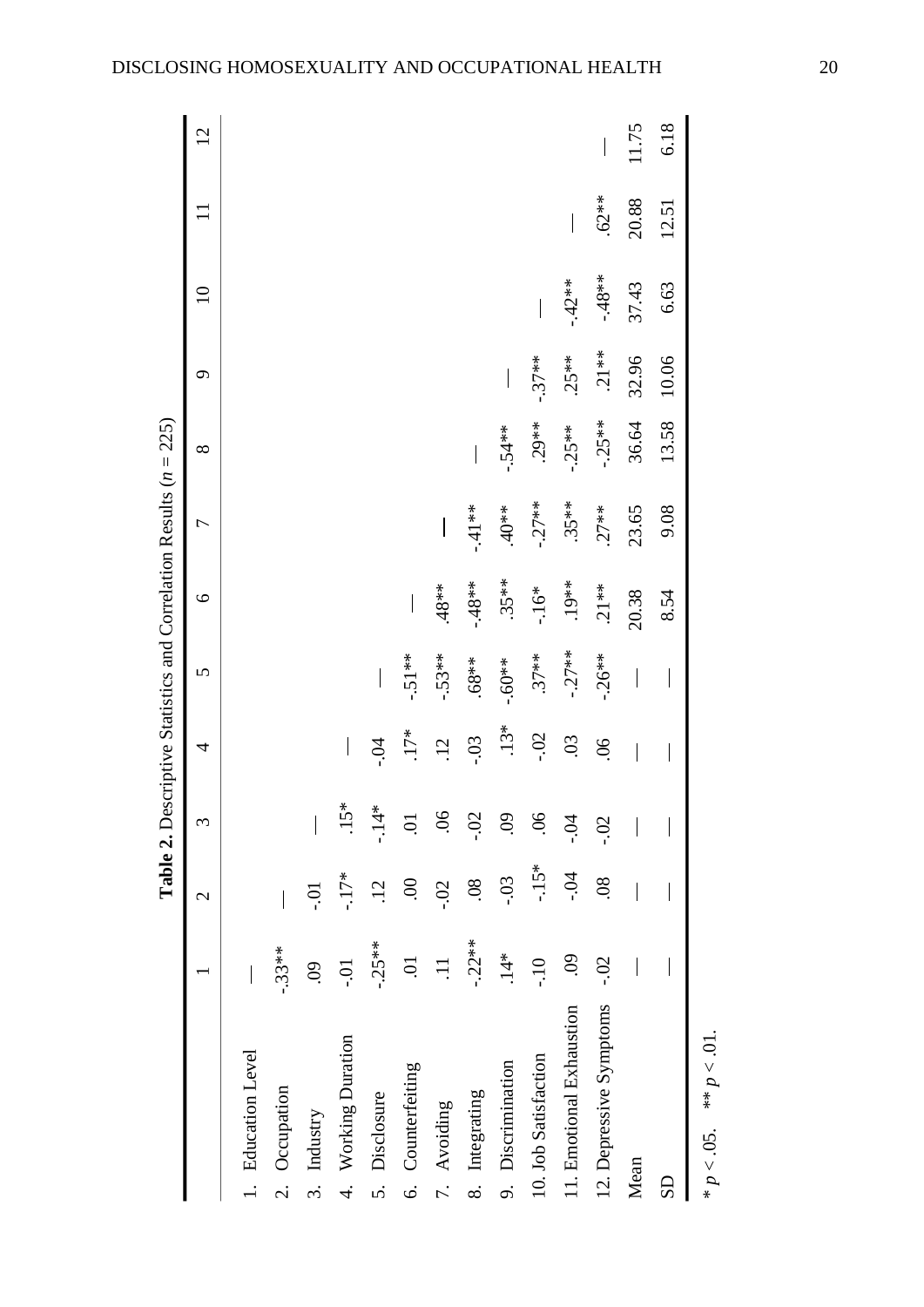avoiding  $(r = .35, p < .01)$ , while negatively related to integrating  $(r = -.25, p < .01)$ . Lastly, depressive symptoms was also found positively related to counterfeiting  $(r = .21, p < .01)$  and avoiding  $(r = .27, p < .01)$ , while negatively related to integrating  $(r = .25, p < .01)$ . Hence, Hypothesis 5a and Hypothesis 5b were also supported.

A series of moderated regression were computed to examine the interaction between levels of disclosure and discrimination levels in predicting job satisfaction, emotional exhaustion and depressive symptoms. The results of interaction effect were presented in Table 3. It is showed that the interaction terms of disclosure and discrimination were significant for job satisfaction ( $\beta$  = -.20,  $p < .01$ ). Figure 1 illustrated that homosexual employees with high level of disclosure reported lower job satisfaction when the discrimination level was high than when it was low, while the job satisfaction among those with low level of disclosure showed no significant variation regarding the level of discrimination. Therefore, discrimination buffered the positive impacts of disclosure on job satisfaction. However, no significant interactions were found in predicting emotional exhaustion and depressive symptoms. Thus, Hypothesis 3a was partially supported but Hypothesis 3b was not supported.

Multiple regression analysis was used to investigate the hypothesized mediation effects of identity management strategies between disclosure and occupational health. The results of mediation effect were presented with Figure 2 and Figure 3. It is indicated that disclosure was a significant predictor of emotional exhaustion  $(B = -3.28, SE = .79, p < .01)$ , but the relationship was no longer significant after controlling for the mediator, i.e. sexual identity management strategies ( $B = -.73$ ,  $SE = 1.15$ ,  $p = ns$ ), showing a full mediation. Approximately 14% of the variance in emotional exhaustion was accounted for by the predictors ( $\mathbb{R}^2 = .14$ ). The significance of the indirect effect was then examined by using bootstrapping procedures based on 1,000 bootstrap samples. The bootstrapped unstandardized total indirect effect was  $-2.53$  ( $SE = 1.01$ ) and the 95% confidence interval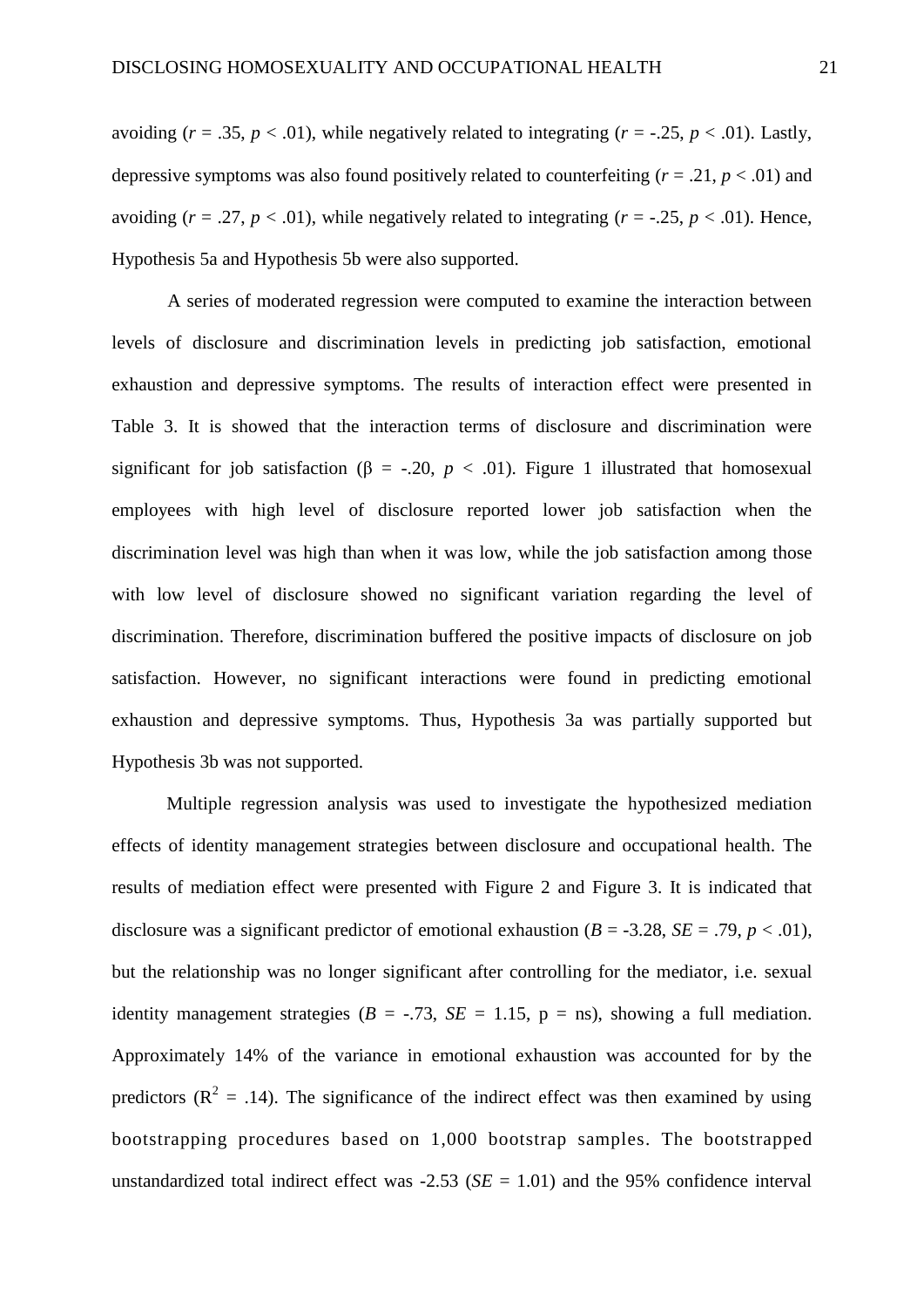ranged from -4.40 to -.43, showing that the indirect effect of disclosure on emotional exhaustion was statistically significant. Simultaneously, disclosure was a significant predictor of depressive symptoms ( $B = -1.56$ ,  $SE = .39$ ,  $p < .01$ ), but the relationship was no longer

|                                             |         |      | <b>Job Satisfaction</b> |       |
|---------------------------------------------|---------|------|-------------------------|-------|
|                                             | B       | SE B | β                       | $R^2$ |
| Step 1                                      |         |      |                         | .17   |
| Level of Disclosure                         | 1.54    | .50  | $23**$                  |       |
| Discrimination                              | $-1.55$ | .50  | $-.23**$                |       |
| Step 2                                      |         |      |                         | .21   |
| Level of Disclosure                         | 1.28    | .50  | $.19*$                  |       |
| Discrimination                              | $-1.36$ | .50  | $-.21**$                |       |
| Level of Disclosure $\times$ Discrimination | $-1.18$ | .38  | $-.20**$                |       |

**Table 3.** Moderated Regression Analysis in Predicting Occupational Health—Disclosure and Discrimination as Predictors

|                                             |         | <b>Emotional Exhaustion</b> |        |       |
|---------------------------------------------|---------|-----------------------------|--------|-------|
|                                             | B       | SE B                        | β      | $R^2$ |
| Step 1                                      |         |                             |        | .08   |
| Level of Disclosure                         | $-2.31$ | 1.00                        | $-19*$ |       |
| Discrimination                              | 1.72    | 1.00                        | .14    |       |
| Step 2                                      |         |                             |        | .10   |
| Level of Disclosure                         | $-2.61$ | 1.01                        | $-21*$ |       |
| Discrimination                              | 1.93    | 1.00                        | $-.15$ |       |
| Level of Disclosure $\times$ Discrimination | $-1.31$ | .76                         | $-.12$ |       |

|                                             |         | Depressive Symptoms |         |       |
|---------------------------------------------|---------|---------------------|---------|-------|
|                                             | B       | SE B                | β       | $R^2$ |
| Step 1                                      |         |                     |         | .07   |
| Level of Disclosure                         | $-1.25$ | .50                 | $-.20*$ |       |
| Discrimination                              | .57     | .50                 | .09     |       |
| Step 2                                      |         |                     |         | .07   |
| Level of Disclosure                         | $-1.22$ | .51                 | $-.20*$ |       |
| Discrimination                              | .55     | .50                 | $-.09$  |       |
| Level of Disclosure $\times$ Discrimination | .13     | .38                 | $-.02$  |       |

\*  $p < .05.$  \*\*  $p < .01.$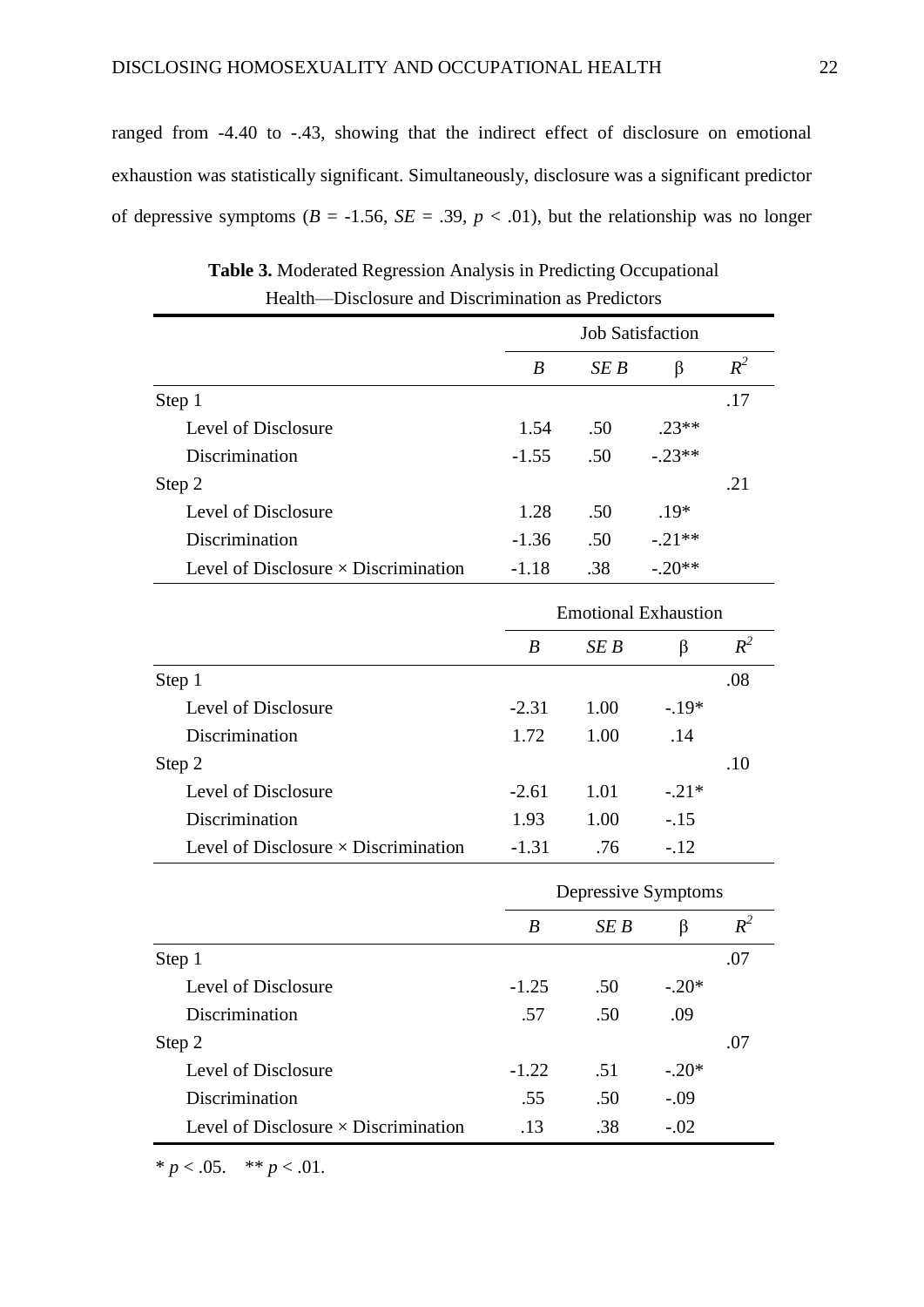

**Figure 1.** Interaction Effect of Disclosure and Discrimination in Predicting Job Satisfaction.

significant after controlling for the mediator ( $B = -.44$ ,  $SE = .58$ ,  $p = \text{ns}$ ), showing a full mediation. Approximately 10% of the variance in emotional exhaustion was accounted for by the predictors ( $\mathbb{R}^2 = .10$ ). Again, the bootstrapping procedures based on 1,000 bootstrap samples were used. The bootstrapped unstandardized total indirect effect was -1.14 (*SE* = .45) and the 95% confidence interval ranged from -2.21 to -.30, showing that the indirect effect of disclosure on depressive symptoms was statistically significant. Therefore, it is concluded



**Figure 2.** The Mediating Role of Sexual Identity Management Strategies in the Effect of Disclosure on Emotional Exhaustion Presented with Unstandardized Regression Coefficients \*  $p < .05$ . \*\*  $p < .01$ .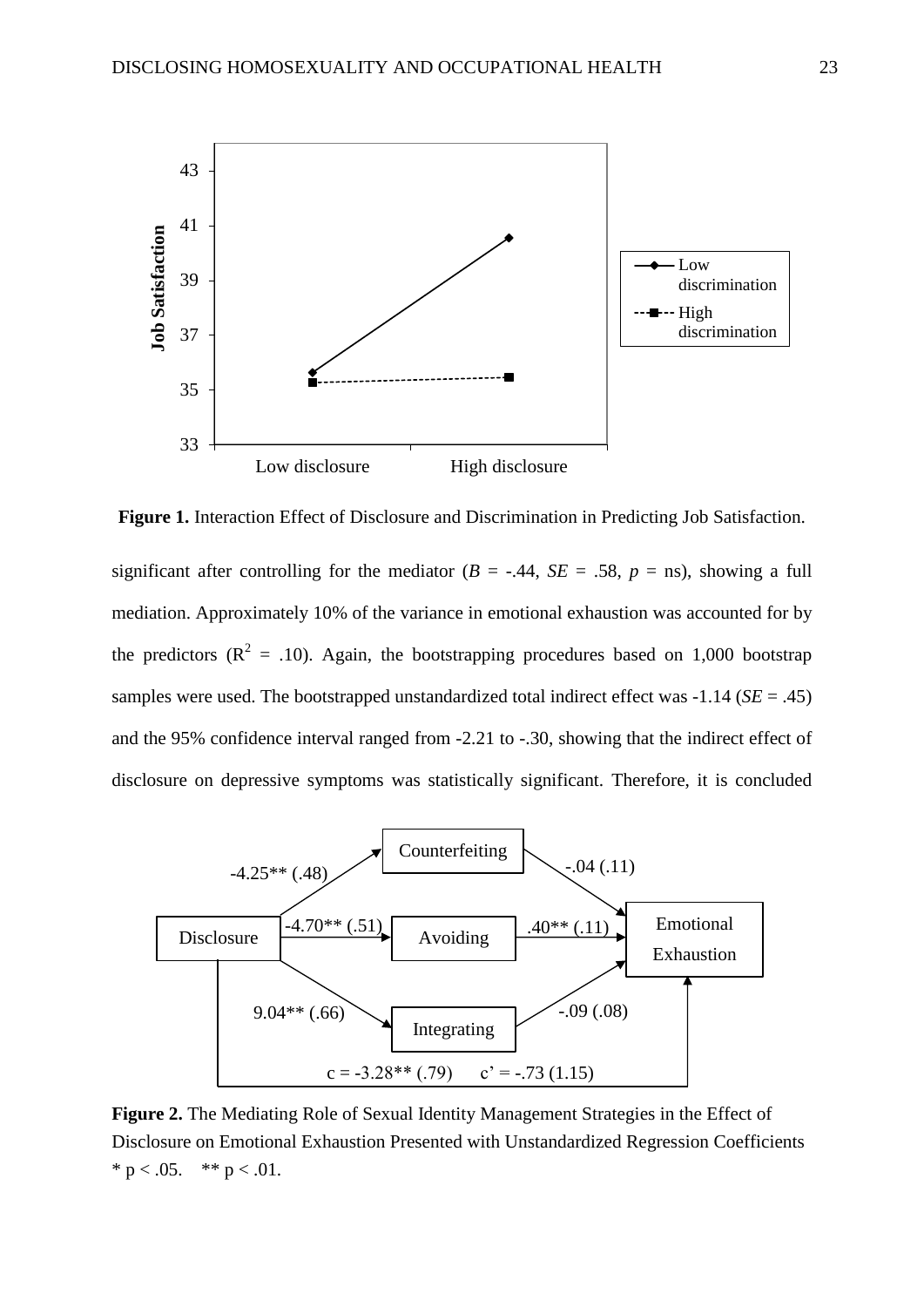that sexual identity management strategies as a whole serve as a mediator between disclosure and emotional exhaustion as well as depressive symptoms, but not on job satisfaction. Thus, Hypothesis 6 was partially supported.



**Figure 3.** The Mediating Role of Sexual Identity Management Strategies in the Effect of Disclosure on Depressive Symptoms Presented with Unstandardized Regression Coefficients \*  $p < .05$ . \*\*  $p < .01$ .

# **Discussion**

Workplace is an indispensable aspect of our lives, being able to enjoy working or at least not to resist staying in the workplace has become an important matter. However, having a stigmatized sexual identity, most of the time homosexual workers have to conceal their homosexuality due to self-protection (Croteau, Anderson & VanderWal, 2008), as disclosure may increase their likelihood of becoming the target of discrimination in the workplace (Rostosky & Riggle, 2002). For this reason, most homosexual workers are prevented from fully participating in the workplace (Gates & Mitchell, 2013), and hence they might find it difficult to enjoy working or like their jobs, even worse, adverse outcomes on health might be resulted.

In the present study, it is aimed to explore the association between disclosure and occupational health, in specific, the possible situational condition in explaining the variations of the association as well as the possible explanation for the particular association.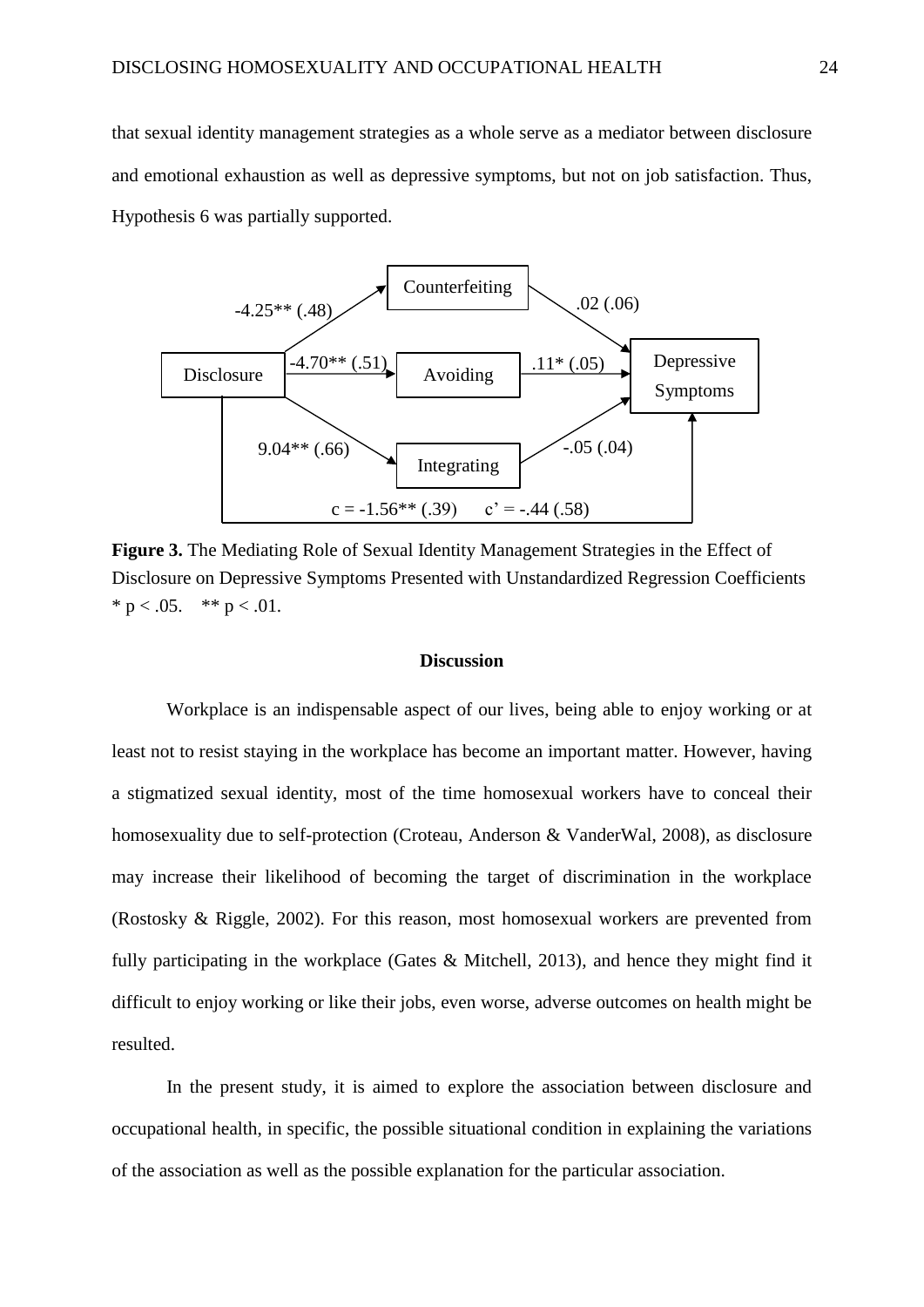First, the associations among disclosure, discrimination and occupational health were examined, as well as whether discrimination serves as a moderator in between. As predicted, disclosure was found related to better occupational health while discrimination was related to worse occupational health. Current results were in line with earlier studies that suggested better psychological well-being at work after disclosing one's homosexuality (e.g., Cain, 1991; Croteau, Anderson & VanderWal, 2008; Day & Schoenrade, 1997; Griffith & Hebl, 2002; Jordan & Deluty, 1998; Lane & Wegner, 1995; Morris, Waldo & Rothblum, 2001; Wong & Tang, 2004) as well as those suggested discrimination would leave negative impacts on psychological well-being (e.g., Meyer, 1995; Waldo, 1999; Pavalko et al., 2003; Ragins & Cornwell, 2001; Velez, Moradi & Brewster, 2013). With the results generated from Chinese participants, together with the results from earlier Western studies, it is affirmed the positive impacts of disclosure as well as the negative impacts of discrimination on homosexual people regardless of cultural context. What's more, current study confirmed the moderating role of discrimination on the association between disclosure and job satisfaction, which was consistent with early study suggested that disclosure is not always accompanying with positive effects but depends on the organizational context (Croteau, Anderson & VanderWal, 2008). This result also echoed with previous study conducted by Rodriguez and Kelly's (2006) which suggested that revealing secrecy to an accepting party can result in positive effects, as current study has also shown the opposite side that revealing secrecy to an unaccepting or unsupportive party would result in negative effects, the whole picture is more comprehensively illustrated. A conclusion can be made from the aforementioned findings that the optimal level of occupational health can be obtained when homosexual people disclose their sexual identity under an accepting and supportive organizational environment. On the contrary, adverse health outcomes can be resulted if one disclose under an organizational context that is discriminatory towards homosexuality.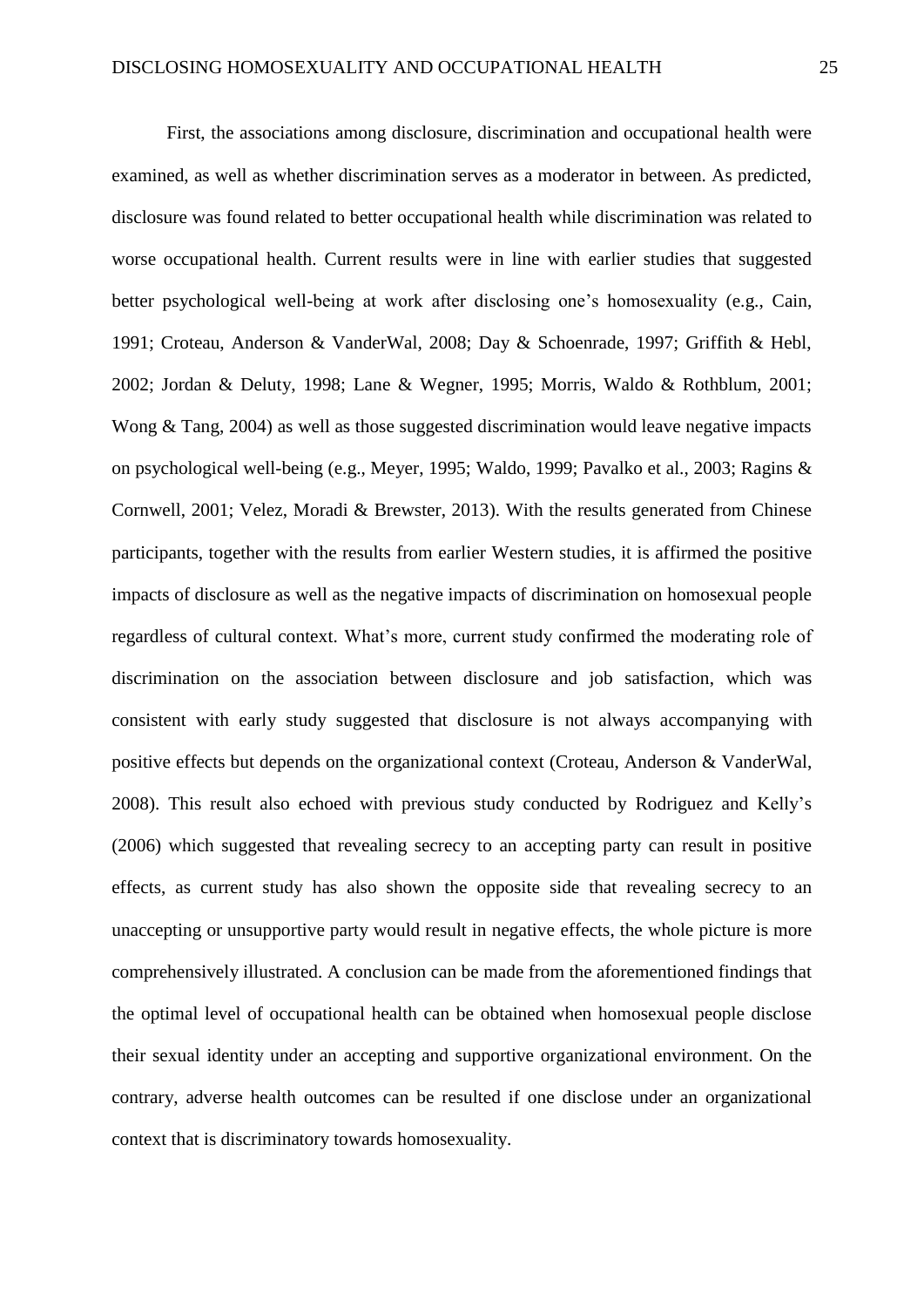Second, the associations among disclosure, workplace identity management strategies and occupational health were examined, along with the mediating role of those strategies in between. As hypothesized, disclosure was found related to different strategies in predicted direction, in which more disclosure related to more frequent use of integrating and less frequent use of counterfeiting as well as avoiding. The results agreed with previous study which proposed the as sociations between disclosure and those strategies (Button, 2004). The prediction that using counterfeiting and avoiding would have negative results on occupational health while integrating would have opposite result was also confirmed, which were sided with earlier study (Velez, Moradi & Brewster, 2013). Once again, current findings provided evidences that homosexual workers under Chinese cultural context also adopted various identity management strategies in handling their homosexual identity in workplace, and by adopting certain strategies, they exhibited health outcomes that were similar with homosexual workers under Western cultural context. In addition, the hypothesized mediating effect of sexual identity management strategies was only exhibited on emotional exhaustion and depressive symptoms. Concerning that there is no prior research happened to investigate the mediating role of sexual identity management strategies between disclosure and occupational health, additional study is need to examine the reliability of current findings, whether it is consistent with larger or different samples.

# **Practical Implications**

The present study has mainly caught the attention on the benefits of disclosing as well as the drawbacks of concealing in the workplace, plus the results with respect to the patterns of moderation and mediation are believed to have significant implications for applying to organizational and workplace settings, along with providing insights for both organizations and homosexual employees respectively in achieving an ideal working outcome.

Effort has been made in current study to demonstrate the linkage between disclosing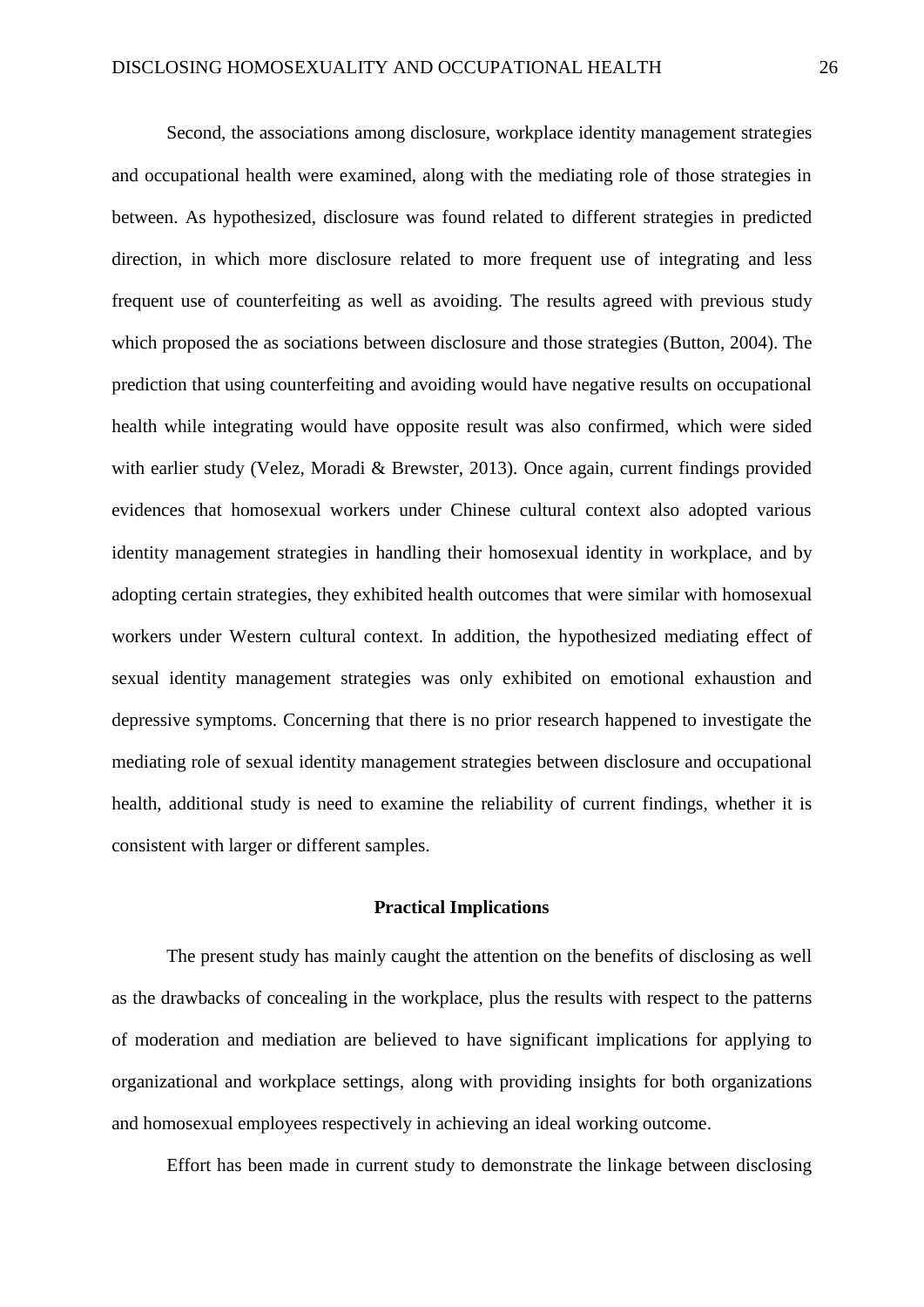homosexuality in the workplace and its benefits, for the sake of obtaining better occupational health, it is suggested that homosexual employees should disclose rather than conceal their sexual identity at work, with the evidences that being out at work is related to higher job satisfaction and lower chance of experiencing psychological distress while concealing is related to the opposite. However, discrimination appears to be a huge obstacle for homosexual employees to achieve better occupational health after disclosing, as it was found moderated the relationship between disclosing homosexuality and employees' satisfaction towards their jobs. In other words, even homosexual employees have disclosed at work, they might still feel unsatisfactory towards their jobs if they experience workplace discrimination. Thus, during the process of disclosing in organizational settings, discrimination is considered a key factor influencing homosexual employees' appraisal of working in the organization.

In order to promote the occupational health of homosexual employees, organizations are urged to take the initiative in tackling the workplace discrimination against homosexuality, in providing a condition that is beneficial for them to disclose their stigmatized identity. For that reason, effort should be put to facilitate homosexual employees in obtaining as well as maintaining a discrimination-free work environment, taken into account that homosexual employees being the target of discrimination maintain a passive role that there is little they can do. Although some organizations might doubt that it is their responsibilities to facilitate identity integration among homosexual employees and hence remain hesitate to implement intervention, it is ought to note that homosexual employees being able to disclose in the workplace not only benefits themselves, but it also benefits employers and the organizations. Research suggested that concealing homosexuality in workplace can lower one's job performance (Fassinger, 1996; Madera, 2010), as it is showed that gay and lesbian employees might have to isolate themselves from coworkers in order to hide their homosexuality, they might not be able to develop good relationship with colleagues, thus team performance as well as overall performance at work would be declined (McNaught, 1993). Since extra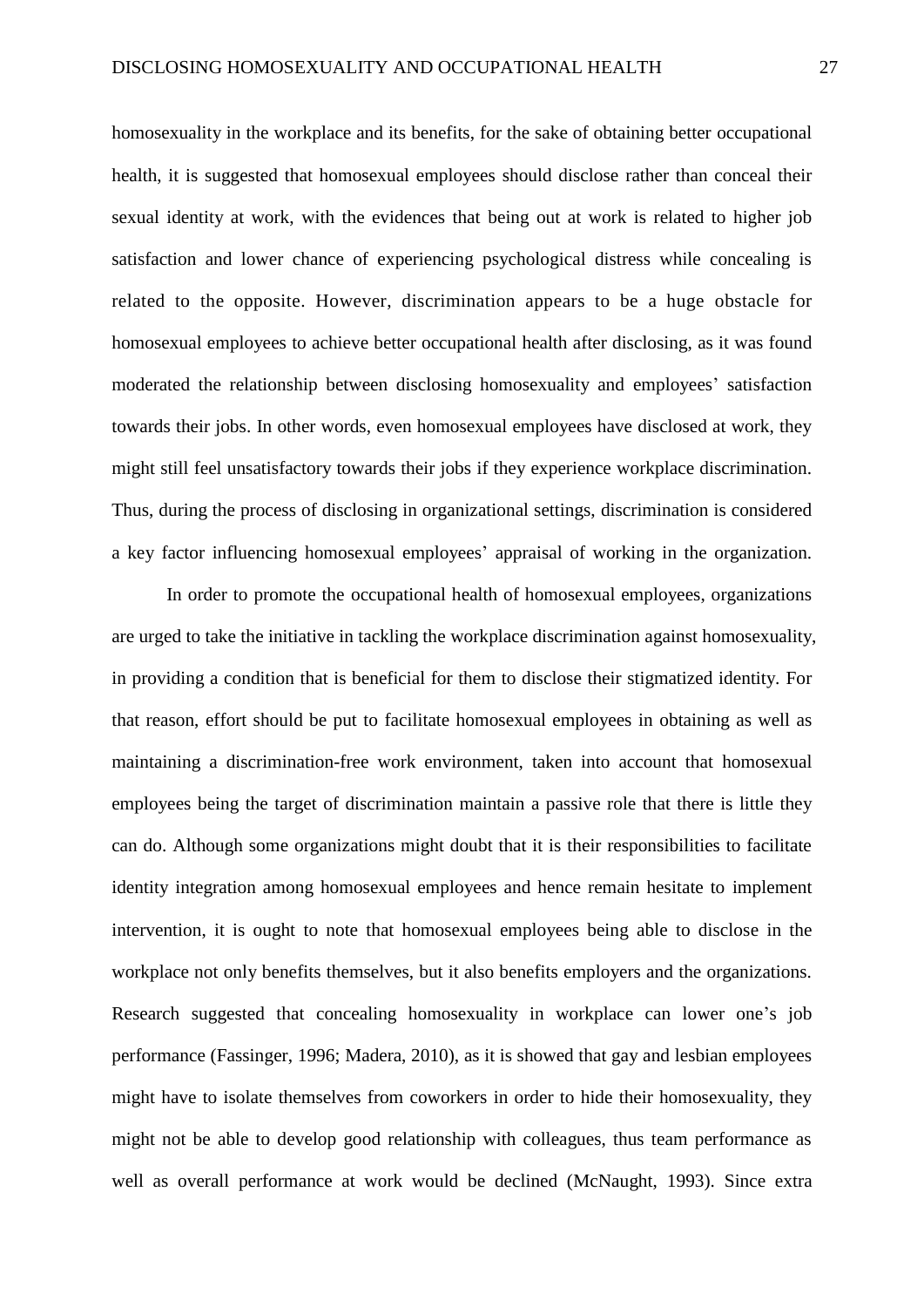energy is required to maintain lies that covering their homosexual identity, decrease in productivity is also likely to occur (Button, 2004; Woods, 1993). Furthermore, employees who are open about their homosexuality in the workplace were found possessed higher affective organizational commitment (Day & Schoenrade, 1997; Ozeren, 2014), which in turn exhibited lower turnover (Day & Schoenrade, 1997). Based on this discussion, it is obvious that there is a need for organizations to make effort in providing homosexual workers a favorable environment for disclosure. By doing so, it is also regarded as a means to earn profits for the organizations.

Practically, introducing organizational policies in protecting the civil rights of homosexual employees is an essential step in obtaining a discrimination-free work environment. Earlier study has proven that organizational policies and practices have a lot to do in influencing employees' perceptions of discrimination related to sexual orientation (Ragins & Cornwell, 2001). Launching nondiscrimination policies in organizations makes homosexual employees feel safer (Rostosky & Riggle, 2002) and perceived workplace as more affirming and supportive, as well as makes heterosexual employees more aware of the influence of the discrimination. Moreover, research suggests that the more prevalent these kinds of policies, the less likely homosexual workers are to experience discrimination in the workplace (Button, 2001). Additionally, maintaining a supportive and non-discriminative environment towards homosexuality in the organization not only does good to homosexual employees, other employees can also benefit. As suggested by Tejeda (2006), having non-discrimination policies in organizations can promote a generally positive environment for workers, in other words, a more harmonious working environment can be obtained. Being supportive towards homosexual workers can also influence the climate of the organization and nurture a supportive atmosphere among all workers, and as a result foster positive relationship among colleagues and enhance employees' commitment towards the organizations. Perhaps, laws combating homosexual inequality in the workplace, as well as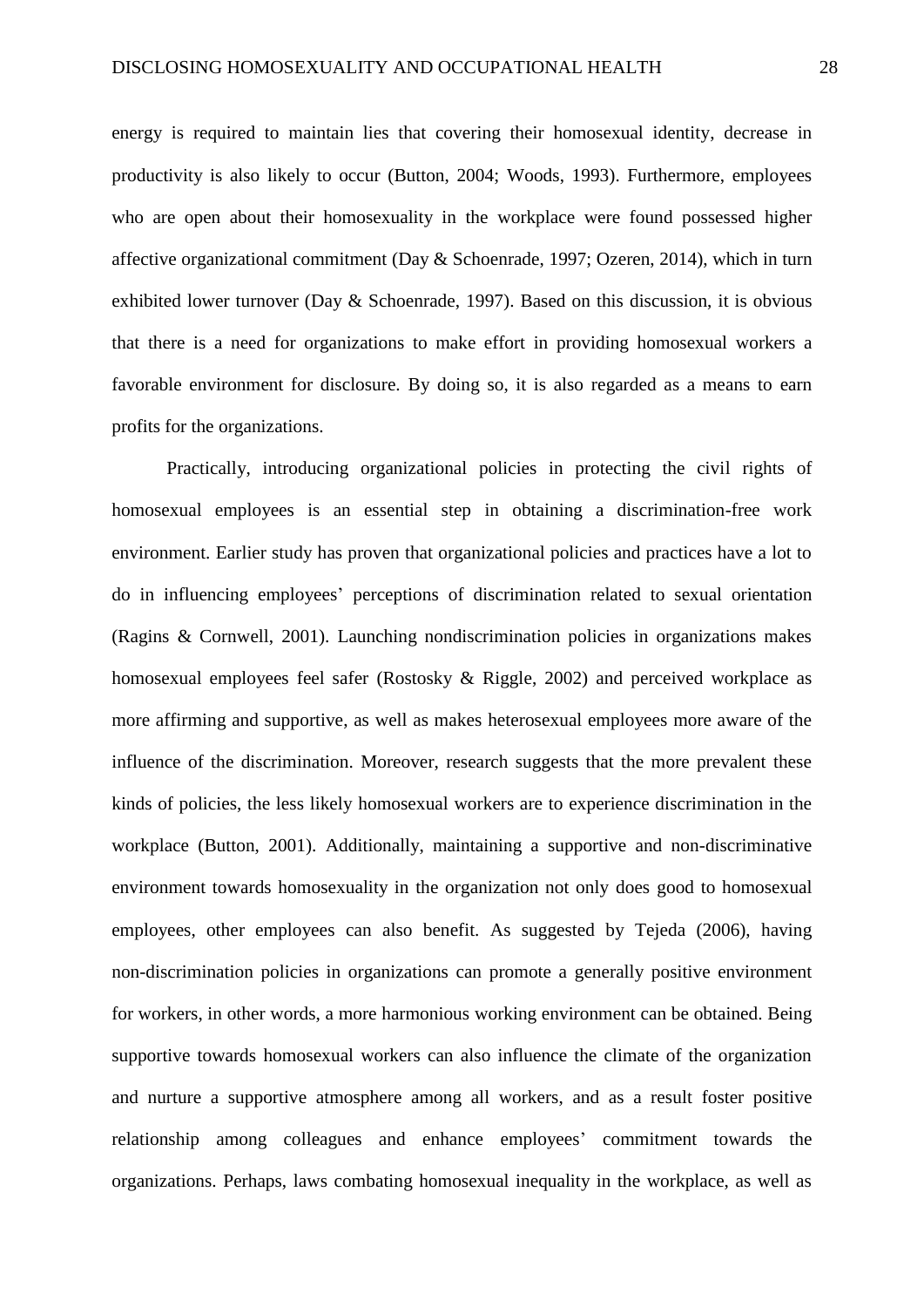advocating gay rights, should be promoted and enacted to promote non-discriminative working environment. Considering that not every organization support and protect gays and lesbians, also sometimes an organization is too large that minor cases of workplace discrimination might be omitted, therefore, there should be some general laws to protect homosexual individuals. Education and promotion should be carried out to raise the public awareness of homosexuals' rights and unfair treatment in the workplace.

After discussing the organizational and legislative perspectives on promoting homosexual workers' occupational health, following will be focused on employees' personal perspective. Current results have shown that workplace sexual identity management strategies serve as mediator in explaining homosexual workers' disclosure condition and emotional exhaustion as well as depressive symptoms. As the results have reaffirmed that integrating has linked to positive occupational health while counterfeiting and avoiding have linked to negative side, it is advocated that homosexual workers should more frequently adopt the integrating strategy in the workplace to prevent psychological distress and to obtain better occupational health.

#### **Limitations and Future Study**

As every study does, current study carried several limitations that are noteworthy. First of all, current study adopted web-based survey as a mean for data collection. Since participants responded to the online survey anonymously through the internet, under an unreachable condition, it is impossible to verify their identity. With that fact that anyone can participate in the study by responding to the link of the online questionnaire, the possibility that someone without a homosexual identity have responded to the questionnaire is still remain, which could affect the reliability of current study. Although this possibility cannot be completely eliminated, it is believed that the chance of having non-target participant filling in the questionnaire was really low, taken into account that most people would consider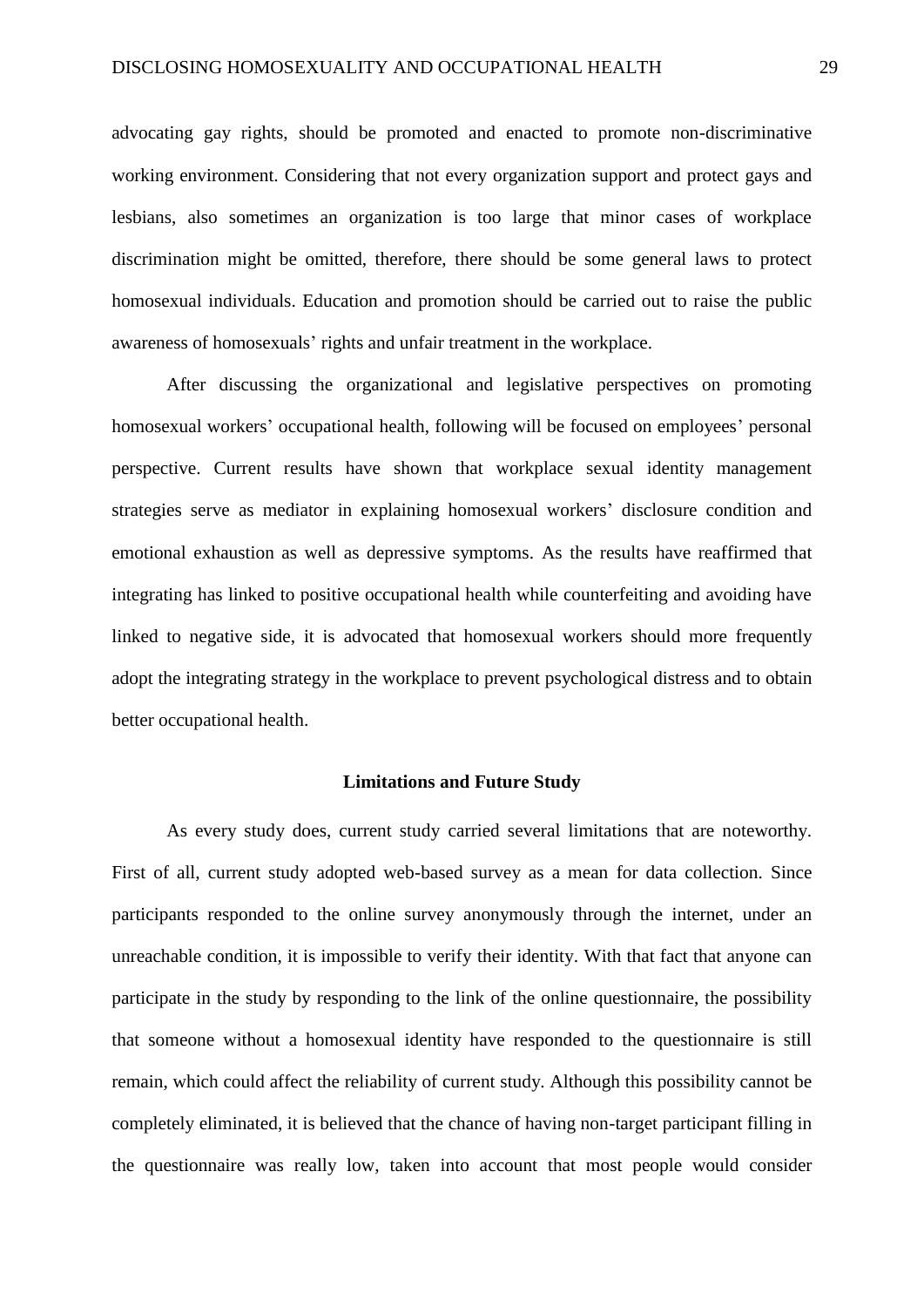time-consuming to complete a 10-minute long questionnaire which is irrelevant to them. If there is sufficient time, resources and social connections to reach homosexual people who are currently at work, it is recommended for future study to adopt pen and paper questionnaire for data collection by approaching existing gay and lesbian organizations or associations.

Second, it is suspected that the sample was not purely consisted of full-time workers, which was the target participant in current study. According to the responses received, some participants indicated that their monthly personal income was below HKD\$5,000. With the knowledge available, it is not reasonable for a full-time worker in Hong Kong earning below HKD\$5,000 per month with the enactment of minimum wage. However, as mentioned before, data collection was conducted under an unreachable condition, it is impossible to verify this piece of information from participants. Decision was made to include those participants in current study as there were just few cases. It is expected that it will not affect the study that much due to the relatively large sample size. Suggestion is provided regarding the design of the questionnaire. It is recommended to insert one additional question with the purpose of verify participants' status as a full-time or a part-time worker. Current study did not notice the need of asking this question as it was already mentioned in the instruction that the target participant was full-time workers. Nevertheless, it should be taken into account that not all respondents would read the instructions carefully in detail.

Last but not least, as current study adopted the form of self-report questionnaire, the responses might not be objective enough to represent the whole picture. Participants were required to report their discrimination levels as well as health conditions, and all the results were depending on their perceptions and subjective views while responding to the questionnaire. For the reason of possessing a stigmatized sexual identity, homosexual employees might be especially sensitive to discrimination from others at the very beginning, so that there is a possibility that the effect of perceived discrimination might have been magnified. Moreover, the reliability of participants reporting the frequency of certain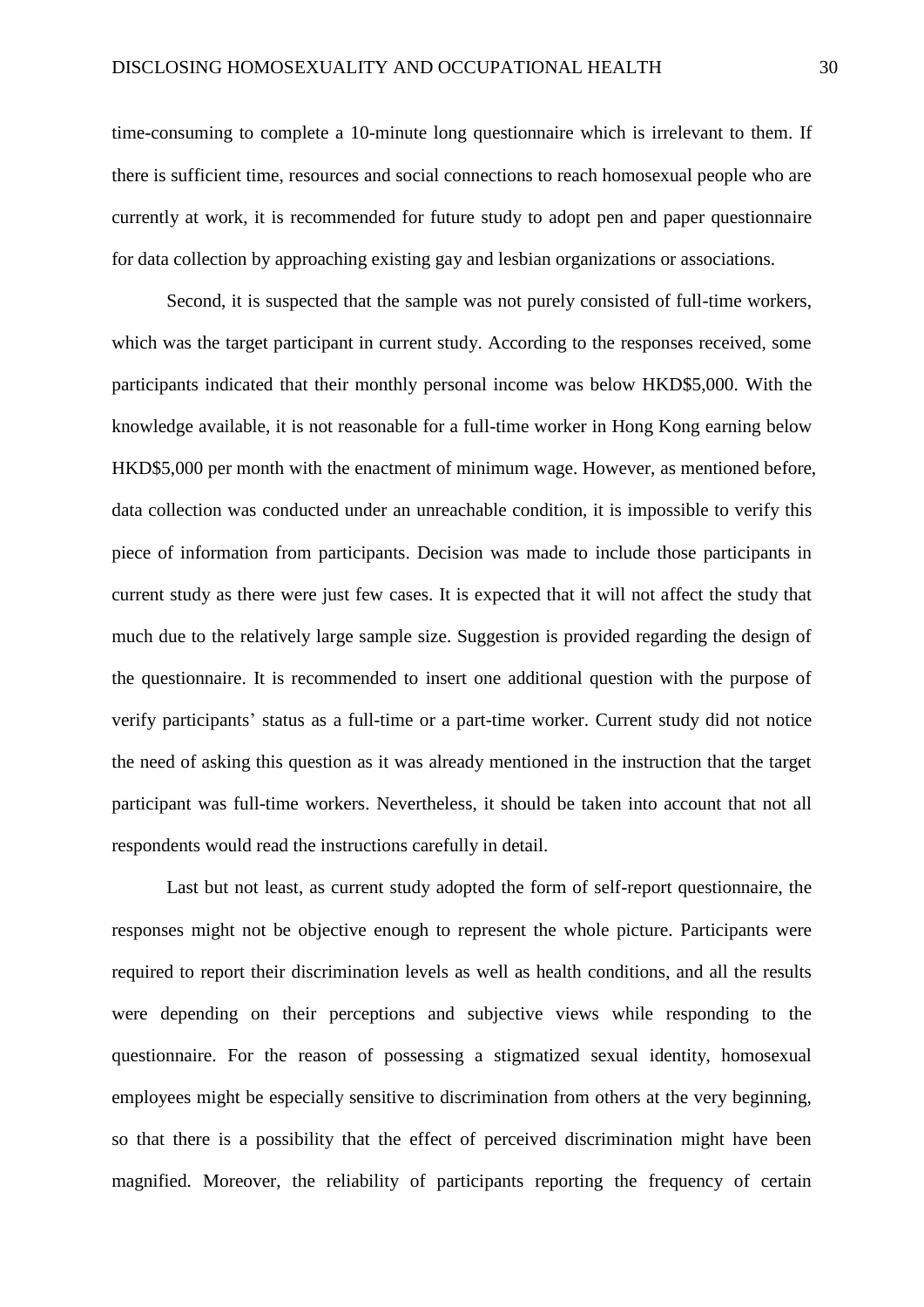exhausted emotion as well as depressive symptoms might not be accurate in presenting the reality because they were required to recall the memories of having experienced those symptoms in the past week or even the past month. Sometimes, depending on retrospection might not be that objective and accurate. It is suggested that future study could try to gather additional information by interviewing various parties such as supervisors, coworkers, and to understand as well the organizational background and context, in measuring workplace discrimination.

# **Conclusion**

To summarize, the present study provides evidence that discrimination and workplace sexual identity strategies are important factors in understanding the association between disclosing homosexuality and one's occupational health in terms of job satisfaction, emotional exhaustion and depressive symptoms.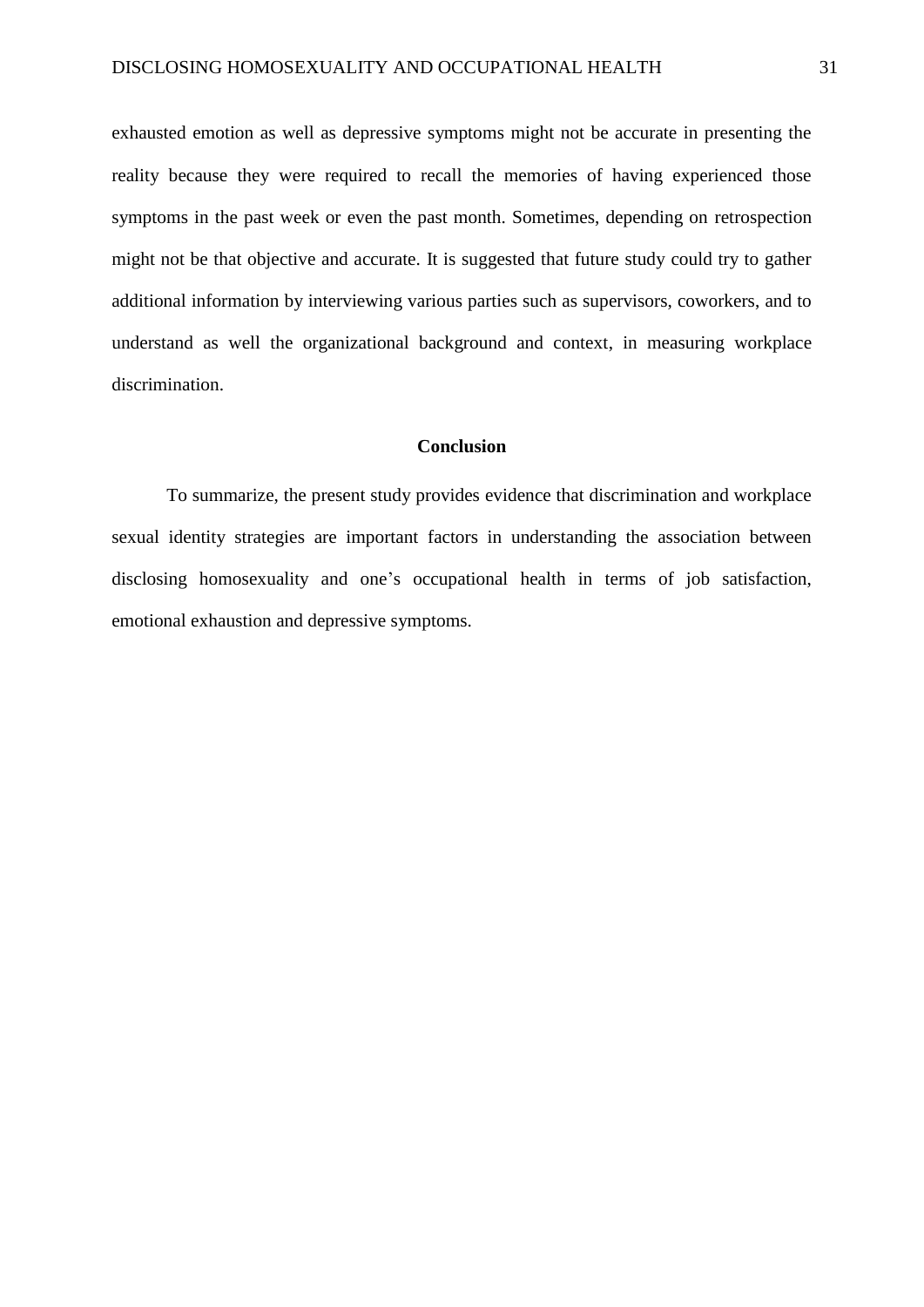#### **References**

- Button, S. B. (1996). *Organizational efforts to affirm sexual diversity: A multi-level examination*. Doctoral thesis, The Pennsylvania State University.
- Button, S. B. (2001). Organizational efforts to affirm sexual diversity: A cross-level examination. *Journal of Applied Psychology, 86*(1), 17-28. doi:10.1037/0021-9010.86.1.17
- Button, S. B. (2004). Identity management strategies utilized by lesbian and gay employees: A quantitative investigation. *Group & Organization Management, 29*(4), 470-494. doi:10.1177/1059601103257417
- Cain, R. (1991). Stigma management and gay identity development. *Social Work, 36*(1), 67-73.
- Chrobot-Mason, D., Button, S. B., & DiClementi, J. D. (2001). Sexual identity management strategies: An exploration of antecedents and consequences. *Sex Roles, 45*(5), 321-336. doi:10.1023/A:1014357514405
- Croteau, J. M., Anderson, M. Z., & VanderWal, B. L. (2008). Models of workplace sexual identity disclosure and management: Reviewing and extending concepts. *Group & Organization Management, 33*(5), 532-565. doi:10.1177/1059601108321828
- D'Augelli, A., & Grossman, A. (2001). Disclosure of sexual orientation, victimization, and mental health among lesbian, gay, and bisexual older adults. *Journal of Interpersonal Violence, 16*(10), 1008-1027.
- Day, N., & Schoenrade, P. (1997). Staying in the closet versus coming out: Relationships between communication about sexual orientation and work attitudes. *Personnel Psychology, 50*(1), 147-163. doi:10.1111/j.1744-6570.1997.tb00904.x
- Driscoll, J. M., Kelley, F. A., & Fassinger, R. E. (1996). Lesbian identity and disclosure in the workplace: Relation to occupational stress and satisfaction. *Journal of Vocational Behavior, 48*(2), 229-242. doi:10.1006/jvbe.1996.0020
- Embrick, D. G., Walther, C. S., & Wickens, C. M. (2007). Working class masculinity: Keeping gay men and lesbians out of the workplace. *Sex Roles, 56*(11), 757-766. doi:10.1007/s11199-007-9234-0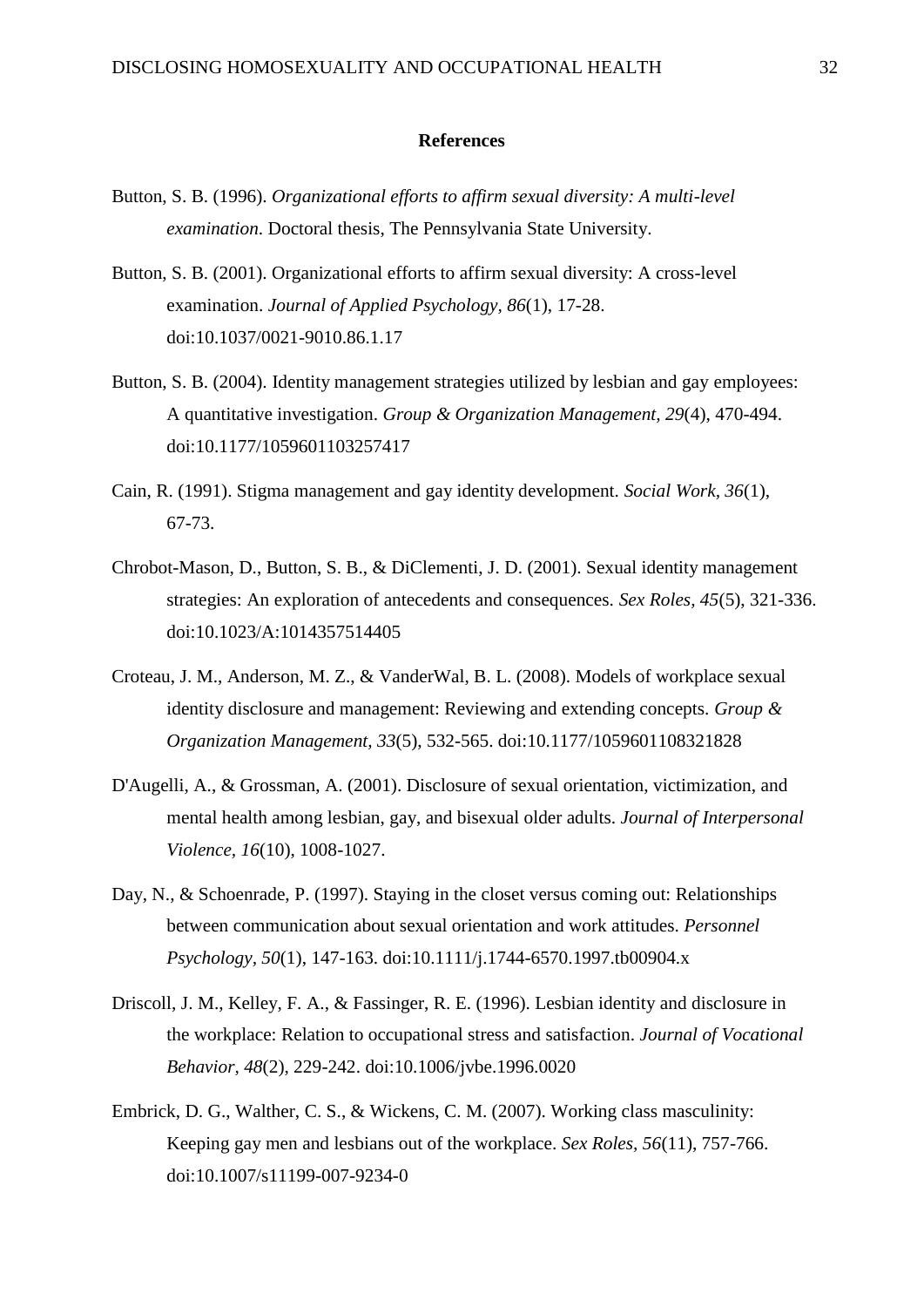- Fassinger, R. E. (1996). Notes from the margins: Integrating lesbian experience into the vocational psychology of women. *Journal of Vocational Behavior, 48*(2), 160-175. doi:10.1006/jvbe.1996.0016
- Gates, T. G., & Mitchell, C. G. (2013). Workplace stigma-related experiences among lesbian, gay, and bisexual workers: Implications for social policy and practice. *Journal of Workplace Behavioral Health, 28*(3), 159-171. doi:10.1080/15555240.2013.808066
- Gattis, M. N., Woodford, M. R., & Han, Y. (2014). Discrimination and depressive symptoms among sexual minority youth: Is gay-affirming religious affiliation a protective factor? *Archives of Sexual Behavior, 43*(8), 1589-1599. doi:10.1007/s10508-014-0342-y
- Griffith, K. H., & Hebl, M. R. (2002). The disclosure dilemma for gay men and lesbians: "coming out" at work. *Journal of Applied Psychology, 87*(6), 1191-1199. doi:10.1037/0021-9010.87.6.1191
- Herek, G., Gillis, J., Cogan, J., & Glunt, E. (1997). Hate crime victimization among lesbian, gay, and bisexual adults - prevalence, psychological correlates, and methodological issues. *Journal of Interpersonal Violence, 12*(2), 195-215.
- Jordan, K., & Deluty, R. (1998). Coming out for lesbian women: Its relation to anxiety, positive affectivity, self-esteem, and social support. *Journal of Homosexuality, 35*(2), 41-63.
- Lane, J. D., & Wegner, D. M. (1995). The cognitive consequences of secrecy. *Journal of Personality and Social Psychology, 69*(2), 237-253. doi:10.1037/0022-3514.69.2.237
- Lau, H., & Stotzer, R. L. (2011). Employment discrimination based on sexual orientation: A hong kong study. *Employee Responsibilities and Rights Journal, 23*(1), 17-35. doi:10.1007/s10672-010-9150-2
- Lee, K. L., Ou, Y. L., Chen, S. H., & Weng, L. J. (2009). The psychometric properties of a short form of the CES-D used in the Taiwan longitudinal study on aging. *J Formosa Ment Health, 22*(4), 383-410.
- Levine, M. P., & Leonard, R. (1984). Discrimination against lesbians in the work force. *Signs, 9*(4), 700-710. doi:10.1086/494094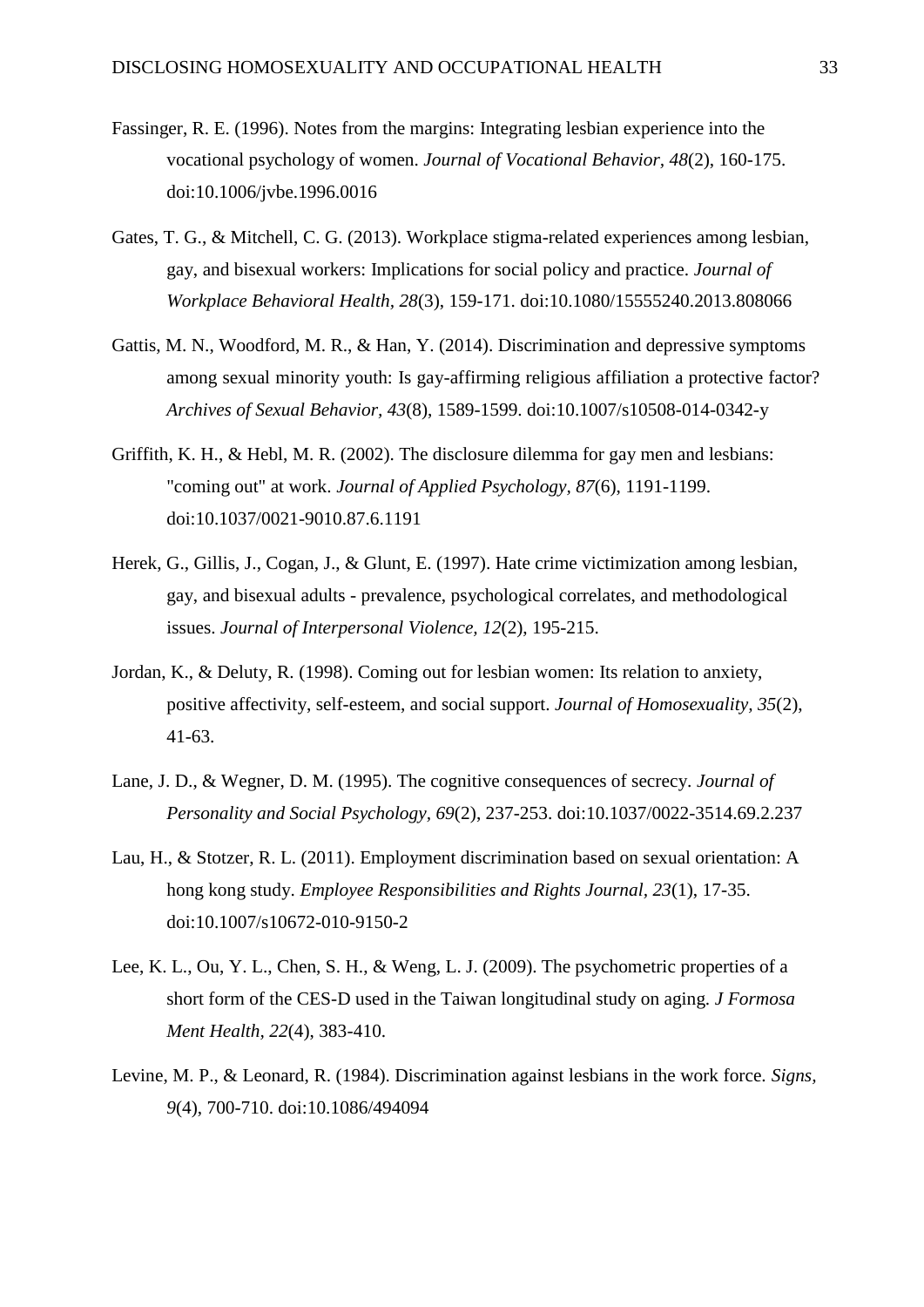- Lu, L., Lee, H. M., & Shieh, T. Y. (2005). Occupational stress, health and occupational burnout among dentists: A study of clinical dentists in Kaohsiung. *Research in Applied Psychology, 27*, 59-80.
- Maas, J., Wismeijer, A. A. J., Van Assen, M.,A.L.M., & Aquarius, A. E. A. M. (2012). Is it bad to have secrets? cognitive preoccupation as a toxic element of secrecy1. *International Journal of Clinical and Health Psychology, 12*(1), 23-37.
- Macdonald, S., & Maclntyre, P. (1997). The generic job satisfaction scale: Scale development and its correlates. *Employee Assistance Quarterly, 13*(2), 1-16.
- Madera, J. (2010). The cognitive effects of hiding one's homosexuality in the workplace. *Industrial and Organizational Psychology-Perspectives on Science and Practice, 3*(1), 86-89. doi:10.1111/j.1754-9434.2009.01204.x
- Maslach, C., & Jackson, S. E. (1986). *Maslach burnout inventory manual* (2nd ed.). Palo Alto, CA: Consulting Psychological Press.
- McNaught, B. (1993). *Gay issues in the workplace*. New York: St. Martin's Press.
- Meyer, I. H. (1995). Minority stress and mental health in gay men. *Journal of Health and Social Behavior, 36*(1), 38-56.
- Morris, J. F., Waldo, C. R., & Rothblum, E. D. (2001). A model of predictors and outcomes of outness among lesbian and bisexual women. *American Journal of Orthopsychiatry, 71*(1), 61-71. doi:10.1037/0002-9432.71.1.61
- Ozeren, E. (2014). Sexual orientation discrimination in the workplace: A systematic review of literature. *Procedia-Social and Behavioral Sciences, 109*, 1203-1215.
- Pachankis, J. E. (2007). The psychological implications of concealing a stigma: A cognitive-affective-behavioral model. *Psychological Bulletin, 133*(2), 328-345. doi:10.1037/0033-2909.133.2.328
- Paul, W. (1982). Minority status for gay people: Majority reaction and social context. *Homosexuality: Social, psychological, and biological issues*, 351-369.
- Pavalko, E. K., Mossakowski, K. N., & Hamilton, V. J. (2003). Does perceived discrimination affect health? Longitudinal relationships between work discrimination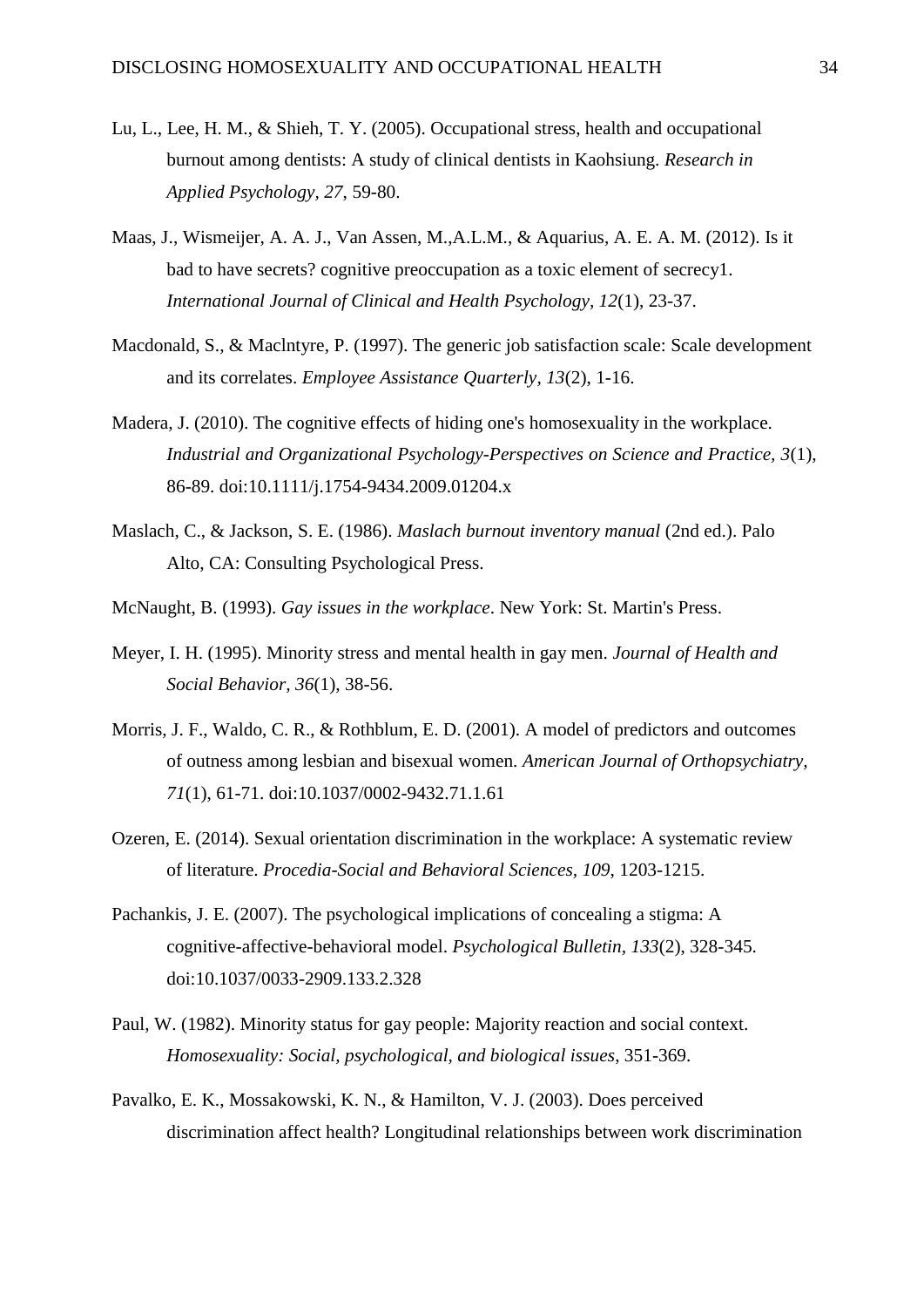and women's physical and emotional health. *Journal of Health and Social Behavior, 44*(1), 18-33.

- Radloff, L. S. (1977). The CES-D scale a self-report depression scale for research in the general population. *Applied psychological measurement, 1*(3), 385-401.
- Ragins, B. R., & Cornwell, J. M. (2001). Pink triangles: Antecedents and consequences of perceived workplace discrimination against gay and lesbian employees. *Journal of Applied Psychology, 86*(6), 1244-1261. doi:10.1037/0021-9010.86.6.1244
- Rodriguez, R., & Kelly, A. (2006). Health effects of disclosing secrets to imagined accepting versus nonaccepting confidants. *Journal of Social and Clinical Psychology, 25*(9), 1023-1047. doi:10.1521/jscp.2006.25.9.1023
- Rostosky, S., & Riggle, E. (2002). "out" at work: The relation of actor and partner workplace policy and internalized homophobia to disclosure status. *Journal of Counseling Psychology, 49*(4), 411-419. doi:10.1037//0022-0167.49.4.411
- Shallenberger, D. (1994). Professional and openly gay: A narrative study of the experience. *Journal of Management Inquiry, 3*(2), 119-142. doi:10.1177/105649269432002
- Tejeda, M. J. (2006). Nondiscrimination policies and sexual identity disclosure: Do they make a difference in employee outcomes? *Employee Responsibilities and Rights Journal, 18*(1), 45-59. doi:10.1007/s10672-005-9004-5
- Velez, B., Moradi, B., & Brewster, M. (2013). Testing the tenets of minority stress theory in workplace contexts. Journal of Counseling Psychology, 60(4), 532-542. doi:10.1037/a0033346
- Waldo, C. R. (1999). Working in a majority context: A structural model of heterosexism as minority stress in the workplace. *Journal of Counseling Psychology, 46*(2), 218-232. doi:10.1037/0022-0167.46.2.218
- Wong, C., & Tang, C. S. (2004). Coming out experiences and psychological distress of chinese homosexual men in hong kong. *Archives of Sexual Behavior, 33*(2), 149-157. doi:10.1023/B:ASEB.0000014329.00994.b6
- Woods, J. D. (with Lucas, J. H.). (1993). *The corporate closet: The professional lives of gay men in America*. New York: Free Press.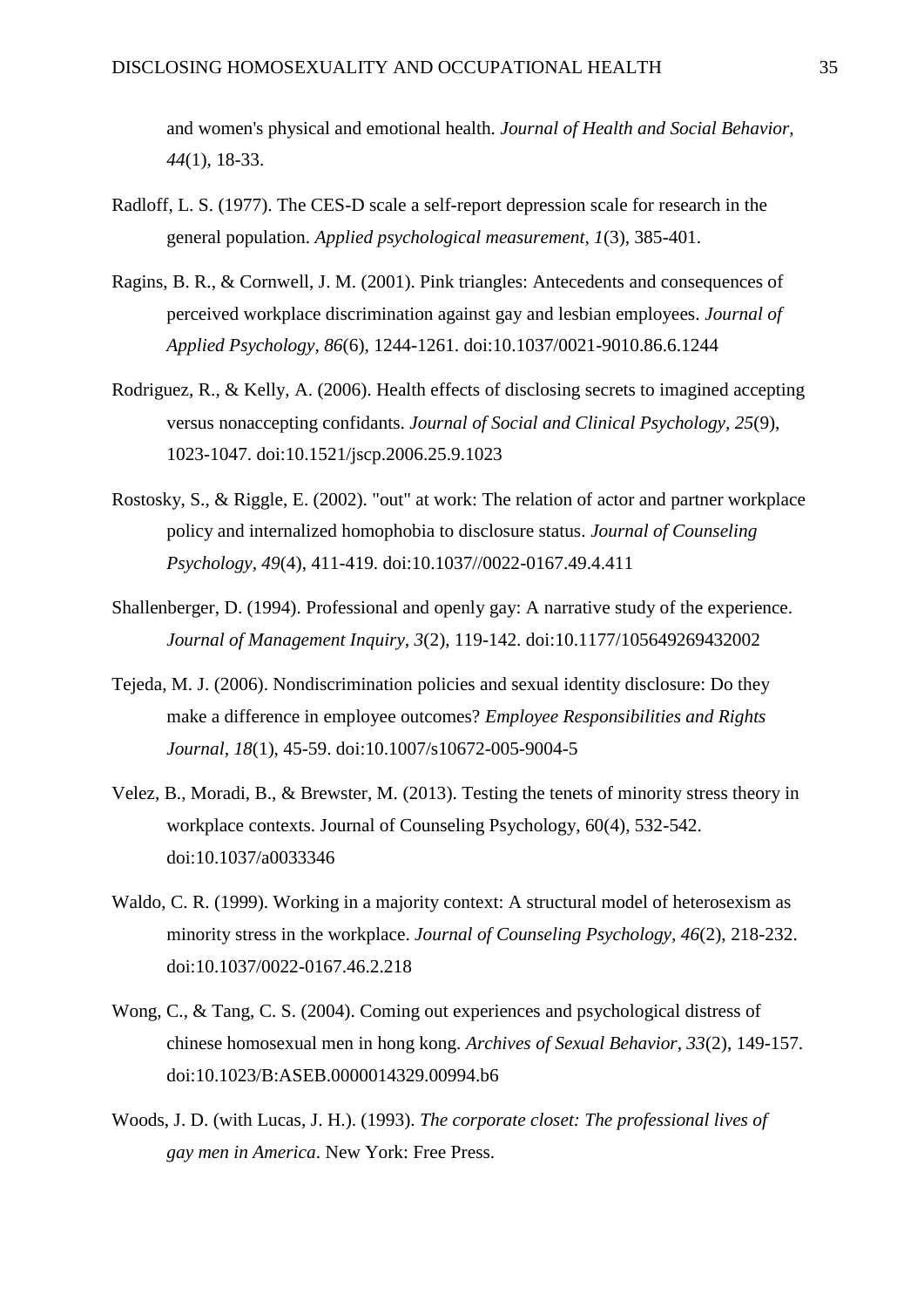## Appendix I

# **Questionnaire in Chinese Version (8 pages)**

# 同性戀者的職業健康研究調查

 本人正在撰寫一篇與同性戀者的職業健康(Occupational Health)有關的研究論文。本 研究旨在探討同性戀者公開性取向與否與其職業健康的關係,研究對象為已全職就業的 同性戀者。如你符合條件成為研究對象,本人誠邀你參與本研究。希望你能抽空填妥以 下問卷,支持本學術研究。

 本問卷為不記名問卷,唯涉及有關個人背景資料的問題,所獲得的資料只會作研究 用途。所有資料絕對保密。在研究結束後,所有問卷將會被銷毀。

如你對本研究有任何疑問,歡迎聯絡本人陳焱歆查詢(電子郵件:yimyamchan@ln.hk)

謝謝你參與本研究。

陳焱歆 嶺南大學社會科學系學生(主修心理學)

— — — — — — — — — — — — — — — — — — —

# 參與研究同意書

□ 本人明白是次研究的目的並願意參與這研究。我明白如果我對這研究有任何疑問, 可以隨時聯絡學生陳焱歆作出查詢。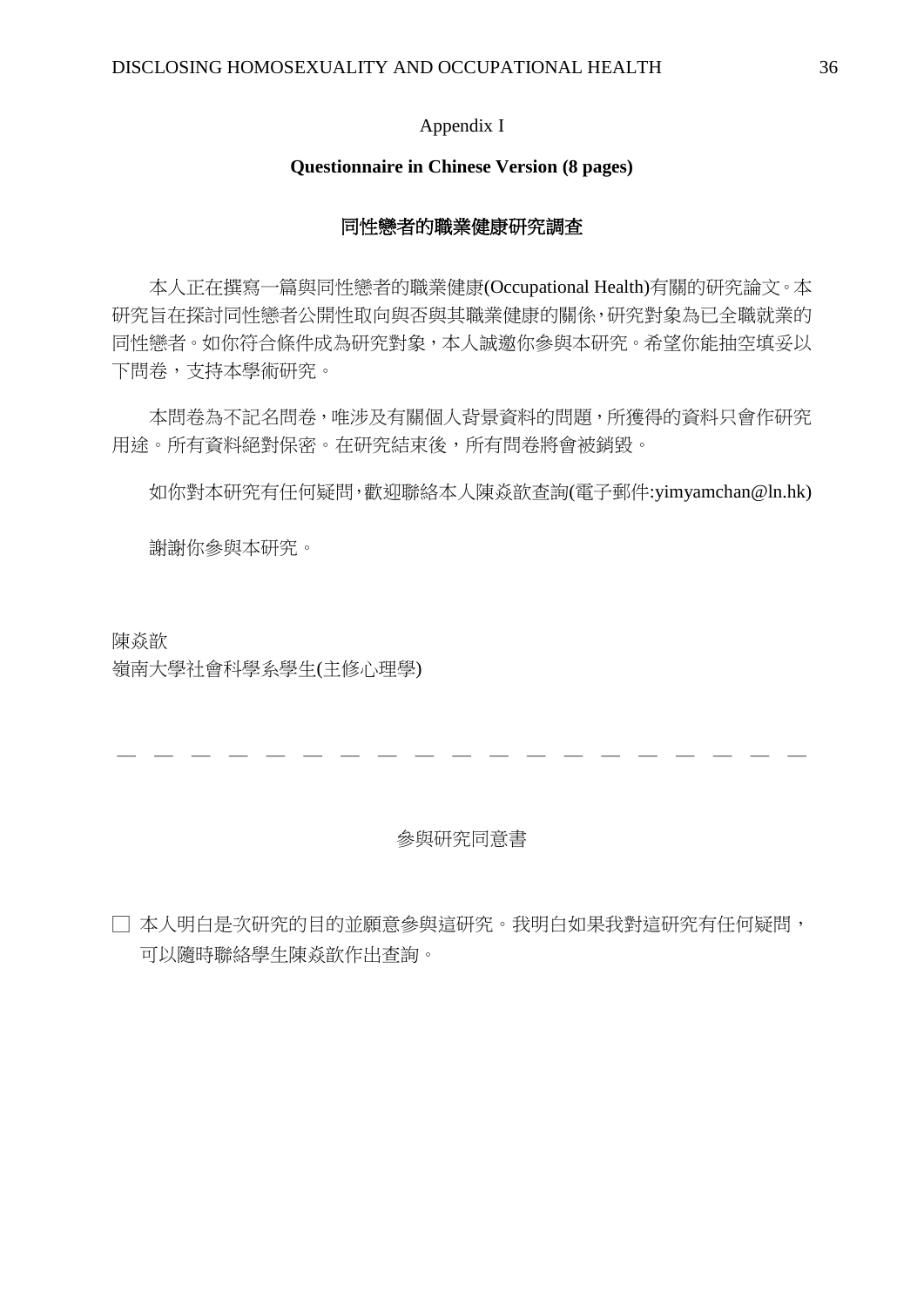第一部分:個人資料

# 所獲得的個人背景資料只會作研究用途,所有資料絕對保密。

- 1. 性別:□男(1) □女(2)
- 2. 年齡:
- 3. 教育程序:「初中學歷或以下(1) 「中學學歷(2) 「高級文憑或副學十學位(3) □大學學士學位(4) □研究院或以上(5)
- 4. 職業:「經理及行政級人員(1) 「專業人員(2) 「輔助專業人員(3) □文書支援人員(4) □服務工作及銷售人員(5) □工藝及有關人員(6) □機台及機器操作員及裝配員(7) □非技術工人(8) □漁農業熟練工人及不能分類的職業(9) □拒絕回答(10)
- 5. 所屬行業:□製造業(1) □建造業(2) □進出口、批發及零售業(3) □地產、專業及商用服務業(4) □住宿及膳食服務業(5) □資訊及通訊業(6) □金融及保險業(7) □運輸、倉庫、郵政及速遞服務業(8) □公共行政、教育、人類醫療保健及社工活動(9) □雜項社會及個人服務(10) □其他(11) □拒絕回答(12)
- 6. 每月個人收入:□沒有收入 □\$5,000 或以下 □\$5,000 \$10,000  $\sqrt{\$10,001 - $20,000}$   $\sqrt{\$20,001 - $30,000}$   $\sqrt{\$30,001 - $40,000}$ □\$40,001 - \$50,000 □\$50,001 或以上
- 7. 你在這機構工作了多久?
- 8. 宗教信仰:□沒有宗教信仰 □基督教 □天主教 □佛教 □道教 □其他

請考慮現時或最近期僱用你的機構,從1 – 4標示出最適合形容你性取向狀態的選項。 如你對機構裡所有同事都隱瞞性取向,請選(1)完全隱瞞;如你只對機構裡部分或相熟 的同事公開性取向,請選(2)偏向隱瞞;如你對機構裡大部分同事公開性取向,請選(3) 偏向公開;如你對機構內裡所有同事公開性取向,請選(4)完全公開。

- (1) 完全隱瞞
- (2) 偏向隱瞞
- (3) 偏向公開
- (4) 完全公開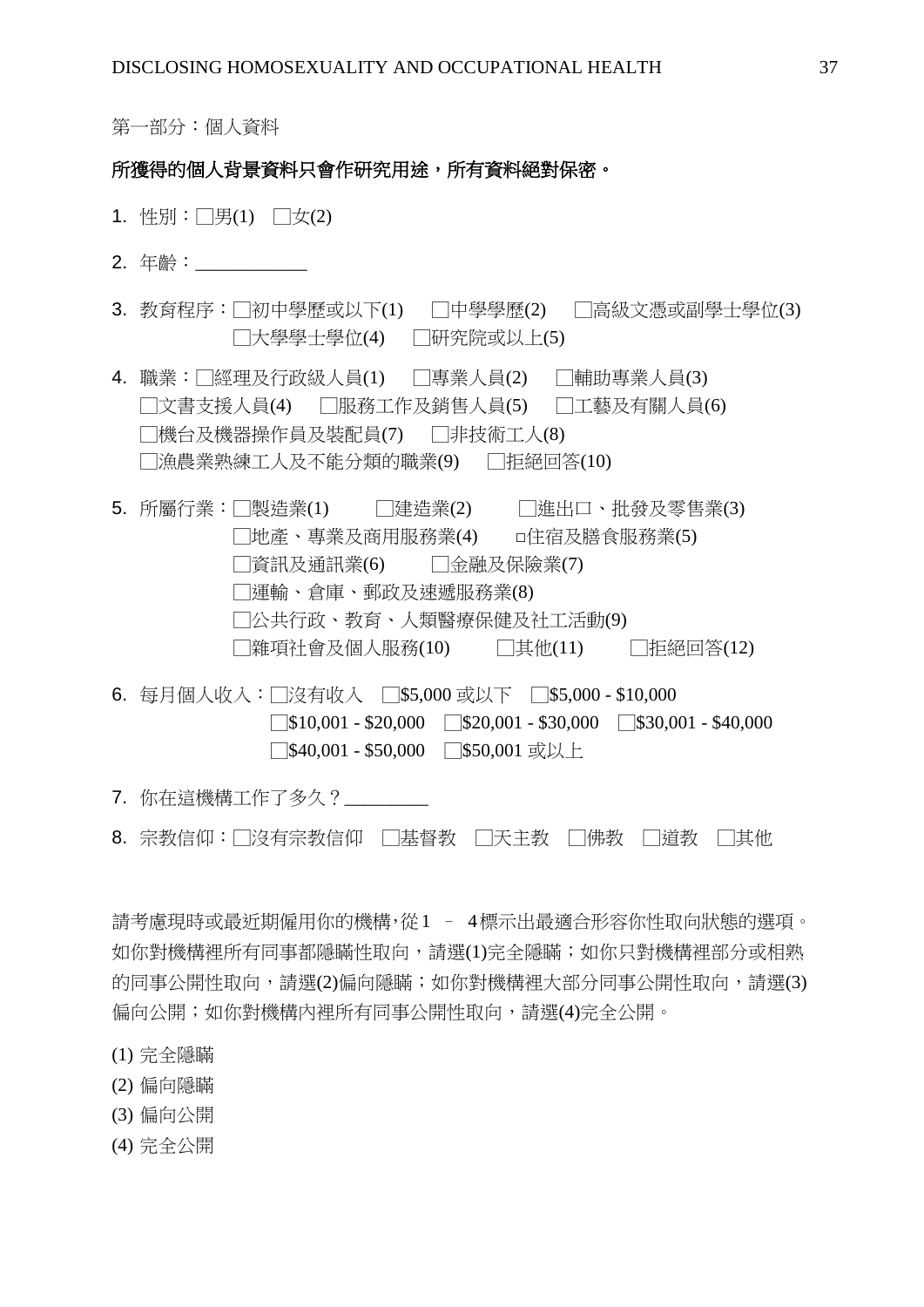# 第二部分:研究問題

請花一點時間細想一下,在與工作相關的日常活動上,你現時是如何處理有關你的性取 向的資訊,然後閱讀以下各項陳述,從 1-7標示出你對該陳述的同意程度。你的回答 應反映你於大多數情況下的行為舉止,並應考慮到所有同事。「同事」一詞應被理解為 包括上司、同輩及下屬,亦包括所有於機構裡經常接觸的人。

|    |                                            | 非<br>常<br>不<br>同<br>意 | 不<br>同<br>意            | 少<br>許<br>不<br>同<br>意 | 不<br>確<br>定    | 少<br>許<br>同<br>意 | 同<br>意 | 非<br>常<br>同<br>意 |
|----|--------------------------------------------|-----------------------|------------------------|-----------------------|----------------|------------------|--------|------------------|
| 1. | 我讓別人覺得我是個「獨行俠」,因此他們不會對<br>我明顯地缺乏戀愛關係而產生懷疑。 | $\mathbf{1}$          | $\overline{2}$         | 3                     | $\overline{4}$ | 5                | 6      | $\overline{7}$   |
|    | 2. 不論何時被問到我是否一名同性戀者,我總是誠實<br>地回答。          | $\mathbf{1}$          | $\overline{2}$         | 3                     | $\overline{4}$ | 5                | 6      | $\tau$           |
| 3. | 我會避開經常討論有關性話題的同事。                          | $\mathbf{1}$          | $\overline{2}$         | 3                     | $\overline{4}$ | 5                | 6      | $\overline{7}$   |
| 4. | 我展示出會表明現我是一名同性戀者的物品(如相<br>片、雜誌、標誌)。        | $\mathbf{1}$          | $\overline{2}$         | 3                     | $\overline{4}$ | 5                | 6      | $\tau$           |
| 5. | 我讓我的同事知道我對作為一名同性戀者感到驕<br>傲。                | $\mathbf{1}$          | $\overline{2}$         | 3                     | $\overline{4}$ | 5                | 6      | $\overline{7}$   |
| 6. | 當話題轉移至有關拍拖或人際關係時,我會退避談<br>話。               | $\mathbf{1}$          | $\overline{2}$         | 3                     | $\overline{4}$ | 5                | 6      | $\overline{7}$   |
|    | 7. 在我的日常生活中,不論何時我的同性戀取向都是<br>公開的。          | $\mathbf{1}$          | $\overline{2}$         | 3                     | $\overline{4}$ | 5                | 6      | $\overline{7}$   |
| 8. | 我會確保自己的行為舉止不會像別人心目中的同<br>性戀者一樣。            | $\mathbf{1}$          | $\overline{2}$         | 3                     | $\overline{4}$ | 5                | 6      | $\overline{7}$   |
| 9. | 我從不問別人有關他們的私生活,以免別人問我私<br>人問題。             | $\mathbf{1}$          | $\overline{2}$         | 3                     | $\overline{4}$ | 5                | 6      | $\overline{7}$   |
|    | 10. 為了讓我的個人生活保持私密的,我避免把公事和<br>娯樂混在一起。      | $\mathbf{1}$          | $\overline{2}$         | 3                     | $\overline{4}$ | 5                | 6      | 7                |
|    | 11. 我有時會評論異性或表現對他們感興趣,以給人印<br>象我是直的。       | $\mathbf{1}$          | $\mathcal{D}_{\alpha}$ | 3                     | $\overline{4}$ | 5                | 6      | $\overline{7}$   |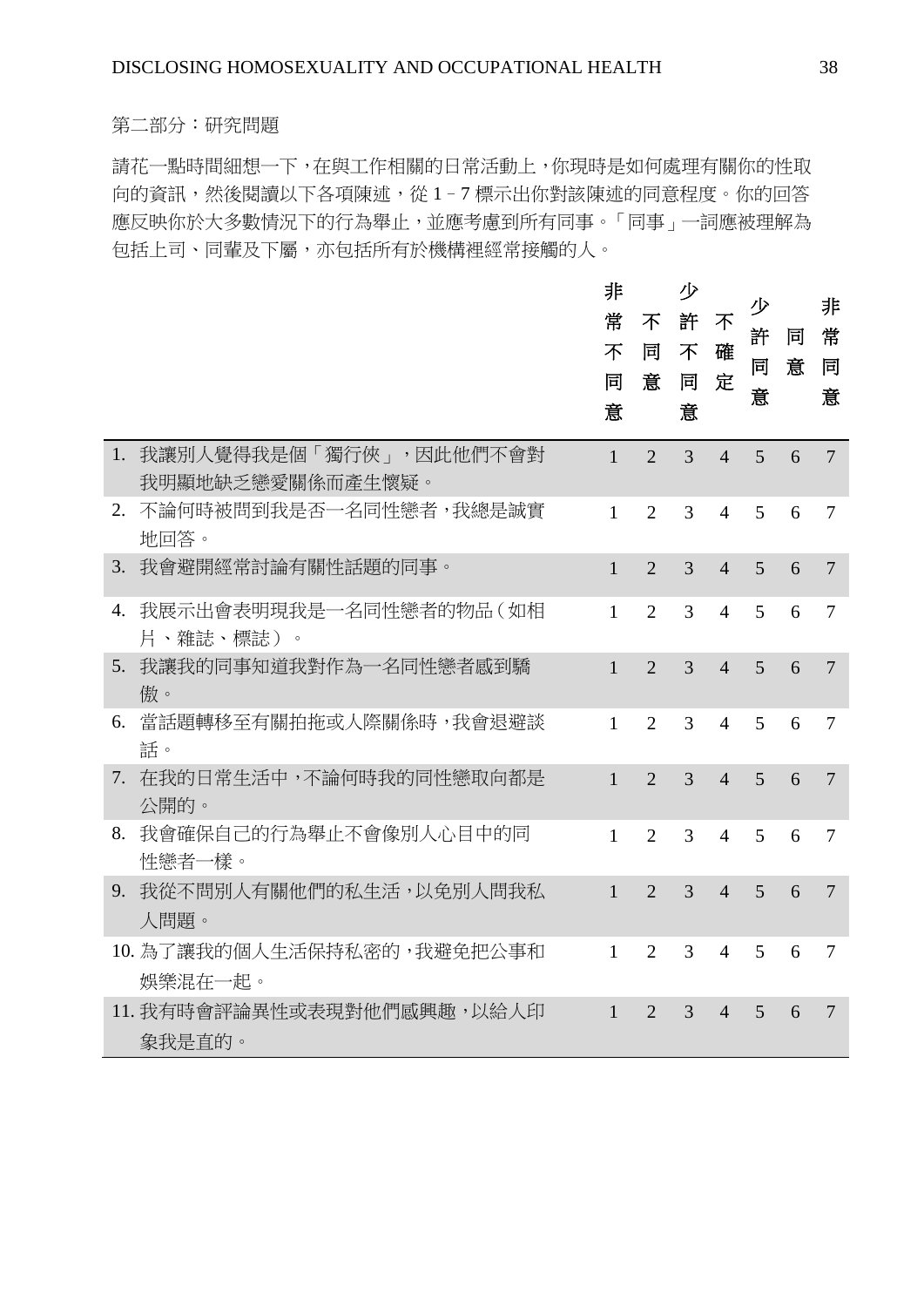|                                               | 非<br>常<br>不<br>同<br>意 | 不<br>同<br>意    | 少<br>許<br>不<br>同<br>意 | 不<br>確<br>定    | 少<br>許<br>同<br>意 | 同<br>意 | 非<br>常<br>同<br>意 |
|-----------------------------------------------|-----------------------|----------------|-----------------------|----------------|------------------|--------|------------------|
| 12. 當我從別人那裡聽到有關恐同的言論或笑話時,我<br>會公開地與他們對質。      | $\mathbf{1}$          | $\overline{2}$ | 3                     | $\overline{4}$ | 5                | 6      | 7                |
| 13. 我讓別人知道我對私人問題感到不恰當,因此我不<br>用面對它們。          | $\mathbf{1}$          | $\overline{2}$ | 3                     | $\overline{4}$ | 5                | 6      | 7                |
| 14. 我的同事都知道,我對同性戀的事件感興趣。                      | $\mathbf{1}$          | $\overline{2}$ | 3                     | $\overline{4}$ | 5                | 6      | 7                |
| 15. 我的大部分同事都知道我是一名同性戀者。                       | $\mathbf{1}$          | $\overline{2}$ | 3                     | $\overline{4}$ | 5                | 6      | $\overline{7}$   |
| 16. 我調整過自己參與運動的程度,以表現得像異性戀<br>者。              | 1                     | 2              | 3                     | $\overline{4}$ | 5                | 6      | 7                |
| 17.a) 我有時會談及過去的異性戀關係。                         | $\mathbf{1}$          | $\overline{2}$ | 3                     | $\overline{4}$ | 5                | 6      | $\overline{7}$   |
| b) 同時我亦會避免提及較近期的同性戀關係。                        | $\mathbf{1}$          | $\overline{2}$ | 3                     | $\overline{4}$ | 5                | 6      | 7                |
| 18. 當一項政策或法律對於同性戀者帶有歧視時, 我會<br>告訴別人我的想法。      | 1                     | $\overline{2}$ | 3                     | $\overline{4}$ | 5                | 6      | $\tau$           |
| 19. 我不介意我的男同志或女同志朋友於我工作時致<br>電給我。             | $\mathbf{1}$          | $\overline{2}$ | 3                     | $\overline{4}$ | 5                | 6      | $\overline{7}$   |
| 20. 我會避開那些異性戀同事很有可能會問我有關私<br>人問題的場合(例如飯局、派對)。 | 1                     | $\overline{2}$ | 3                     | $\overline{4}$ | 5                | 6      | 7                |
| 21. 我尋找機會告訴我的同事我是一名同性戀者。                      |                       |                | 3                     | $\overline{4}$ | 5                | 6      |                  |
| 22. 為了表現得像異性戀者,我有時會談及與異性的虛<br>構約會。            | $\mathbf{1}$          | 2              | 3                     | $\overline{4}$ | 5                | 6      | $\tau$           |
| 23. 為了融入異性戀的同事當中,我有時聽到男同志或<br>女同志的笑話會一起笑。     | $\mathbf{1}$          | 2              | $\mathfrak{Z}$        | $\overline{4}$ | $\overline{5}$   | 6      | 7                |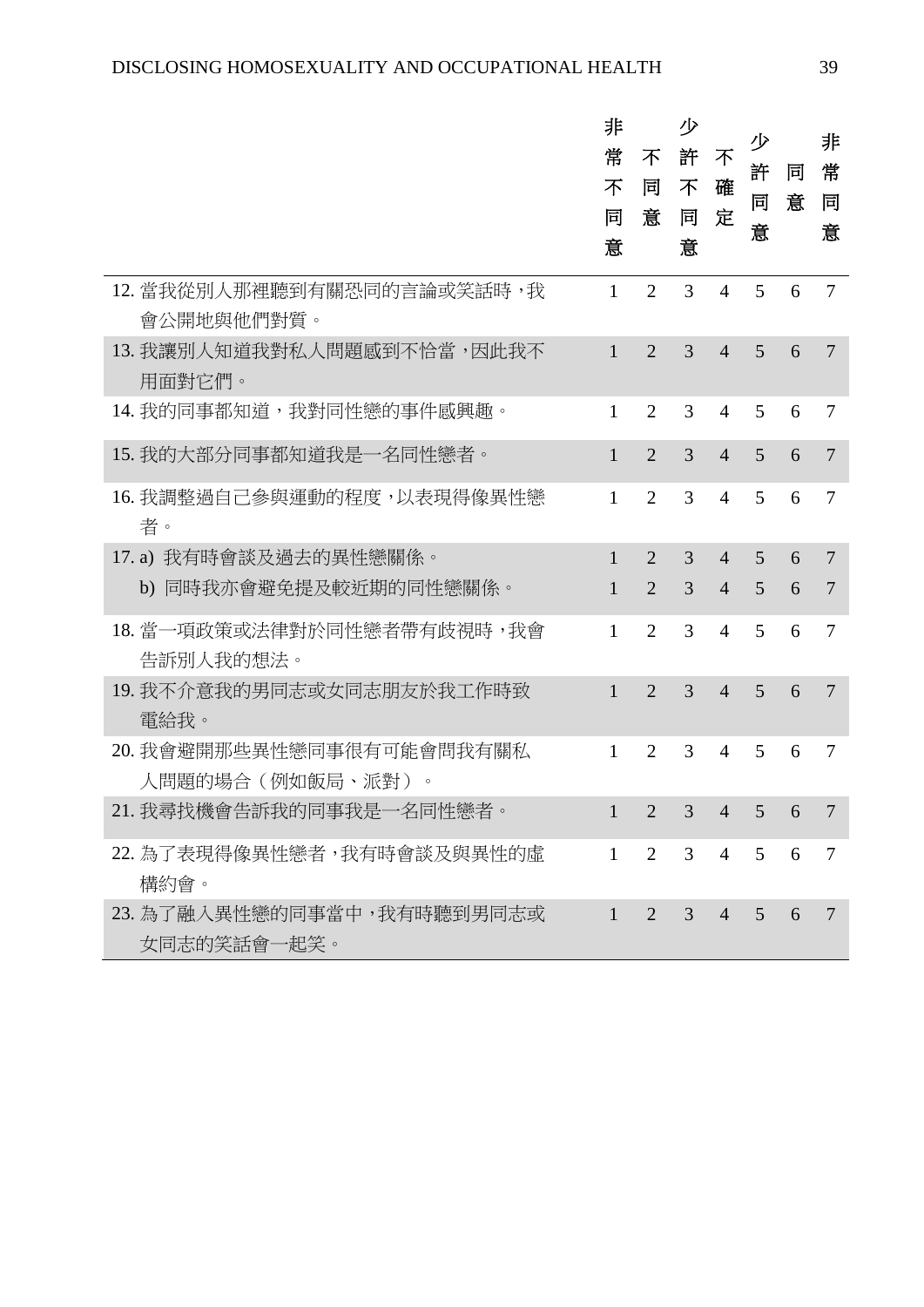請花一點時間考慮現時或最近期僱用你的機構,然後閱讀以下各項陳述,從 1-7標示 出對該陳述的同意程度。

|                                                | 非<br>常<br>不<br>同<br>意 | 不<br>同<br>意           | 少<br>許<br>不<br>同<br>意 | 不<br>確<br>定    | 少<br>許<br>同<br>意 | 同<br>意 | 非<br>常<br>同<br>意 |
|------------------------------------------------|-----------------------|-----------------------|-----------------------|----------------|------------------|--------|------------------|
| 24. 我的僱主對同性戀者表示肯定。                             | $\mathbf{1}$          | $\overline{2}$        | 3                     | $\overline{4}$ | 5                | 6      | $\overline{7}$   |
| 25. 這機構的領導層承諾給予同性戀者公平的待遇。                      | $\mathbf{1}$          | $\overline{2}$        | 3                     | $\overline{4}$ | 5                | 6      | $\overline{7}$   |
| 26. 這機構的政策對於同性戀者是公正和公平的。                       | 1                     | $\overline{2}$        | 3                     | $\overline{4}$ | 5                | 6      | 7                |
| 27. 這機構沒有公平地對待同性戀者。                            | 1                     | $\overline{2}$        | 3                     | $\overline{4}$ | 5                | 6      | $\overline{7}$   |
| 28. 這機構採取行動以保證同性戀者像異性戀者一樣<br>被對待。              | 1                     | $\overline{2}$        | 3                     | $\overline{4}$ | 5                | 6      | 7                |
| 29. 基於這機構提供的培訓計劃, 我的同事傾向對同性<br>戀者表示支持。         | $\mathbf{1}$          | $\overline{2}$        | 3                     | $\overline{4}$ | 5                | 6      | 7                |
| 30. 就工作相關的機會分配而論 (如晉升、工作分配),<br>這機構不公平地區別同性戀者。 | $\mathbf{1}$          | $\overline{2}$        | 3                     | $\overline{4}$ | 5                | 6      | 7                |
| 31. 就分配利益而論,這機構不公平地區別同性戀者。                     | 1                     | $\mathcal{D}_{\cdot}$ | 3                     | $\overline{4}$ | 5                | 6      | 7                |
| 32. 這機構勸阻僱員帶同同性約會對象參與和公司有<br>關的大型社交聚會(如公司聚會)。  | 1                     | $\mathfrak{D}$        | 3                     | $\overline{4}$ | 5                | 6      | 7                |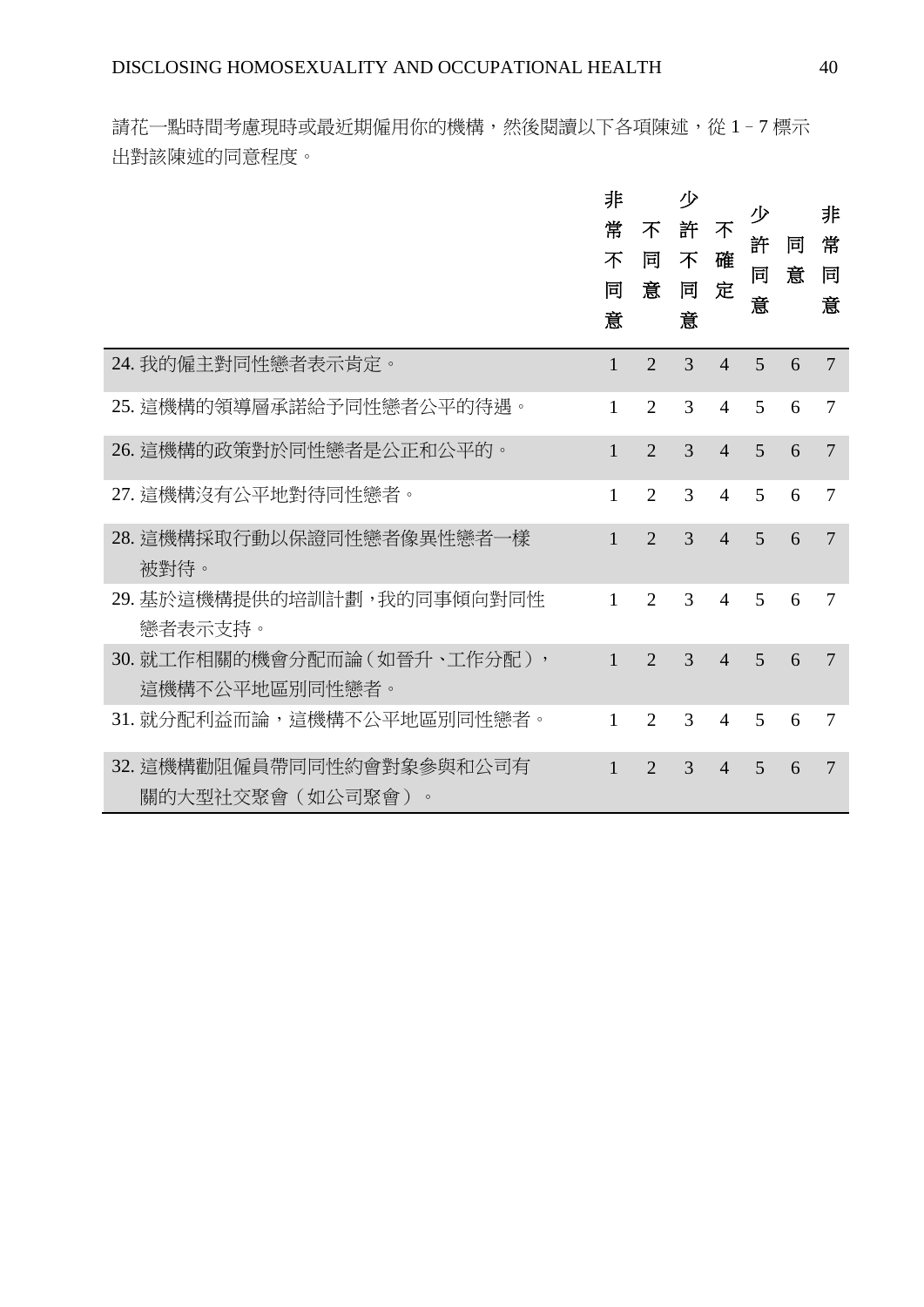請考慮現時或最近期的工作,然後閱讀以下各項陳述,從 1-5 標示出對該陳述的同意 程度。

|                        | 非<br>常<br>不<br>同<br>意 | 不<br>同<br>意    | 不<br>知<br>道    | 同<br>意         | 非<br>常<br>同<br>意 |
|------------------------|-----------------------|----------------|----------------|----------------|------------------|
| 33. 當工作表現好時,我得到讚賞。     | $\mathbf{1}$          | $\overline{2}$ | $\overline{3}$ | $\overline{4}$ | 5                |
| 34. 我感到和共事的人關係密切。      | 1                     | $\overline{2}$ | 3              | 4              | 5                |
| 35. 我認為在這公司工作是愉快的。     | $\mathbf{1}$          | $\overline{2}$ | $\overline{3}$ | $\overline{4}$ | 5                |
| 36. 我對我的工作感到安心。        | $\mathbf{1}$          | 2              | 3              | $\overline{4}$ | 5                |
| 37. 我相信管理層是關心我的。       | $\mathbf{1}$          | $\overline{2}$ | $\overline{3}$ | $\overline{4}$ | 5                |
| 38. 總括而言,我相信工作對我身體好。   | $\mathbf{1}$          | 2              | 3              | $\overline{4}$ | 5                |
| 39. 我的工資令人滿意。          | $\mathbf{1}$          | $\overline{2}$ | $\overline{3}$ | $\overline{4}$ | 5                |
| 40. 我所有的天資和技能都能運用於工作上。 | $\mathbf{1}$          | $\overline{2}$ | 3              | $\overline{4}$ | 5                |
| 41. 我與上司們關係融洽。         | $\mathbf{1}$          | $\overline{2}$ | 3              | $\overline{4}$ | 5                |
| 42. 我認為我的工作不錯。         | 1                     | 2              | 3              | 4              | 5                |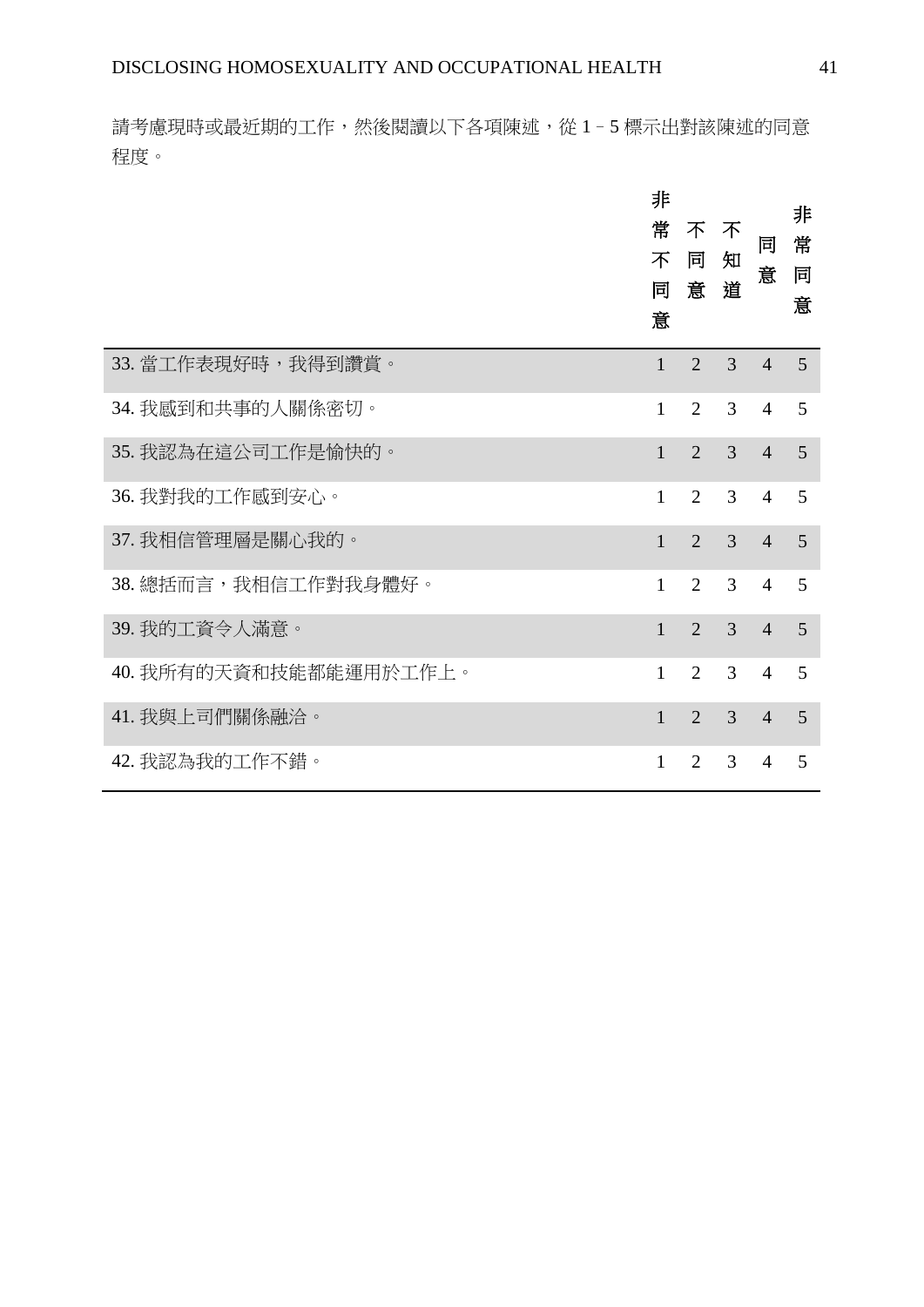請考慮現時或最近期的工作,從 0-6標示出以下問題發生的頻率。

|                                   | 從<br>來<br>沒<br>有 | 年<br>會<br>敐<br>受<br>到<br>幾 | 個<br>月<br>$\overbrace{\phantom{aaaaa}}^{}$<br>次<br>或<br>更幾<br>次少次 | 個<br>月<br>内<br>感<br>到 | $\overline{\phantom{0}}$<br>週<br>$\overline{\phantom{m}}$<br>次 | 週<br>會<br>感<br>到<br>許<br>多<br>次 | 每<br>天 |
|-----------------------------------|------------------|----------------------------|-------------------------------------------------------------------|-----------------------|----------------------------------------------------------------|---------------------------------|--------|
| 43. 我的工作使我在情绪上有耗盡的感覺。             | $\overline{0}$   | $\mathbf{1}$               | $\overline{2}$                                                    | $\overline{3}$        | $\overline{4}$                                                 | $\overline{5}$                  | 6      |
| 44. 在一天的工作結束時,我覺得整個人已精疲力<br>竭。    | $\overline{0}$   | $\mathbf{1}$               | $\overline{2}$                                                    | 3                     | 4                                                              | 5                               | 6      |
| 45. 早上起來,想到要面對新的一天工作就覺得疲<br>備。    | $\overline{0}$   | $\mathbf{1}$               | $\overline{2}$                                                    | 3                     | $\overline{4}$                                                 | 5                               | 6      |
| 46. 對我來說與他人一起工作一整天,實在是一件<br>累人的事。 | $\overline{0}$   | $\mathbf{1}$               | $\overline{2}$                                                    | 3                     | $\overline{4}$                                                 | 5                               | 6      |
| 47. 我的工作讓我感覺精力耗盡。                 | $\theta$         | $\mathbf{1}$               | $\overline{2}$                                                    | 3                     | $\overline{4}$                                                 | 5                               | 6      |
| 48. 我的工作讓我覺得受到挫折。                 | $\overline{0}$   | $\mathbf{1}$               | $\overline{2}$                                                    | 3                     | $\overline{4}$                                                 | 5                               | 6      |
| 49. 我覺得我對工作付出太多。                  | $\theta$         | $\mathbf{1}$               | $\overline{2}$                                                    | $\overline{3}$        | $\overline{4}$                                                 | 5                               | 6      |
| 50. 與他人直接接觸一起工作帶給我很大的壓力。          | $\Omega$         | $\mathbf{1}$               | $\overline{2}$                                                    | 3                     | $\overline{4}$                                                 | $\overline{5}$                  | 6      |
| 51. 我覺得我好像已經到智窮力盡的地步了。            | $\overline{0}$   | $\mathbf{1}$               | $\overline{2}$                                                    | 3                     | $\overline{4}$                                                 | 5                               | 6      |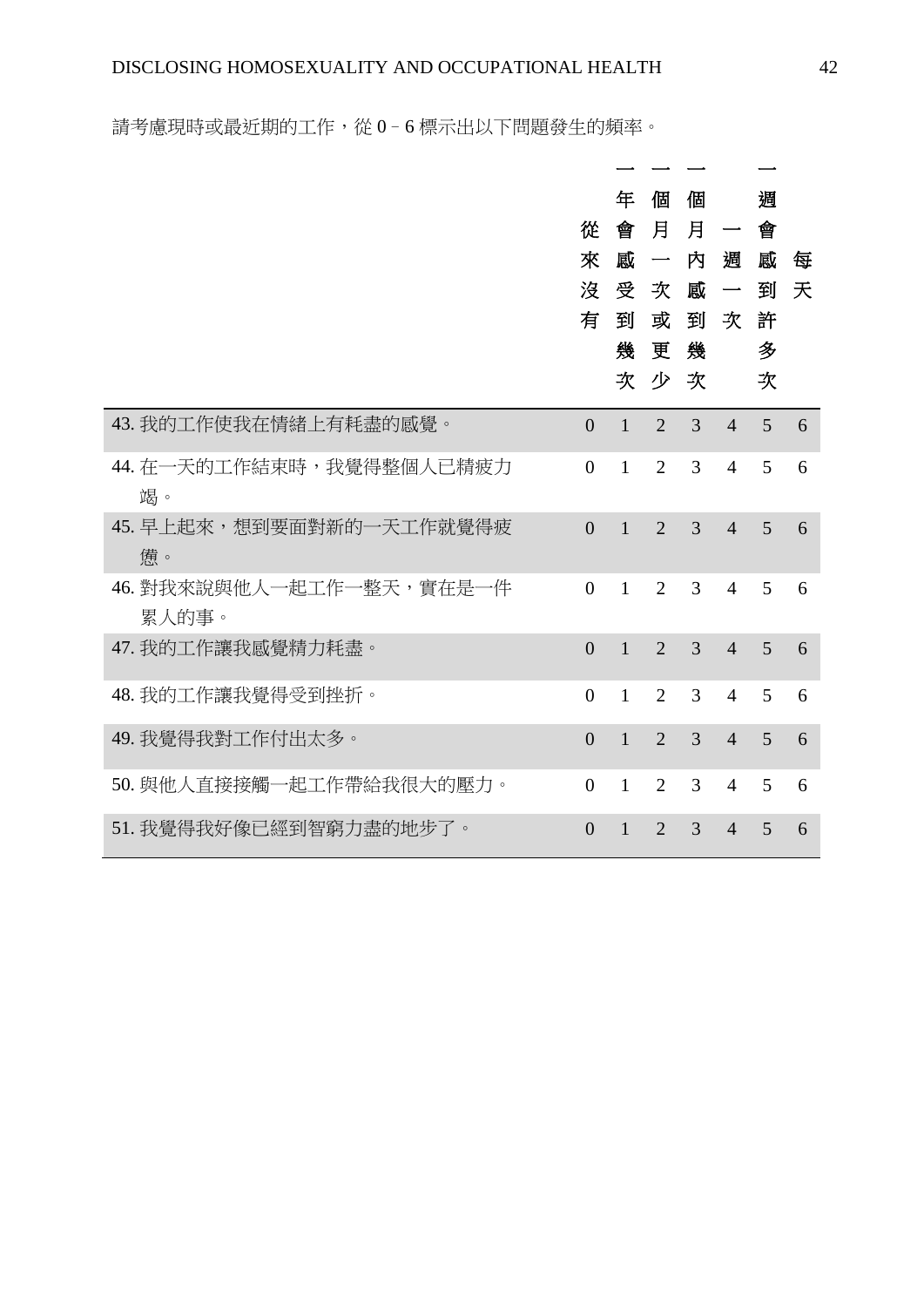請從 0–3 標示出在過去一週是否有下列情形出現。

|                          | 沒有<br>這種感<br>覺 | 很少(少<br>於一天)<br>有這種感<br>覺 | 有時候會<br>(二至三<br>天)有這種<br>感覺 | 經常或一<br>直有這種<br>感覺(四天<br>以上) |
|--------------------------|----------------|---------------------------|-----------------------------|------------------------------|
| 52. 覺得你所做的每一件事都很不順<br>利。 | $\theta$       | $\mathbf{1}$              | $\overline{2}$              | 3                            |
| 53. 睡覺睡得很不安穩。            | $\theta$       | $\mathbf{1}$              | $\overline{2}$              | 3                            |
| 54. 提不起勁來做事。             | $\theta$       | $\mathbf{1}$              | $\overline{2}$              | 3                            |
| 55. 不太想吃東西,胃口很差。         | $\theta$       | $\mathbf{1}$              | $\overline{2}$              | 3                            |
| 56. 覺得心情很不好。             | $\overline{0}$ | $\mathbf{1}$              | $\overline{2}$              | $\overline{3}$               |
| 57. 覺得很寂寞。               | $\overline{0}$ | $\mathbf{1}$              | $\overline{2}$              | 3                            |
| 58. 覺得很悲哀。               | $\overline{0}$ | $\mathbf{1}$              | $\overline{2}$              | $\overline{3}$               |
| 59. 覺得人人都很不友善。           | $\theta$       | $\mathbf{1}$              | $\overline{2}$              | 3                            |
| 60. 覺得很快樂。               | $\overline{0}$ | $\mathbf{1}$              | $\overline{2}$              | 3                            |
| 61. 覺得你很享受人生。            | $\overline{0}$ | $\mathbf{1}$              | $\overline{2}$              | 3                            |

— 問卷完 —

感謝你寶貴的時間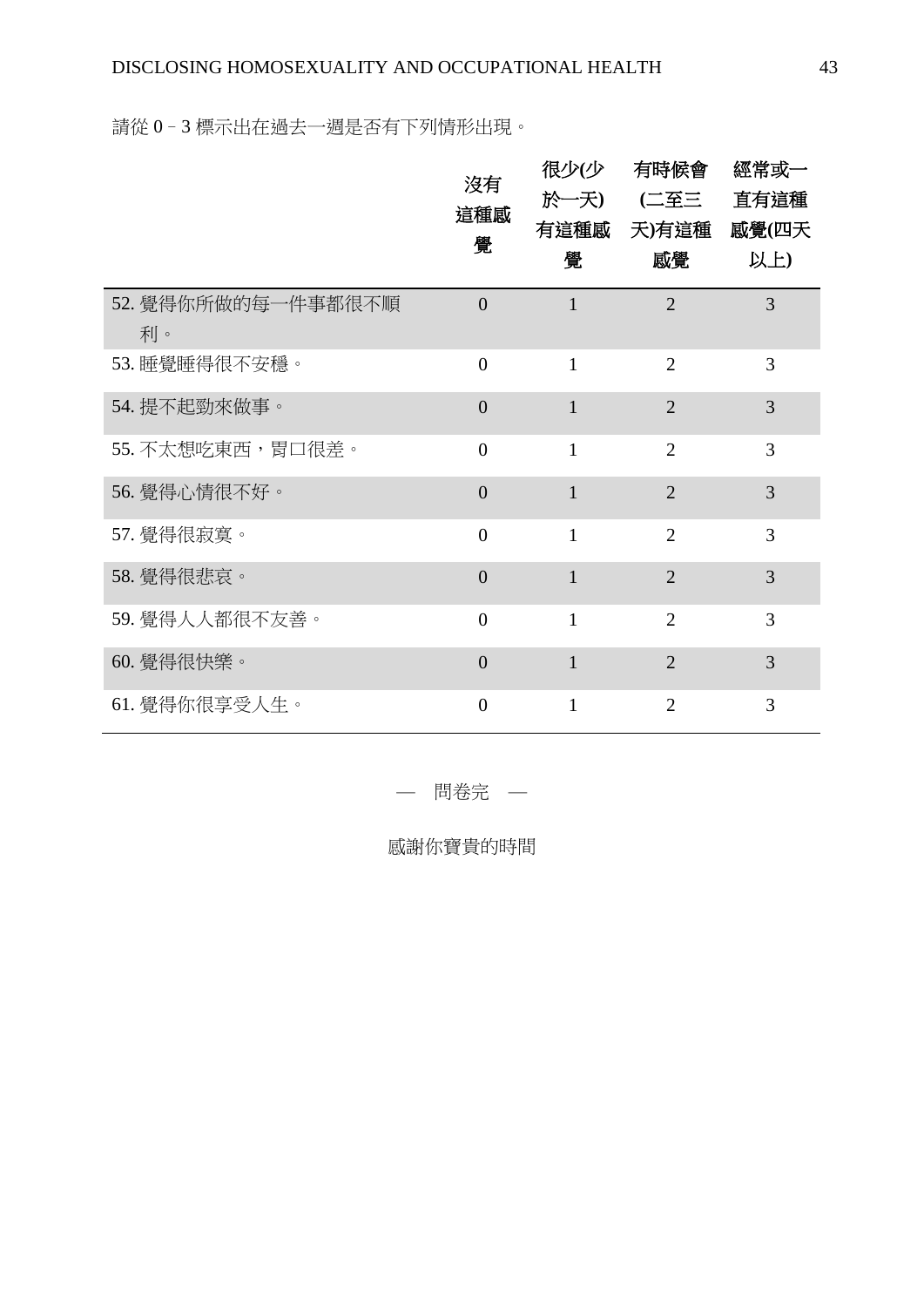#### Appendix II

#### **Identity Management Strategies Scale (Button, 1996) [Revised]**

Please take a moment and consider how **you** currently handle information related to your sexual orientation during your daily work-related activities. Then read the following statements and indicate, using the 7-point scale below, how much you agree or disagree with *each* statement. Your answers should reflect how you conduct yourself, **on average**, across all of your co-workers. Finally, references to "co-workers" should be understood to include your superiors, peers, and subordinates, as well as customers, clients, and other business associates.

| <b>Strongly</b> | <b>Disagree</b> | <b>Slightly</b> | Uncertain | Slightly | Agree | <b>Strongly</b> |
|-----------------|-----------------|-----------------|-----------|----------|-------|-----------------|
| <b>Disagree</b> |                 | <b>Disagree</b> |           | Agree    |       |                 |
|                 |                 |                 |           |          |       |                 |

# Counterfeiting Items

1. To appear heterosexual, I sometimes talk about fictional dates with members of the opposite sex.

2a. I sometimes talk about opposite-sex relationships in my past.

2b. I avoid mentioning more recent same-sex relationships.

3. I sometimes comment on, or display interest in, members of the opposite sex to give the impression that I am straight.

4. I have adjusted my level of participation in sports to appear heterosexual.

5. I make sure that I don't behave the way people expect gays or lesbians to behave.

6. I sometimes laugh at "fag" or "dyke" jokes to fit in with my straight co-workers.

#### Avoiding Items

7. I avoid co-workers who frequently discuss sexual matters.

8. I avoid situations (e.g., long lunches, parties) where heterosexual co-workers are likely to ask me personal questions.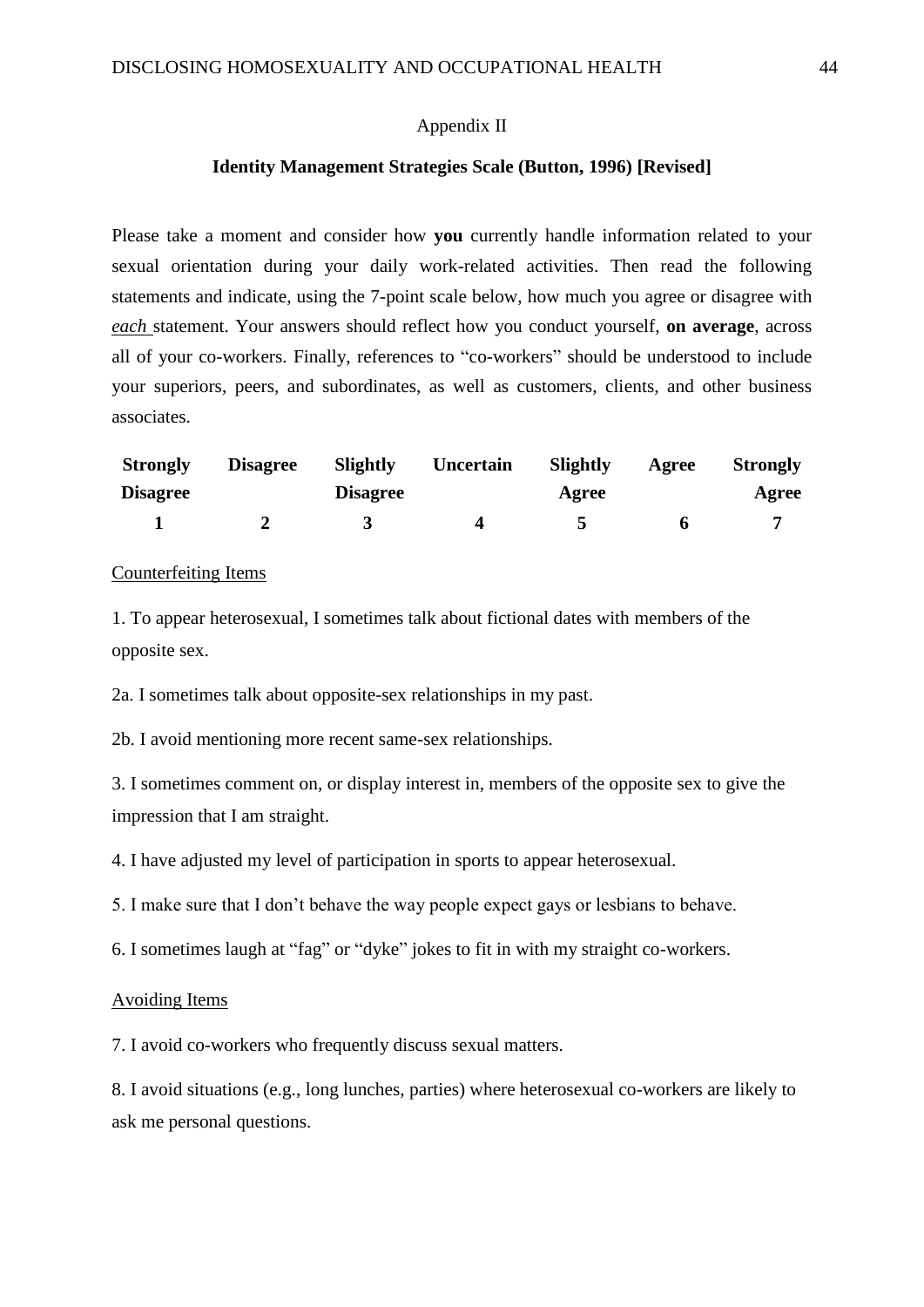9. I let people know that I find personal questions to be inappropriate so that I am not faced with them.

10. I avoid personal questions by never asking others about their personal lives.

11. In order to keep my personal life private, I refrain from "mixing business with pleasure."

12. I withdraw from conversations when the topic turns to things like dating or interpersonal relationships.

13. I let people think I am a "loner" so that they won't question my apparent lack of a relationship.

## Integrating Items

14. In my daily activities, I am open about my homosexuality whenever it comes up.

15. Most of my co-workers know that I am a homosexual.

16. Whenever I'm asked about being a homosexual, I always answer in an honest and matter-of-fact way.

17. It's okay for my gay and lesbian friends to call me at work.

18. My co-workers know of my interest in gay and lesbian issues.

19. I look for opportunities to tell my co-workers that I am a homosexual.

20. When a policy or law is discriminatory against homosexuals, I tell people what I think.

21. I let my co-workers know that I'm proud to be a homosexual.

22. I openly confront others when I hear a homophobic remark or joke.

23. I display objects (e.g., photographs, magazines, symbols) which suggest that I am a homosexual.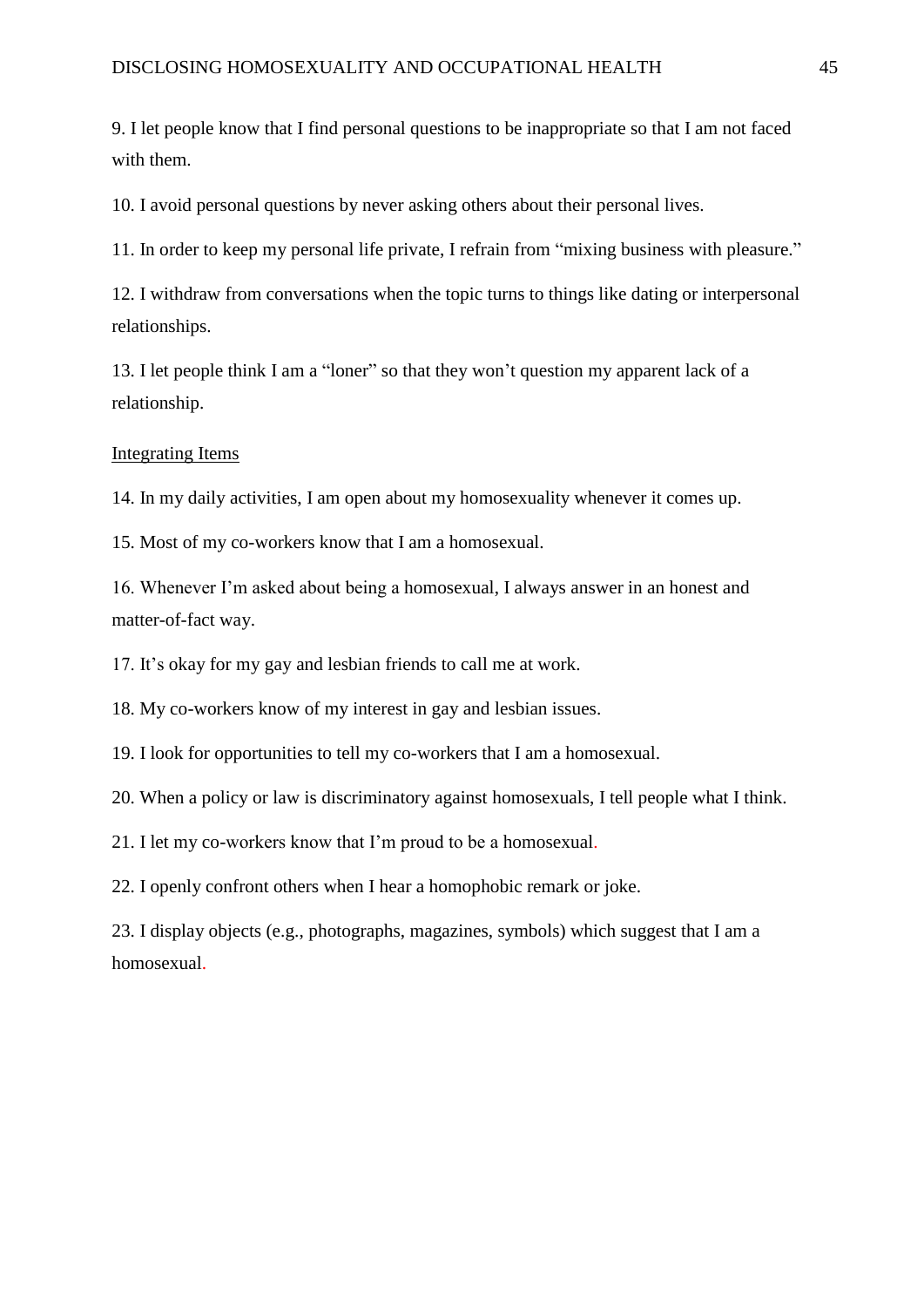# Appendix III

## **Treatment Discrimination toward Sexual Minorities Scale (Button, 2001)**

Please take a moment and consider the organization that employs you. Then, using the scale below, respond to each of the following statements.

| <b>Strongly</b> | <b>Disagree</b> | Slightly        | Uncertain | Slightly | Agree | <b>Strongly</b> |
|-----------------|-----------------|-----------------|-----------|----------|-------|-----------------|
| <b>Disagree</b> |                 | <b>Disagree</b> |           | Agree    |       | Agree           |
|                 |                 |                 |           |          |       |                 |

- 1. My employer is affirming toward lesbians and gay men.
- 2. The leaders of this organization are committed to the equitable treatment of lesbian and gay employees.
- 3. The policies of this organization are fair and equitable to gays and lesbians.
- 4. This organization does not treat lesbians and gay men fairly.
- 5. This organization takes steps to ensure that homosexuals are treated just like heterosexuals.
- 6. My co-workers are more likely to be supportive of lesbian and gay people because of the training programs maintained by this organization.
- 7. This organization unfairly discriminates against gays and lesbians in the distribution of job-related opportunities (e.g., promotions, work assignments).
- 8. This organization unfairly discriminates against gays and lesbians in the distribution of benefits.
- 9. This organization discourages employees from bringing same-sex dates to company related social functions (e.g., company picnics).
- (\*Item 1, 2, 3, 5, and 6 were reversed worded)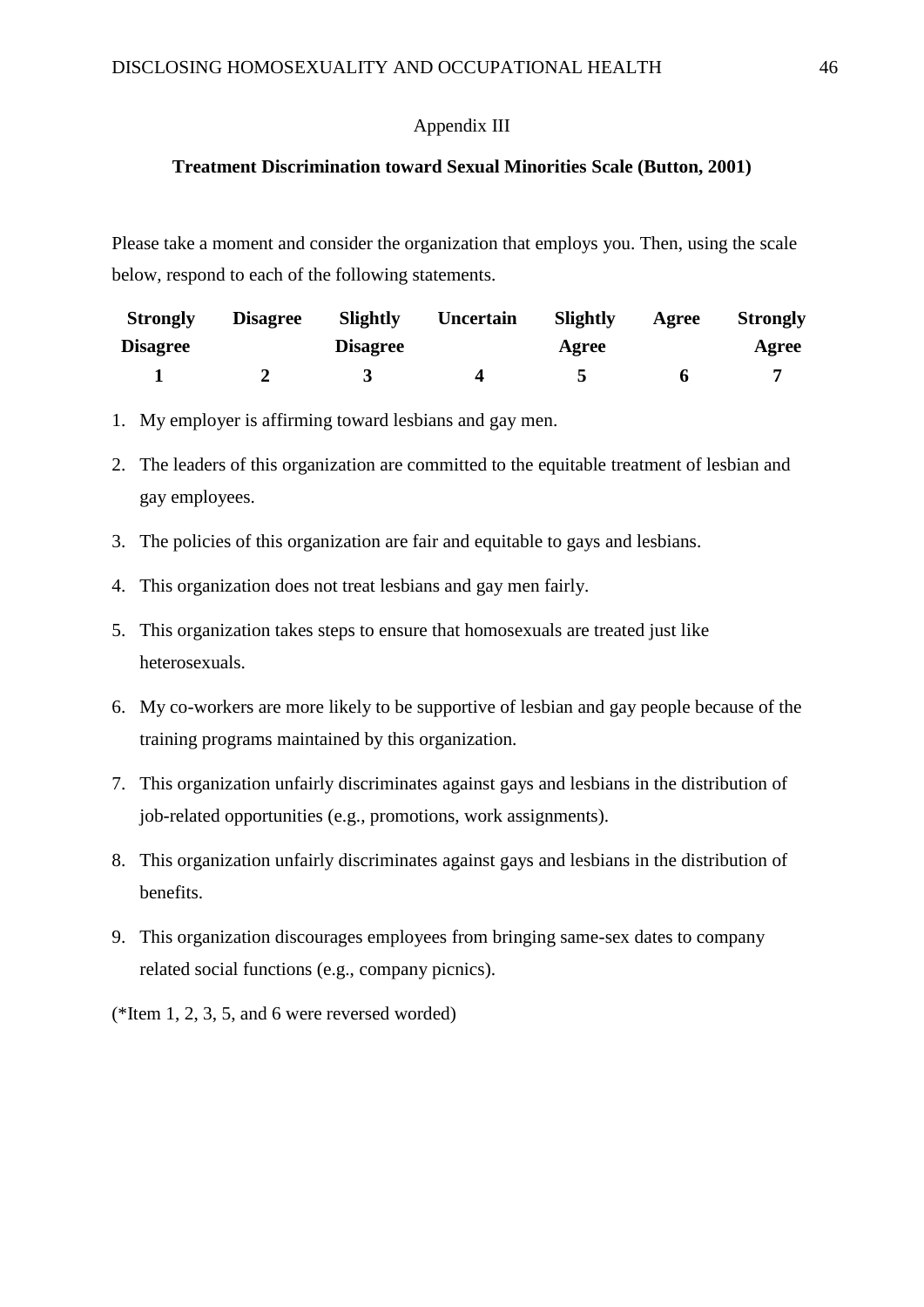# Appendix IV

# **The Generic Job Satisfaction Scale (Macdonald & Maclntyre, 1997)**

For each statement, please circle the number to indicate your degree of agreement.

| <b>Strongly Disagree</b> | <b>Disagree</b> | Don't Know | Agree | <b>Strongly Agree</b> |
|--------------------------|-----------------|------------|-------|-----------------------|
|                          |                 |            |       |                       |

- 1. I receive recognition for a job well done.
- 2. I feel close to the people at work.
- 3. I feel good about working at this company.
- 4. I feel secure about my job.
- 5. I believe management is concerned about me.
- 6. On the whole, I believe work is good for my physical health.
- 7. My wages are good.
- 8. All my talents and skills are used at work.
- 9. I get along with my supervisors.
- 10. I feel good about my job.

Add scores. Interpretation: 42-50 – very high; 39-41 – high; 32-38 – average; 27-31 – low; 10-26 – very low. This scale is most accurate for employees between ages of 25 and 60. Those under 25 tend to have lower job satisfaction and those 60 and over have higher job satisfaction. The scale works equally well for males and females from all occupations.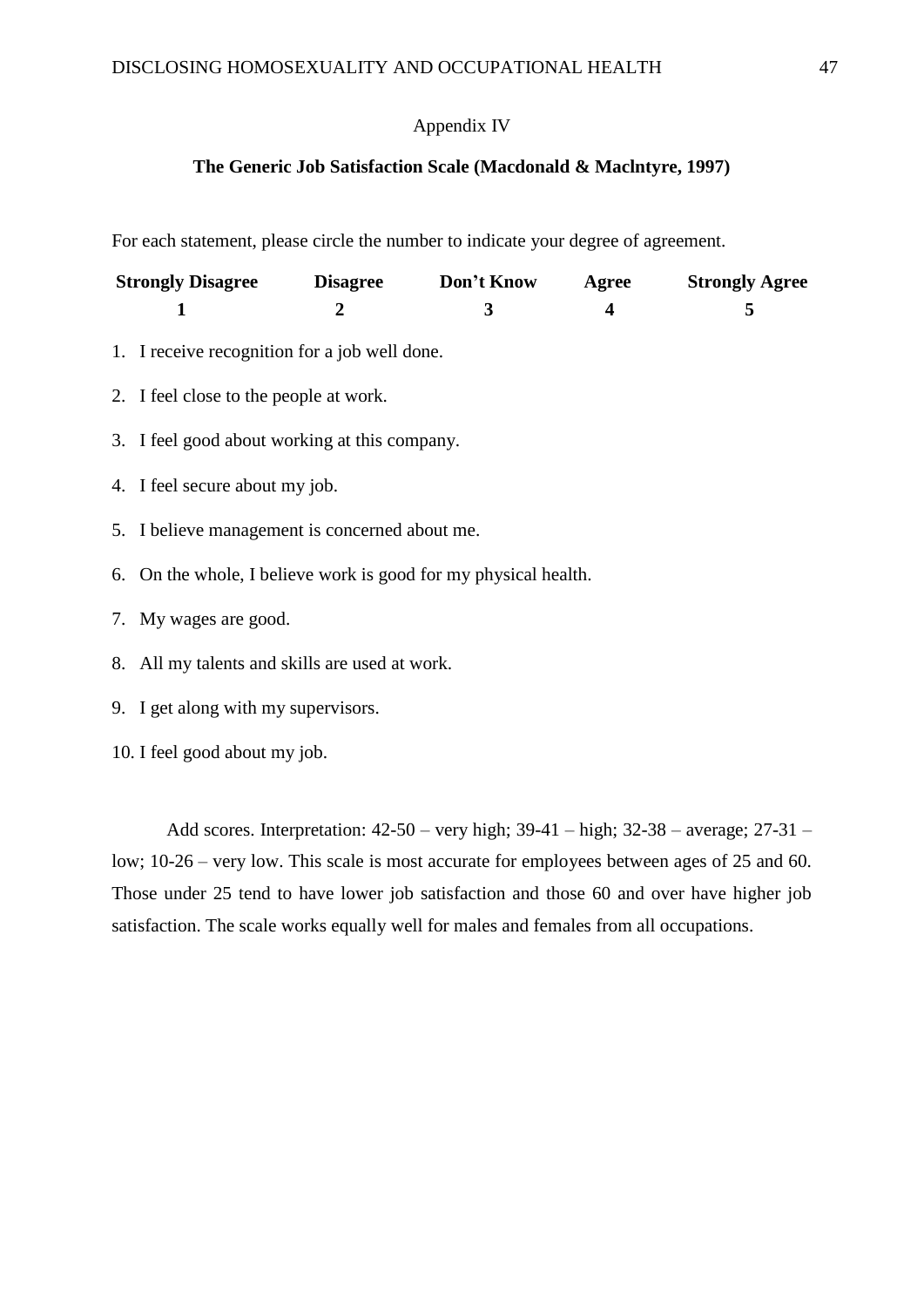# Appendix V

# **Maslach Burnout Inventory: Emotional Exhaustion (Maslach & Jackson, 1986)**

| <b>Never</b> | A few        | <b>Monthly</b> | <b>A</b> few  | <b>Every week</b> A few Everyday |  |
|--------------|--------------|----------------|---------------|----------------------------------|--|
|              | times a year |                | times a month | times a week                     |  |
| $\mathbf{0}$ |              |                |               |                                  |  |

# How often:

- 1. I feel emotionally drained from my work.
- 2. I feel used up at the end of the workday.
- 3. I feel fatigued when I get up in the morning and have to face another day on the job.
- 4. Working with people all day is really a strain for me.
- 5. I feel burned out from my work.
- 6. I feel frustrated by my job.
- 7. I feel I'm working too hard on my job.
- 8. Working with people directly puts too much stress on me.
- 9. I feel like I'm at the end of my rope.